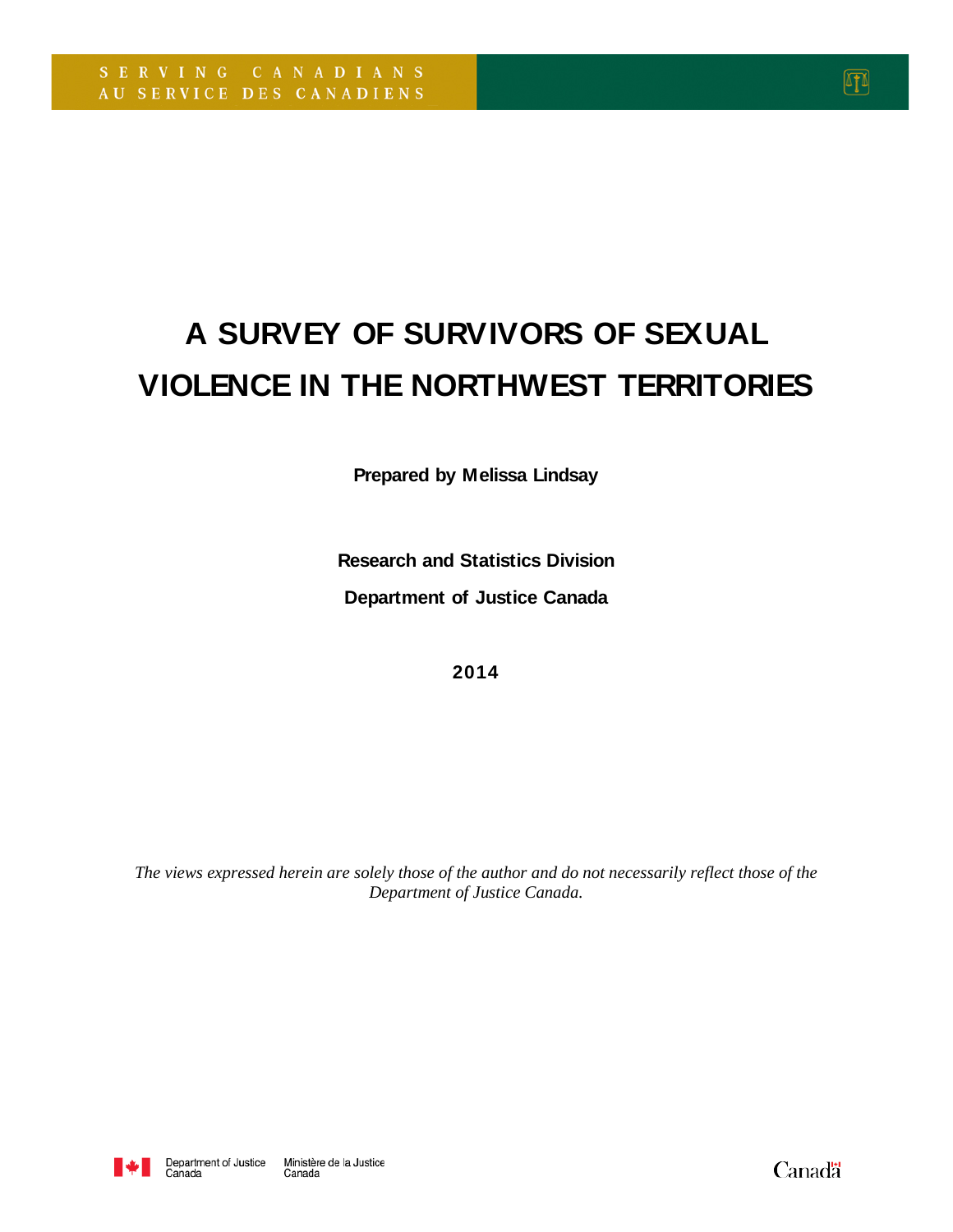Information contained in this publication or product may be reproduced, in part or in whole, and by any means, for personal or public non-commercial purposes, without charge or further permission, unless otherwise specified.

You are asked to:

exercise due diligence in ensuring the accuracy of the materials reproduced;

indicate both the complete title of the materials reproduced, as well as the author organization; and

indicate that the reproduction is a copy of an official work that is published by the Government of Canada and that the reproduction has not been produced in affiliation with or with the endorsement of the Government of Canada.

Commercial reproduction and distribution is prohibited except with written permission from the Department of Justice Canada. For more information, please contact the Department of Justice Canada at: [www.justice.gc.ca.](http://www.justice.gc.ca/)

©Her Majesty the Queen in Right of Canada, represented by the Minister of Justice and Attorney General of Canada, 2014

Cat. No. J2-404/2014E-PDF ISBN 978-1-100-25011-3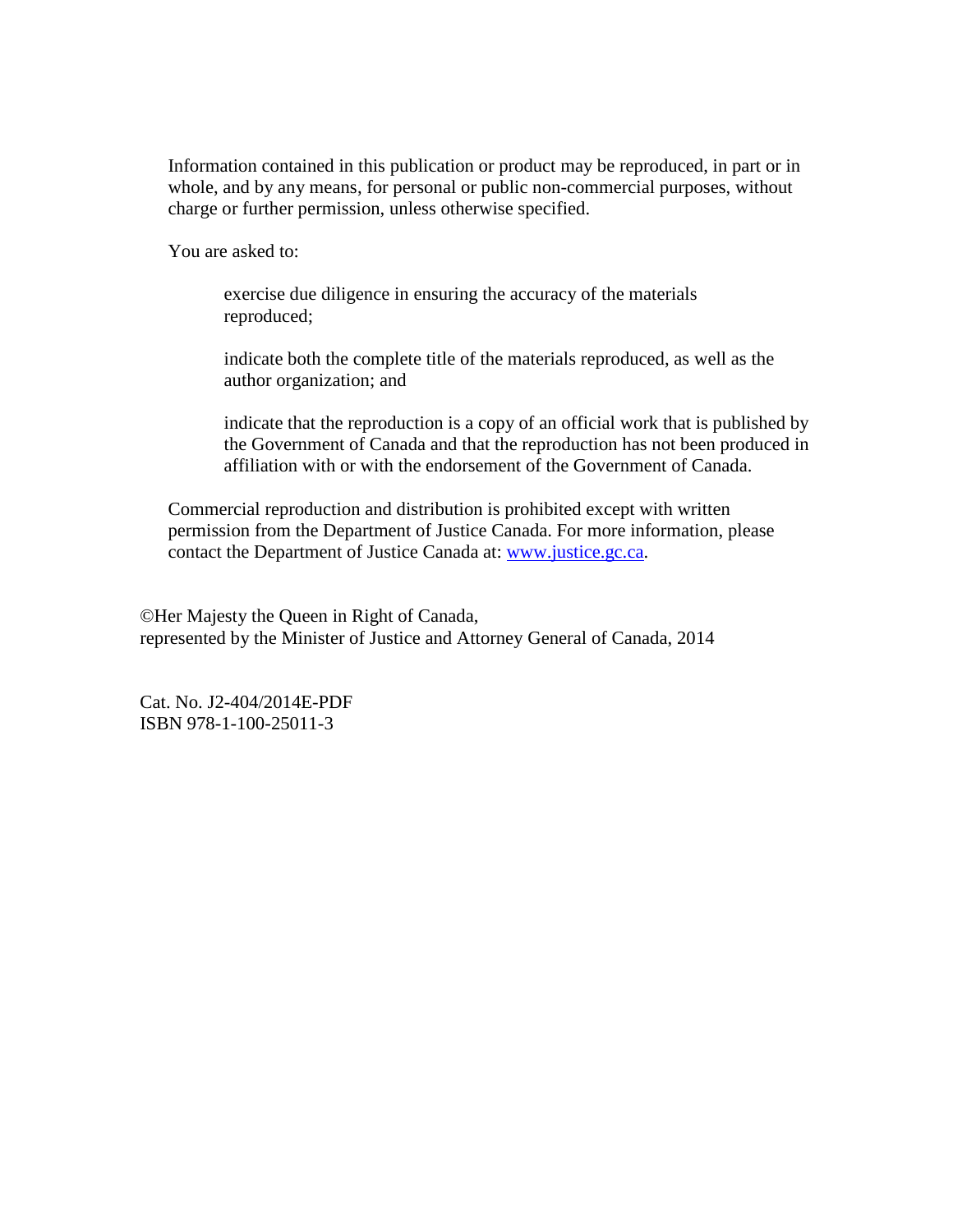# Contents

| 3.7.1 What Survivors Need to Know about the Criminal Justice System  18         |  |
|---------------------------------------------------------------------------------|--|
|                                                                                 |  |
| 3.7.3 How the Criminal Justice System can Better Meet the Needs of Survivors 18 |  |
|                                                                                 |  |
|                                                                                 |  |
|                                                                                 |  |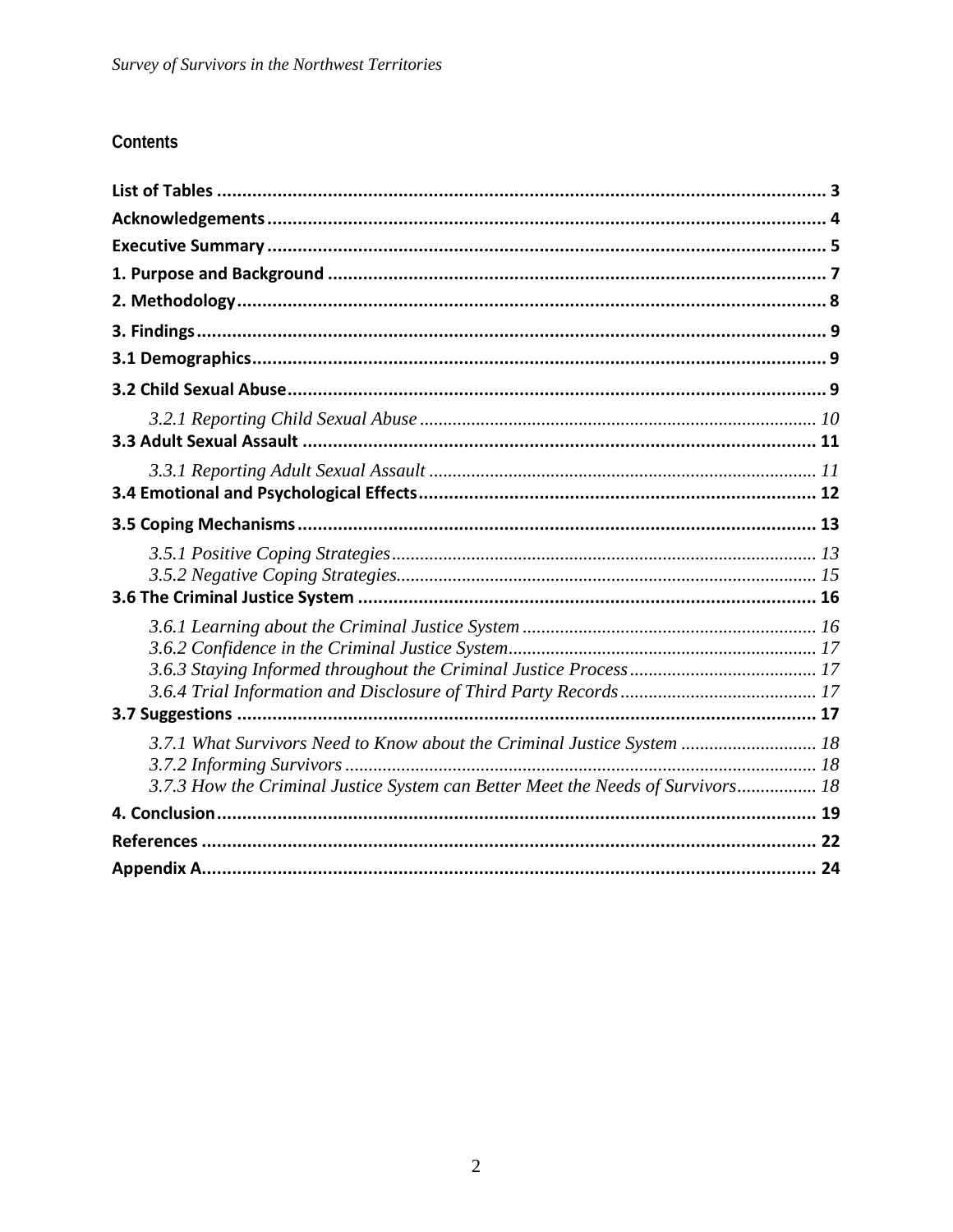**List of Tables**

```
TABLE 1. COMMON REASONS FOR NOT REPORTING CHILD SEXUAL ABUSE TO POLICE ......... 10
TABLE 2. COMMON REASONS FOR NOT REPORTING ADULT SEXUAL ASSAULT TO POLICE..... 11
TABLE 3. SOURCES OF INFORMATION ABOUT THE CRIMINAL JUSTICE SYSTEM ..................... 16
TABLE 4. PARTICIPANTS' LEVEL OF CONFIDENCE IN THE CRIMINAL JUSTICE SYSTEM............. 17
```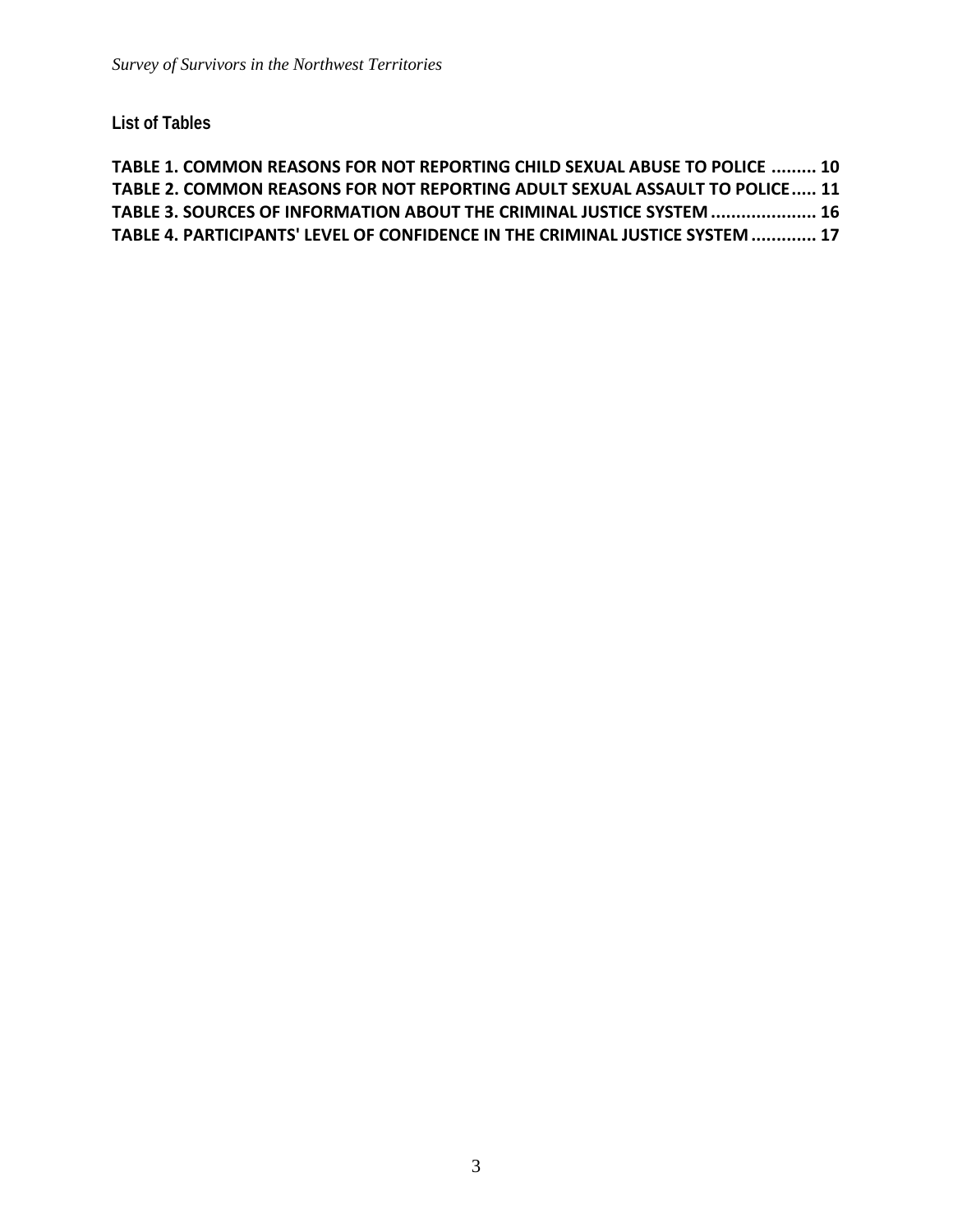## **Acknowledgements**

First, I would like to thank all of the men and women who participated in this study for sharing their stories. Their strength is truly amazing. I would also like to thank the sexual assault centre that participated in this study for their support and assistance throughout the study. This study would not have been possible without them. I would also like to thank colleagues in the Research and Statistics Division for their feedback and assistance on the project, including Adamira Tijerino who started this project and whose help and insight is very much appreciated.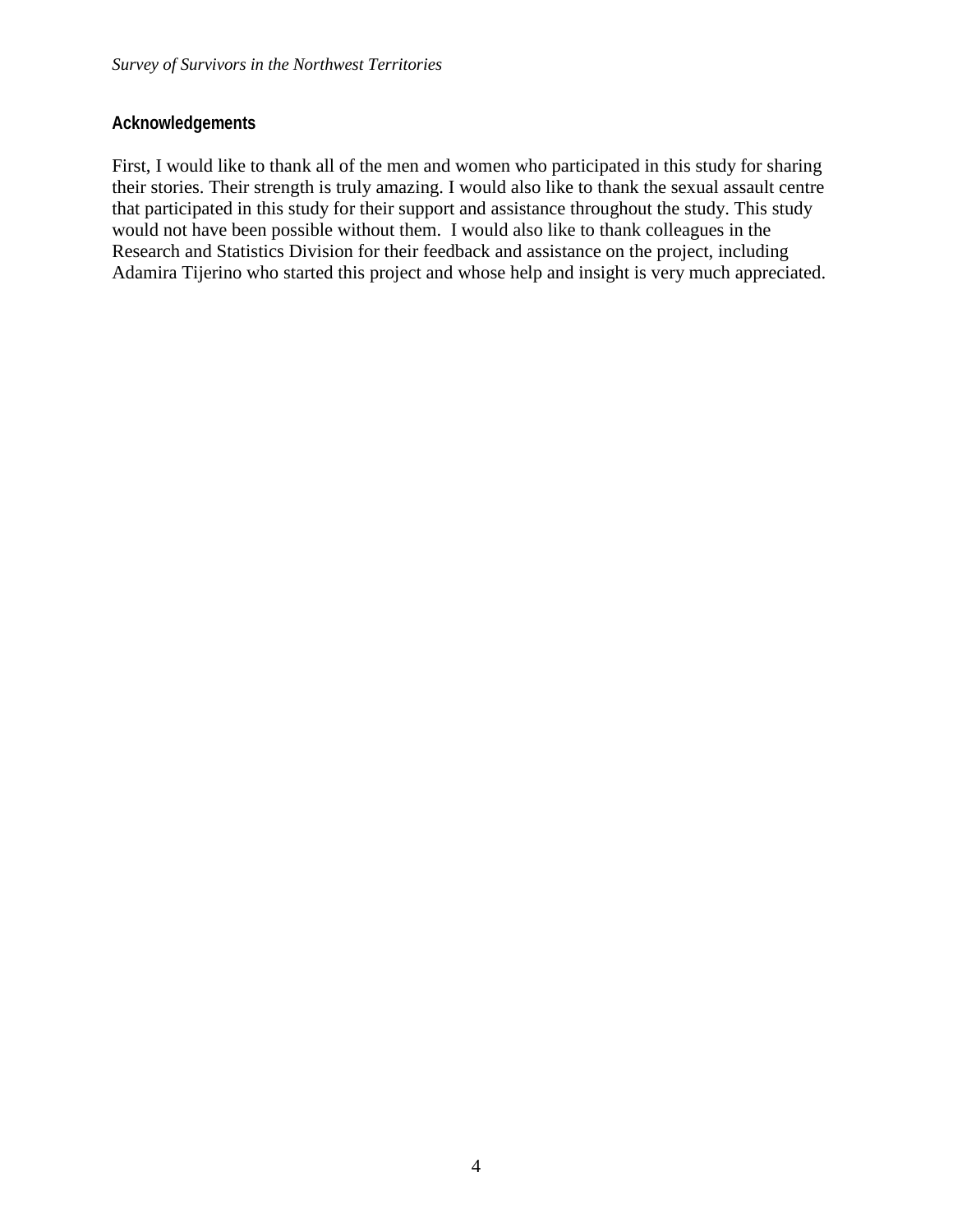## **Executive Summary**

Child sexual abuse (CSA) and adult sexual assault (ASA) are among the most underreported crimes in Canada. What is known about these crimes is that the victims are most often female, representing 87% of police-reported sexual assaults in 2012. It is also known that Canada's northern territories have the highest rates of violent crime and sexual assault in Canada. A large majority of the residents of the territories are Aboriginal and Aboriginal individuals in Canada, especially women, experience violence and sexual assault at an extremely high rate.

Because of the high levels of sexual assault and low frequency of reporting, it is important to understand the experiences and needs of Aboriginal and non-Aboriginal women in the North. The purpose of this study is to better understand the experiences of both Aboriginal and non-Aboriginal survivors of CSA and ASA in Canada's northern territories in terms of reporting practices, coping strategies and experiences with the criminal justice system.

## **Methodology**

This study involved interviews with 34 survivors of child sexual abuse and/or adult sexual assault from three communities in the Northwest Territories. The Research and Statistics Division worked closely with a sexual assault centre in the Northwest Territories to develop the interview tool, which was a 76-item survey that included both categorical and open-ended questions (please see Appendix A for a copy of the survey). The sexual assault centre recruited participants and a counsellor with the sexual assault centre conducted the interviews.

# **Findings**

All but one participant in this study was female. The participants were between 17 and 57 years old and 88% self-identified as Aboriginal. More than two thirds of the participant had an annual income of less than \$15,000.

Twenty participants stated that they experienced both child sexual abuse and adult sexual assault.

The majority  $(n=30)$  of the participants experienced child sexual abuse, with 24 of these individuals reporting that they experienced multiple incidents of abuse. Many of those who experienced sexual abuse as a child were abused by a relative or an individual in a non-biological father role (e.g., step-father). Only eight participants reported the child sexual abuse to the police or told another individual who reported the abuse. Most of those who did report the child sexual abuse said that they did so because they felt that they needed to take action or that they wanted to address negative feelings. Twenty participants stated that they did not report the abuse and many indicated that this was because they were ashamed or embarrassed, or because they did not know that they could report the abuse.

Twenty-four participants experienced adult sexual assault and many of these participants (n=14) experienced multiple incidents. The majority  $(n=22)$  of the participants said that they knew their offender, who included individuals such as intimate partners, acquaintances and relatives. As was the case with CSA, very few participants said that they reported adult sexual assault  $(n=10)$ .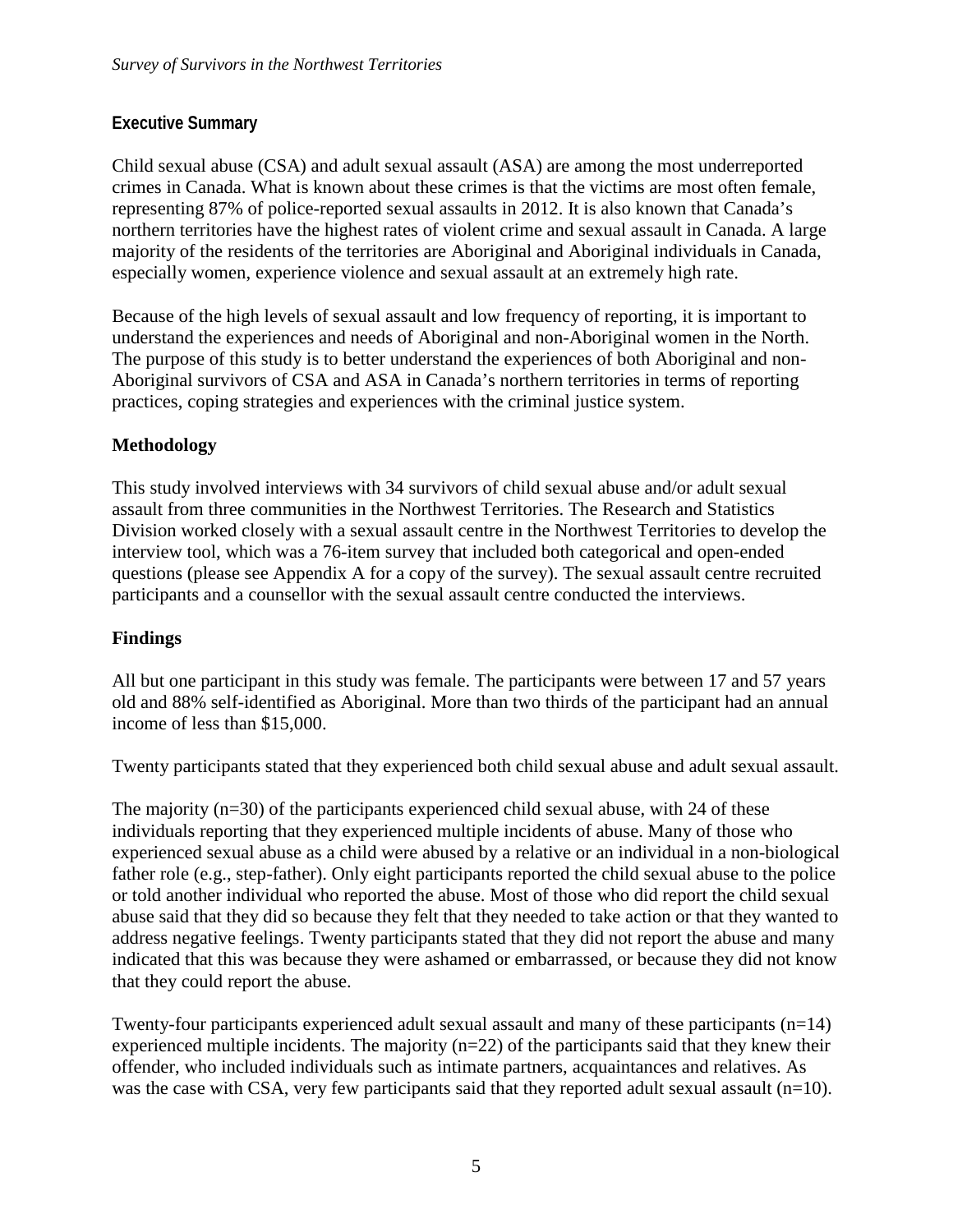Those who reported their assault provided similar reasons as those who reported CSA, as did those who did not report the adult sexual assault(s).

Almost all of the participants stated that they experienced emotional and/or psychological effects as a result of their victimization. Some of the emotional and psychological effects described included depression, anxiety and difficulties with trust. Many participants experienced multiple effects and many struggled with their trauma throughout their lives.

The participants were also asked to describe mechanisms that they use to cope with the effects of their trauma. The majority of the participants described using multiple approaches to coping, which were both positive and negative. Positive coping strategies included religion and spirituality, natural and professional supports, and volunteering and helping others. Negative coping strategies included addictive behaviours, self-harm and attempting suicide.

The participants were also asked several questions regarding the criminal justice system. Participants stated that they learned about the criminal justice system through a number of different sources and formats, including the media and the police. The participants were also asked about their confidence in various elements of the criminal justice system, including the police, the court and the criminal justice system in general. The majority of participants indicated that they were not confident in these elements of the criminal justice system.

Participants provided suggestions to other survivors of CSA and ASA about what they need to know about the criminal justice system. Many of the participants encouraged other survivors to report the abuse and to know that help is available, but to also be aware that it can be a lengthy and difficult process. The participants provided several ideas on how this information could be shared with survivors, with many suggesting that school programs and school counsellors can share this information with students.

Finally, the participants provided a number of suggestions on how the criminal justice system can better meet the needs of survivors. Three main themes emerged: survivors need more support; survivors need more help with navigating the criminal justice system; and survivors would like to see a balance in how survivors and accused are treated.

## **Conclusion**

This study provides an overview of the experiences of survivors of sexual violence in one of Canada's northern territories. Many of the survivors experienced both CSA and ASA throughout their lifetime. Consistent with previous research on sexual victimization, the study found that few reported their abuse and/or assault to the police. The survivors also described a number of psychological and emotional effects of their traumatic experiences, as well as several positive and negative coping strategies, which were also consistent with previous research findings. In addition, the survivors provided their perspectives on the criminal justice system and on how the criminal justice system can work to better meet the needs of survivors of sexual violence. It is hoped that the information in this report can be used by stakeholders in their work to better respond to the needs of survivors of sexual violence.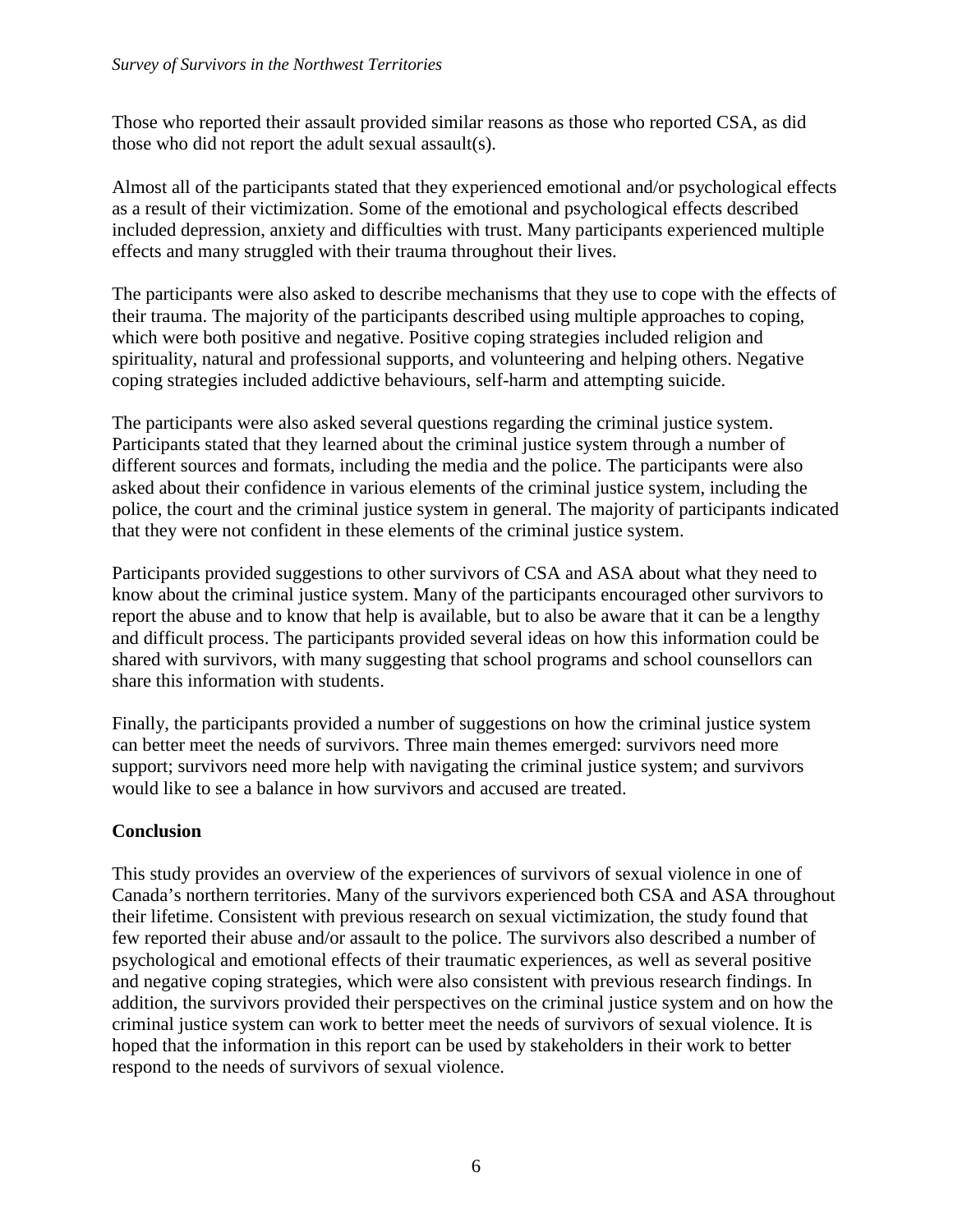#### **1. Purpose and Background**

The purpose of this study was to better understand the experiences of survivors of child sexual abuse (CSA) and adult sexual assault (ASA) in one of Canada's northern territories in terms of reporting practices, coping strategies and experiences with the criminal justice system. It is difficult to determine with accuracy the true nature and prevalence of CSA and ASA, as these crimes are among the most underreported violent crimes in Canada. Indeed, in 2009, it is estimated that 88% of victims of self-reported sexual assault, aged 15 and older, did not report the incident to the police (Perreault and Brennan 2010). What is known about these crimes, however, is that the victims of both are most often female. Females represented the majority (87%) of survivors of police-reported sexual assault (Levels [1](#page-7-0), 2 and 3) in  $2012<sup>1</sup>$  and 70% of self-reported sexual assaults in 2009 (Perreault and Brennan 2010).

What is also known is that Canada's northern territories have the highest rate of violent crime and sexual assault in Canada. In 2010, the rate of police-reported sexual assault in the territories ranged from 2 to 6 times greater than Manitoba, the province with the highest rate of police-reported sexual assault.<sup>[2](#page-7-1)</sup>

A large proportion of residents of the territories are Aboriginal.<sup>[3](#page-7-2)</sup> Aboriginal individuals in Canada experience victimization at a much higher rate than non-Aboriginal individuals in both the provinces and the territories (Perreault 2011; Perreault and Hotton Mahony 2012). For example, in the Canadian provinces in 2009, the rate of self-reported sexual assault was almost 3 times higher among Aboriginal individuals compared to non-Aboriginal individuals (Perreault and Brennan 2010). In the territories in 2009, the rate of self-reported violent victimization (including sexual assault, robbery and physical assault) was higher among Aboriginal individuals (252 per 1,000 population) than among non-Aboriginal individuals (145 per 1,000 population) (Perreault and Hotton Mahony 2012). Aboriginal females, specifically, experience violence at an extremely high rate. In 2009, the rate of self-reported violent victimization perpetrated against Aboriginal women in the provinces was three times that of non-Aboriginal women (Brennan 2011).

Aboriginal females in the territories are among the most vulnerable populations in Canada, in terms of violent victimization and sexual assault. Because of the high levels of sexual assault and low frequency of reporting, it is important to understand their experiences, as well as those of non-Aboriginal women in the North, to ensure that their needs are understood.

In the Northwest Territories, there are a number of services available to victims of crime. Victim Services provides a number of services, including information, referrals to community programs, support and assistance with victim impact statements and attending court.<sup>[4](#page-7-3)</sup> Victim Services programs are available in a number of communities around the territory. In rural and remote areas, services are provided via telephone and there are outreach services available in some

<span id="page-7-0"></span><sup>&</sup>lt;sup>1</sup> These data are based on data obtained from the Canadian Centre for Justice Statistics.

<span id="page-7-1"></span><sup>2</sup> Data were obtained from a special request to the Canadian Centre for Justice Statistics.

<span id="page-7-2"></span><sup>&</sup>lt;sup>3</sup> The largest representation of Aboriginal individuals in Canada is seen in Nunavut at 85%, followed by 50% in the Northwest Territories, and 25% in the Yukon (Statistics Canada website 2010).

<span id="page-7-3"></span> $4 \text{ http://www.justice.gov.int.ca/victimservices/documents/VictimServiceCard.pdf}$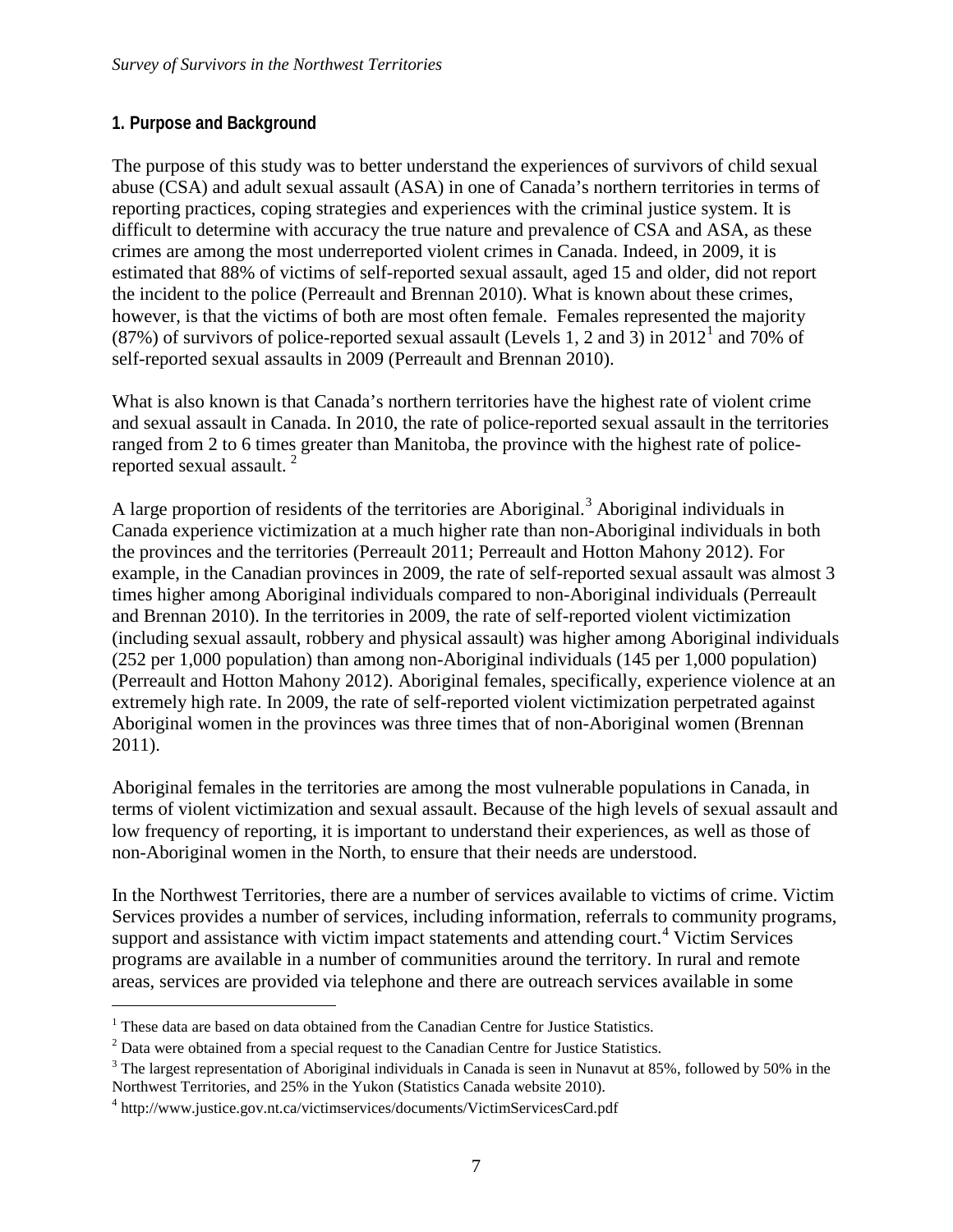communities. Victims can also obtain services from Crown Witness Coordinators (CWCs) who are federal employees of the Public Prosecution Service of Canada. CWCs "locate, support, and prepare crime victims and witnesses for their role in the prosecution of crimes. CWCs act as liaisons between the Crown Prosecutor and victims/witnesses, keeping both parties apprised of developments and situations which impact the case. CWCs encourage the use of Victim Impact Statements, assist in the arrangements of testimonial aids, attend court with victims/witnesses and follow up with them as necessary" (Levan 2010, 4). In addition to Victim Services, the Northwest Territories has a number of other non-governmental organizations that provide services to victims including the centre involved in the current study.

The current study builds from a survey of sexual assault survivors conducted in the late 1990s (Hattem 2000) which posed questions about the production and disclosure of third party records.<sup>[5](#page-8-0)</sup> In addition to the questions about disclosure of third party records, this study also asked survivors about their confidence in the criminal justice system, how they obtain information about the justice system, and sought suggestions on how to improve understanding of the criminal justice system and how the justice system can better meet the needs of survivors of sexual violence.

## **2. Methodology**

This study involved interviews with 35 survivors of sexual violence in the Northwest Territories. One individual was not able to complete the questionnaire; as such, the analyses below reflect the data collected from 34 individuals. Data were collected in three communities across the Northwest Territories. The interviews were conducted in 2009.

The specific research questions that guided this study included:

- 1. What were the experiences of sexual abuse and sexual assault as children and/or as adults? To what extent did participants experience both types of sexual violence?
- 2. What was the impact of the sexual assault/abuse on the participants? What kind of coping mechanisms did the participant employ?
- 3. What factors facilitated and/or impeded reporting to the police?
- 4. What are the experiences of survivors with the criminal justice system in cases where they did report the sexual assault to the police? What is the participant's overall level of confidence with the criminal justice system?
- 5. What are the main sources of information from which survivors learn about the criminal justice system?
- 6. What are the main suggestions provided by the participants in terms of what survivors of sexual violence need to know about the criminal justice system and in terms of how the criminal justice system can better meet the needs of survivors of sexual violence?

<span id="page-8-0"></span> $<sup>5</sup>$  During the 1980s and 1990s, there were significant changes to Canadian sexual assault laws through both</sup> legislation and the courts (see McDonald et al. 2004). One such change involved the amendment of the *Criminal Code* that added provisions around the disclosure of third party records, which resulted from the passing of Bill C-46 in 1997 (McDonald et al 2004). This legislation was upheld in the 1999 Supreme Court of Canada case of *R. v. Mills* (R. v. Mills, [1999] 3 S.C.R. 668)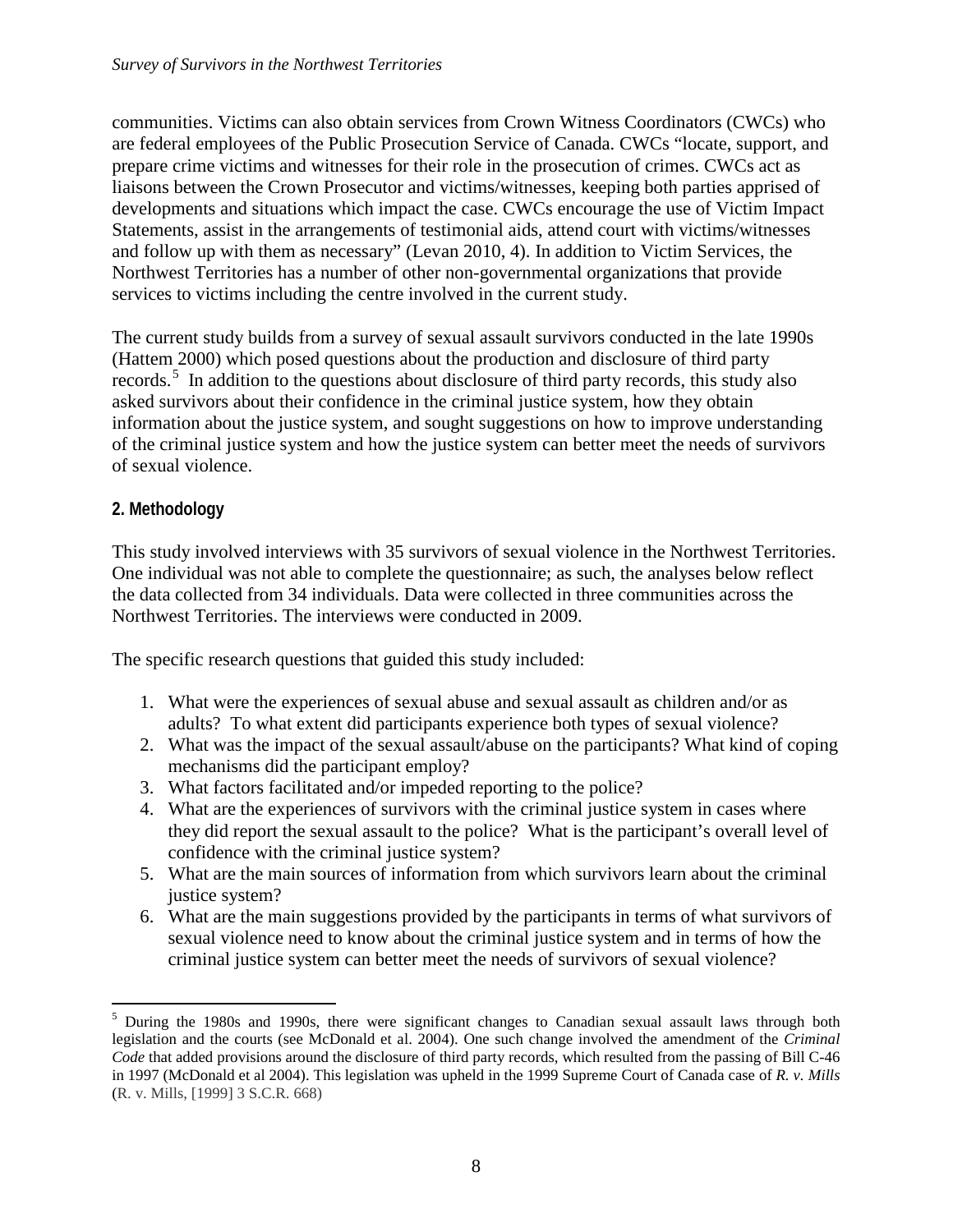The interview tool was a 76-item survey that included both categorical and open-ended questions (please see Appendix A for a copy of the survey). The survey consisted of questions relating to demographic information and experiences of CSA and ASA. The survey also included questions on the psychological effects of abuse, coping, reporting practices, and experiences with, and confidence in, the criminal justice system. The survey was based on that used in Hattem's (2000) study<sup>[6](#page-9-0)</sup> and was further developed in collaboration with several sexual assault centres. A sexual assault centre in the Northwest Territories was also involved in the development of the survey and provided feedback regarding the consideration of important cultural factors that exist in Northern communities. Interviews were conducted by a counsellor with the centre in the Northwest Territories

The centre in the Northwest Territories recruited participants by contacting other service provider agencies, as well as current and former clients, through telephone, email, and in person. These contacts were invited to participate in the study through a written invitation describing the purpose and nature of the study. Participants received \$50 to cover transportation and childcare costs. Prior to the interviews, the participants were provided with information regarding the study (including information regarding the confidential nature of the survey), as well as a list of counselling and support services. Participants were also screened for levels of distress prior to the survey to ensure that they were prepared to participate and to assess the potential impact of participating in the survey.

# **3. Findings**

# **3.1 Demographics**

All but one participant in this study were female. The participants were between 17 and 57 years of age and the median age was 40. The majority of the participants self-identified as Aboriginal (n=30), while the remaining participants self-identified as Caucasian. Many of the participants were single (n=15), six were in a common-law relationship, and the remainder were married, dating, separated, or divorced. Fourteen participants had completed some high school, while the remainder had some post-secondary education (n=11), had completed high school education  $(n=5)$ , or had completed elementary school  $(n=4)$ . The annual income of the majority of the participants (n=22) was less than \$15,000.

# **3.2 Child Sexual Abuse**

This study explored participants' experiences with CSA and ASA. Previous research has found that those who experience CSA are at an increased risk of being re-victimized (e.g., Classen et al. 2005; Ogloff et al. 2012), including experiencing sexual victimization as an adult (e.g., Desai et al. 2002). Many participants (n=20) in this study reported experiencing both types of victimization. In this section and in Section 3.3, the two types of experiences are explored in detail separately; in the remainder of the report, the experiences are considered together, unless otherwise specified.

<span id="page-9-0"></span> <sup>6</sup> For a copy of this report, please visit: http://www.justice.gc.ca/eng/rp-pr/cj-jp/victim/rr00\_4/rr00\_4.pdf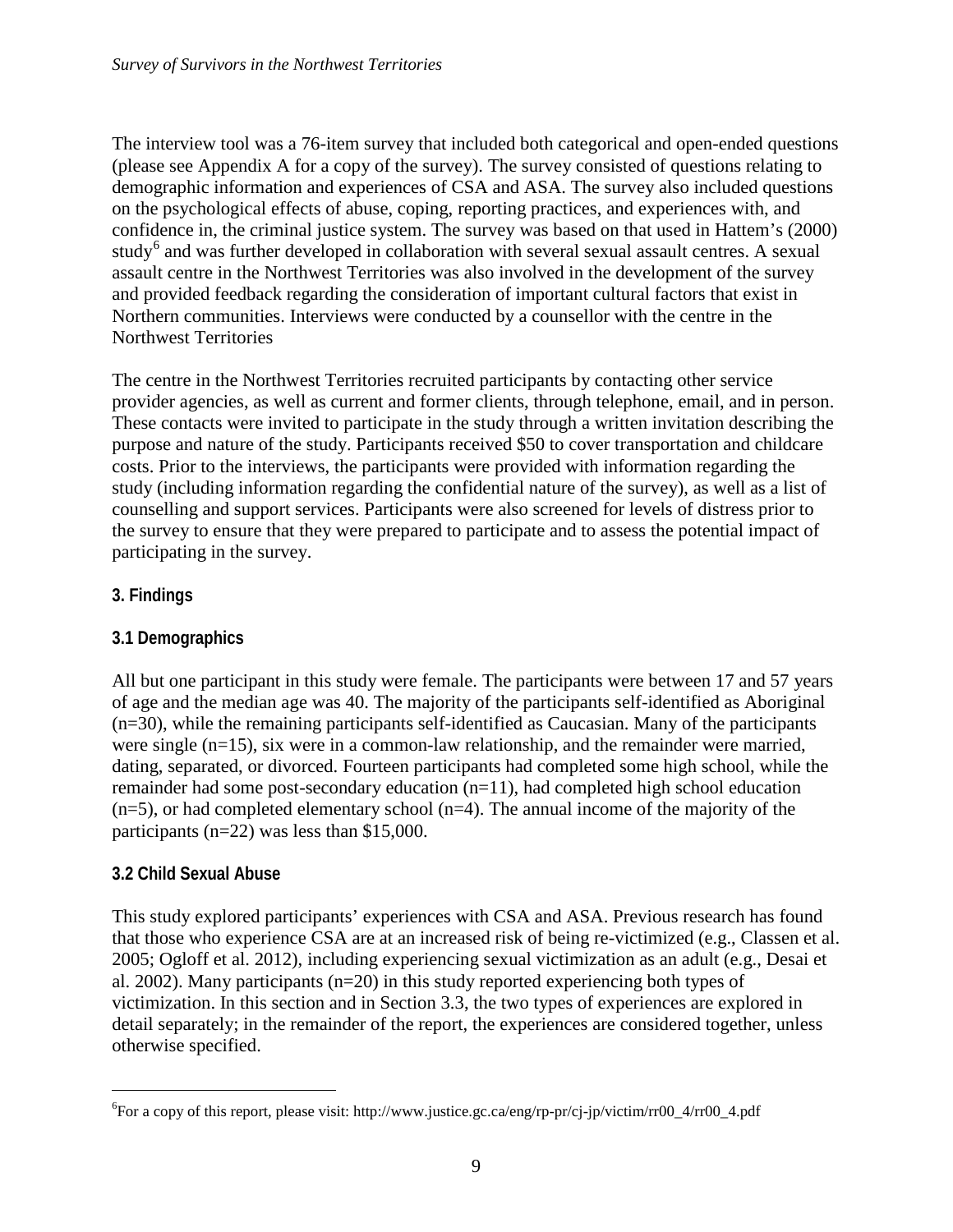Many of the participants in this study defined adult sexual assault as having occurred when they were teenagers. In the *Criminal Code of Canada*, the age applied in the definition of a child in the various child sexual abuse-related offences varies. For example, in S. 151 (sexual interference) and S. 152 (invitation to sexual touching), a child is defined as being under 16 years old, while in S. 163.1 (child pornography) and S. 172.1 (luring a child), a child is defined as being under 18 years. Also, the provisions concerning the use of testimonial aids (Sections 486.1 to 486.3) pertain to children under the age of 18 years. For the purposes of this study, the research team defined CSA as abuse that occurred when the participant was 15 years of age and younger, while adult sexual assault is defined as an assault that occurred when the participant was 16 years of age and older.

Thirty participants in this study reported they experienced childhood sexual abuse. Of those who said they experienced CSA, most (n=24) had experienced multiple incidents of abuse. The participants reported experiencing CSA between the ages of 2 and 14 years old, with the most common age being 8 years old. Many reported that they had been abused by a relative or an individual in a non-biological father role (e.g., step-father).

The participants reported different forms and severity of abuse, from fondling to penetration. Thirteen participants described being threatened verbally by the perpetrator and 11 stated that the perpetrator had made such threats to the safety of others (e.g., family members and friends). Many  $(n=17)$  stated that physical force had been used by the perpetrator, and in nine cases, this force resulted in injury to the survivor. Two participants reported that the perpetrator had used a weapon, including scissors, a knife and a gun. Three participants reported that drugs had been administered during the offence; in two cases, the survivor was given alcohol.

## **3.2.1 Reporting Child Sexual Abuse**

Among those who described experiencing CSA, a large number of participants (n=20) did not report the abuse to police or have the abuse reported by another person. At the time of the interview, only one participant was considering reporting the abuse to the police. Some participants chose not to report because of feelings of shame and embarrassment, while others did not know they could report or thought they would not be believed. Table 1 below highlights other common reasons why participants chose not to report.

| <b>Reason for Not Reporting CSA</b> |  |
|-------------------------------------|--|
| Shame/Embarrassment                 |  |
| Did not know they could report      |  |
| Thought they would not be believed  |  |
| For the sake of the family          |  |
| Cultural intimidation <sup>8</sup>  |  |
| No family support                   |  |
| Fear of the offender                |  |

#### <span id="page-10-0"></span>**TABLE 1. COMMON REASONS FOR NOT REPORTING CHILD SEXUAL ABUSE TO POLICE (N = 20)** [7](#page-10-1)

Source: Survey of Survivors of Sexual Violence, 2009

<span id="page-10-1"></span> <sup>7</sup> Note that participants could provide more than one reason for not reporting.

<span id="page-10-2"></span><sup>8</sup> Cultural intimidation includes bad medicine and other types of intimidation.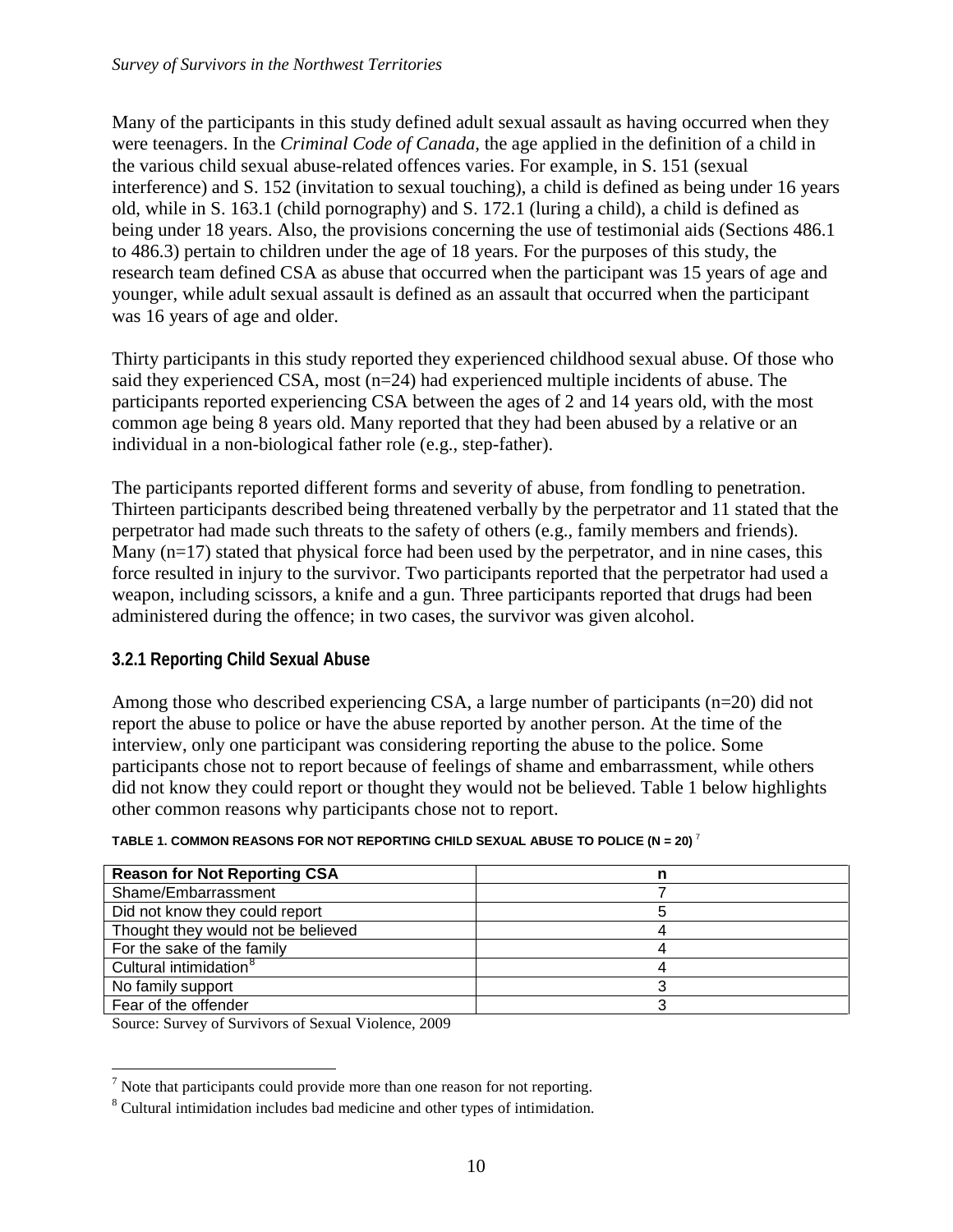Eight participants reported the abuse to the police or to another person who reported the abuse. Of those who reported, most  $(n=5)$  did so because they felt that they needed to take action. Other reasons for reporting included the need to address negative feelings (n=2) and recommendations to report made by counsellors  $(n=2)$ , family  $(n=2)$  or friends  $(n=1)$ . The time that participants took to report the abuse ranged from immediately after the incident(s) to 27 years after the incident(s).

#### **3.3 Adult Sexual Assault**

Twenty-four participants reported that they experienced adult sexual assault and 14 of these participants experienced multiple sexual assaults. The participants reported experiencing ASA between the ages of 16 and 48 years, with the most common age being 16 years. In the majority of cases (n=22), the offender was known to the participant. The offenders were described as intimate partners  $(n=7)$ , acquaintances  $(n=4)$  and relatives  $(n=4)$ . Seven participants stated that some family or community members thought or commented that the participant had a relationship with the offender.<sup>[9](#page-11-1)</sup>

The participants stated that they experienced many types of sexual assault, including penetration. A number of participants  $(n=10)$  stated that they had been verbally threatened by the perpetrator and five participants reported that the offender had made such threats to the safety of others (e.g., family and friends). Many participants (n=20) stated that the offender had used force during the commission of the offence. The force used in the commission of the sexual assault resulted in injury for 11 participants and eight participants required medical attention. Two participants stated that a weapon was used during the commission of the offence; in both cases, a gun was used. One participant reported that a drug was used in the commission of the offence and included the placement of a drug in the participant's alcoholic beverage.

#### **3.3.1 Reporting Adult Sexual Assault**

As was the case with child sexual abuse, a large number  $(n=14)$  of participants who experienced ASA did not report the incident to the police or have another person report the assault. At the time of the interview, none of the participants were considering reporting the ASA to the police. The most common reasons for not reporting the sexual assault was shame and embarrassment, the thought that they would not be believed and fear of the offender. Table 2 below highlights the most common reasons for not reporting ASA.

| <b>Reason for Not Reporting ASA</b>          |  |
|----------------------------------------------|--|
| Shame/Embarrassment                          |  |
| Thought they would not be believed           |  |
| Fear of the offender                         |  |
| No family support                            |  |
| No confidence in the criminal justice system |  |

<span id="page-11-0"></span>**TABLE 2. COMMON REASONS FOR NOT REPORTING ADULT SEXUAL ASSAULT TO POLICE (N = 13) [10](#page-11-2)**

<span id="page-11-1"></span> $9$  This question was included to reflect the idea that if the residents of the community thought that the victim had a relationship with the accused, they may not perceive the incident as a crime.

<span id="page-11-2"></span> $10$  Note that participants could provide more than one reason for not reporting.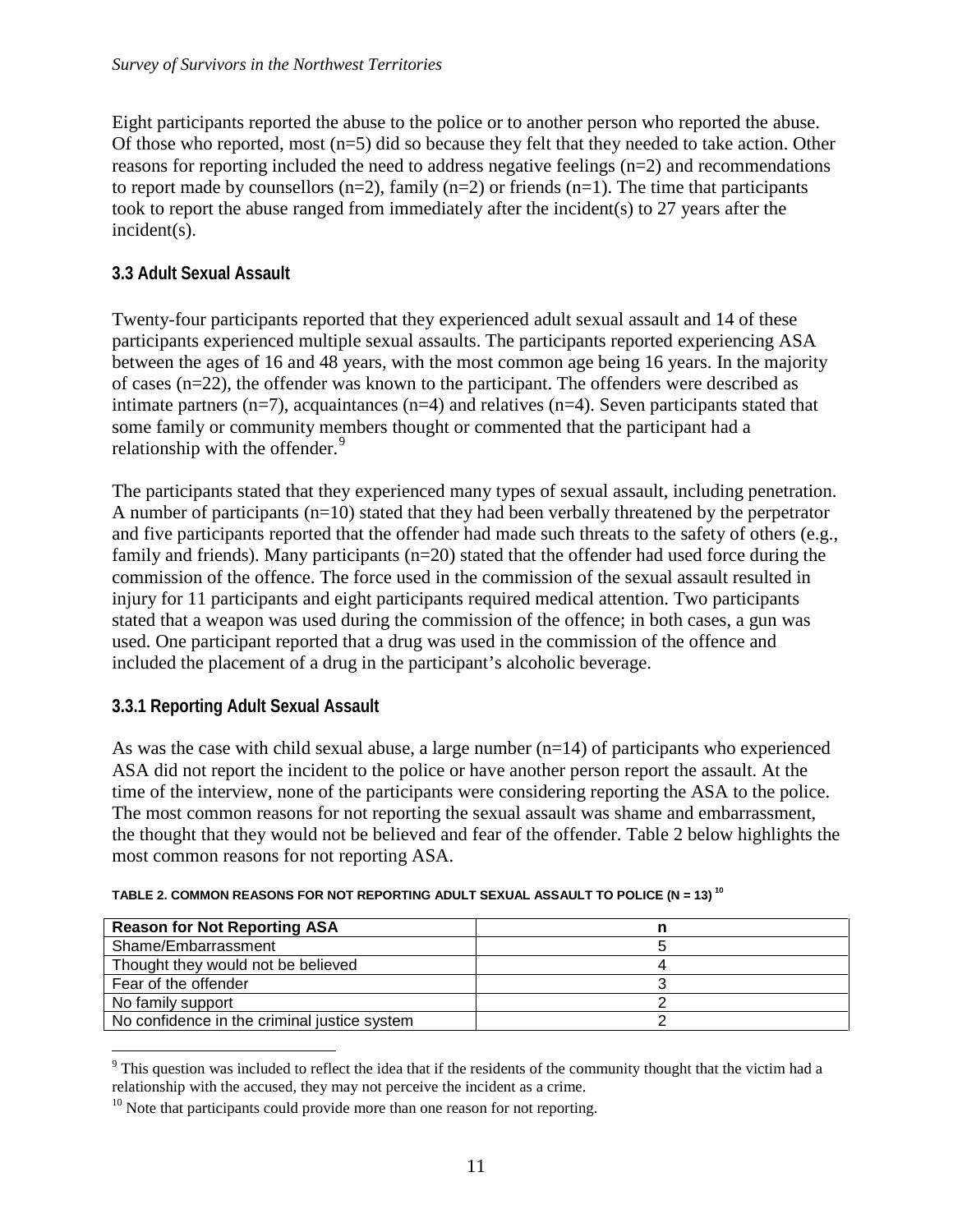| Felt<br>evidence<br>there<br>. enouar<br>not<br>was                        |  |
|----------------------------------------------------------------------------|--|
| experience<br>Previous<br>bad                                              |  |
| $\sim$ $\sim$ $\sim$<br>$\sim$ $\sim$<br>$\sim$ $\sim$<br>.<br>-<br>$\sim$ |  |

Source: Survey of Survivors of Sexual Violence, 2009 N Missing=1

Ten participants who experienced ASA reported the assault to police or had another person report the assault. Reasons for reporting included the need to take action, to address negative feelings and because a family member or friend recommended it. The time it took for participants to report the assault ranged from soon after the incident to one week.

#### **3.4 Emotional and Psychological Effects**

CSA and ASA can have very detrimental effects on its survivors. Child survivors of CSA have been found to portray a number of symptoms, such as "depression, PTSD, somatic complaints, aggression, behavior problems and sexualized behavior" (Kendall-Tackett et al. 1993 as cited in Wathen 2012, 13). CSA can also have long-term effects. Long-term impacts of CSA include "post-traumatic stress disorder (PTSD), attention deficit hyperactivity disorder (ADHD), and behavior problems including withdrawal, sexualized behavior and 'acting-out'. Issues in relation to depression, anxiety, suicidal ideation, bipolar disorder, violence and substance abuse also follow CSA"(Mullers and Dowling 2008, 1428). Survivors of ASA also experience many negative effects, including anxious arousal, depression, dissociation and sexual concerns (Elliott et al. 2004).

Indeed, the emotional and psychological effects of the trauma were very strongly noted by the participants through an open-ended question. Almost all of the participants indicated that they experienced emotional and/or psychological harm as a result of the traumatic experience. The psychological harm experienced as a result of child sexual abuse was very similar to the harm experienced as a result of adult sexual assault.

#### *Depression, Anxiety and Difficulties with Trust*

The feelings associated with depression were the most common emotional and psychological effects of CSA and ASA described by the participants. These feelings included feelings of worthlessness, powerlessness and suicidal thoughts. In addition to these depressive symptoms, feelings of shame and guilt, low self-esteem, self-blame and isolation were also common. Indeed, many of the participants described multiple psychological after-effects. The multiple psychological effects were noted by one participant:

*There was massive emotional psychological […] impacts. Huge was depression, suicidal idealization, a real notion that I was not a valuable thing or that I couldn't do anything about anything. So it was really, I didn't have any real […] core value system that I could identify…*

Anxiety was also a very common feeling described by the participants. Some of the participants described experiencing flashbacks and a few participants who had suffered childhood sexual abuse stated that they suffered from symptoms related to Post-Traumatic Stress Disorder.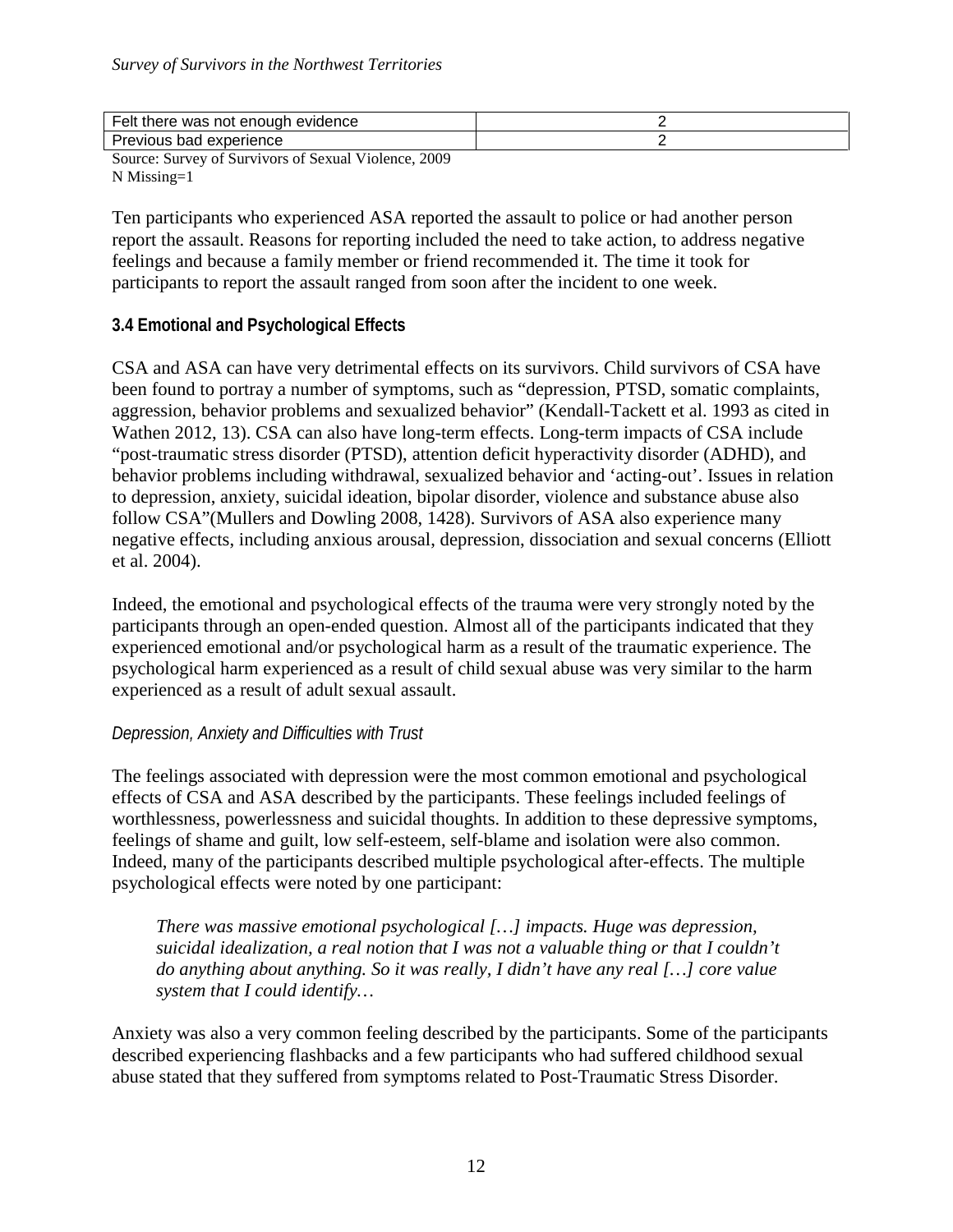Similarly, feelings of fear were described by some of the participants. While some described being fearful of the offender, a general fear was felt by some of the participants. Many participants also described difficulties with trust and personal relationships. For some of the participants, this lack of trust was combined with other psychological difficulties. One participant described the impacts this way:

*I can't have any relationships lasting more than three months with any men or […] I have no trust [...], really low self esteem ... I'm even ... tried to commit suicide and ... I don't know I just have a really hard time with personal relationships…*

# *Lasting Emotional and Psychological Effects*

For some of the participants, the psychological effects of the abuse and/or assault were ongoing. The long-lasting effects of the abuse and/or assault were clearly noted by one participant, who described the ongoing struggles she was having as a result of her assault:

*Well, I just been […], I just been bugging me for how [many] years. I can't barely sleep, I just… [thinking] about all the past that I been through. And for that guy for causing my life a misery […] I'm tired of my mind. I'm just so depressed … don't get enough sleep, just always stress, stressed out all the time. I try not to think about my past but it just keep on … coming back and bugging me over and over for past how many years.*

## **3.5 Coping Mechanisms**

Previous research has found that victims of crime can adopt a number of different strategies to cope with their traumatic experiences, which can be positive or negative (Hill 2009). In this study, the participants described, through an open-ended question, positive and negative mechanisms that they used to cope with the effects of their trauma, many of which are common coping mechanisms used by victims of crime (e.g., seeking support, self-harm). In addition, the majority of participants described using multiple approaches to coping, both positive and negative. Many of the coping strategies used by those who had experienced child sexual abuse were also used among those who experienced adult sexual assault.

# **3.5.1 Positive Coping Strategies**

The participants described adopting several positive coping strategies, including turning to religion, natural and professional supports, volunteering and helping others, emotion-focused coping and cognitive reframing.

## *Religion/Spirituality*

*…on Sundays there was always church.*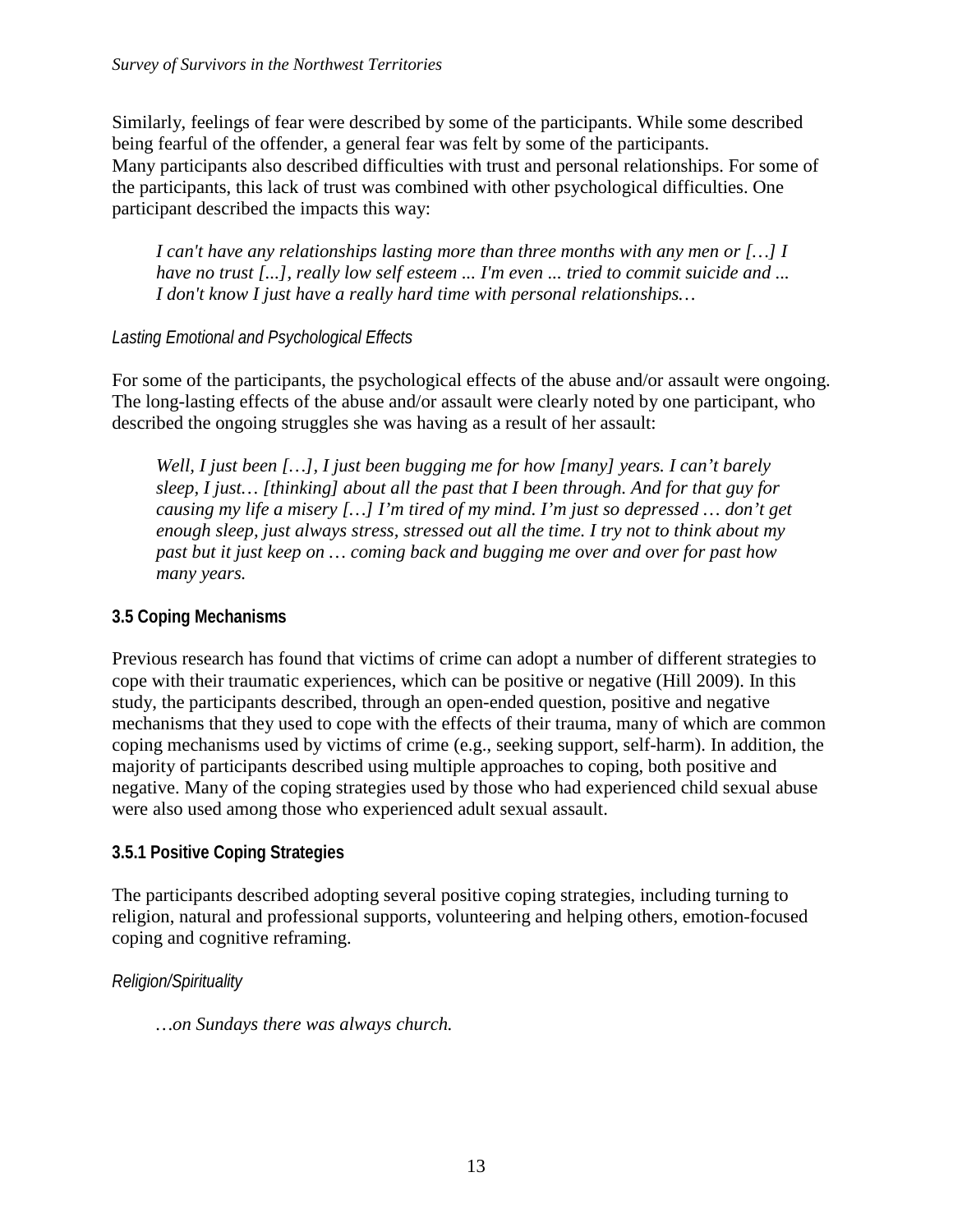One of the most common forms of coping that survivors turned to was religion and spirituality. Turning to religion as a coping strategy was described by survivors of both CSA and ASA. Many of these participants described attending church and prayer as helping.

#### *Natural and Professional Supports*

Supports, both natural and professional, play an important role in helping to mitigate the impacts of violent victimization, particularly in cases of sexual violence (Hill 2009). Whether the support was through natural supports, such as family or friends, or professional supports, such as counsellors and medical professionals, many participants stated that they had supportive people in their lives during the time of the abuse or assault and many stated that they turned to these supports to help cope with the trauma. The use of professional supports was more commonly used among those who experienced adult sexual assault.

#### *Volunteering and Helping Others*

Some participants began to volunteer their time by helping other survivors of sexual abuse and assault. Both CSA and ASA survivors described this positive strategy.

#### *Emotion-Focused Coping*

Several participants described engaging in many types of emotion-focused coping, which is coping that "involves activities that try to directly change how the victim feels" (Hill 2009, 47). Some examples of the types of emotion-focused coping used by the participants included activities to keep busy, such as playing sports, as well as reading, drawing and cleaning. Others described using positive self-talk and positive thinking, such as choosing to think of positive memories, rather than focusing on the negative.

One participant described how she would focus on her goals rather than focusing on the assault:

*I try not to think about it. I'll try and find other ways to think about other things in my life that I need to get ahead of instead of having to look back and just be depressed about it and say you know, this happened to me before so I should be doing this like going out and drinking cause I can't keep that anger inside me cause if I do it starts to affect people around me.*

#### *Cognitive Reframing*

Some participants also used cognitive reframing techniques $11$  to help cope with their experience. These techniques included self-comparison and emphasizing the positive aspects of their

<span id="page-14-0"></span> $11$  In this context, cognitive reframing involves changing the way in which one thinks about their traumatic experiences. For example, an individual may initially adopt the term "victim" to describe oneself as this term emphasizes that they are not to blame, but then adopt the term "survivor" "because it reflects strength, recovery, and being a fighter" (Hill 2009, 45). Another cognitive reframing technique is emphasizing the positive aspects of having survived their traumatic experience.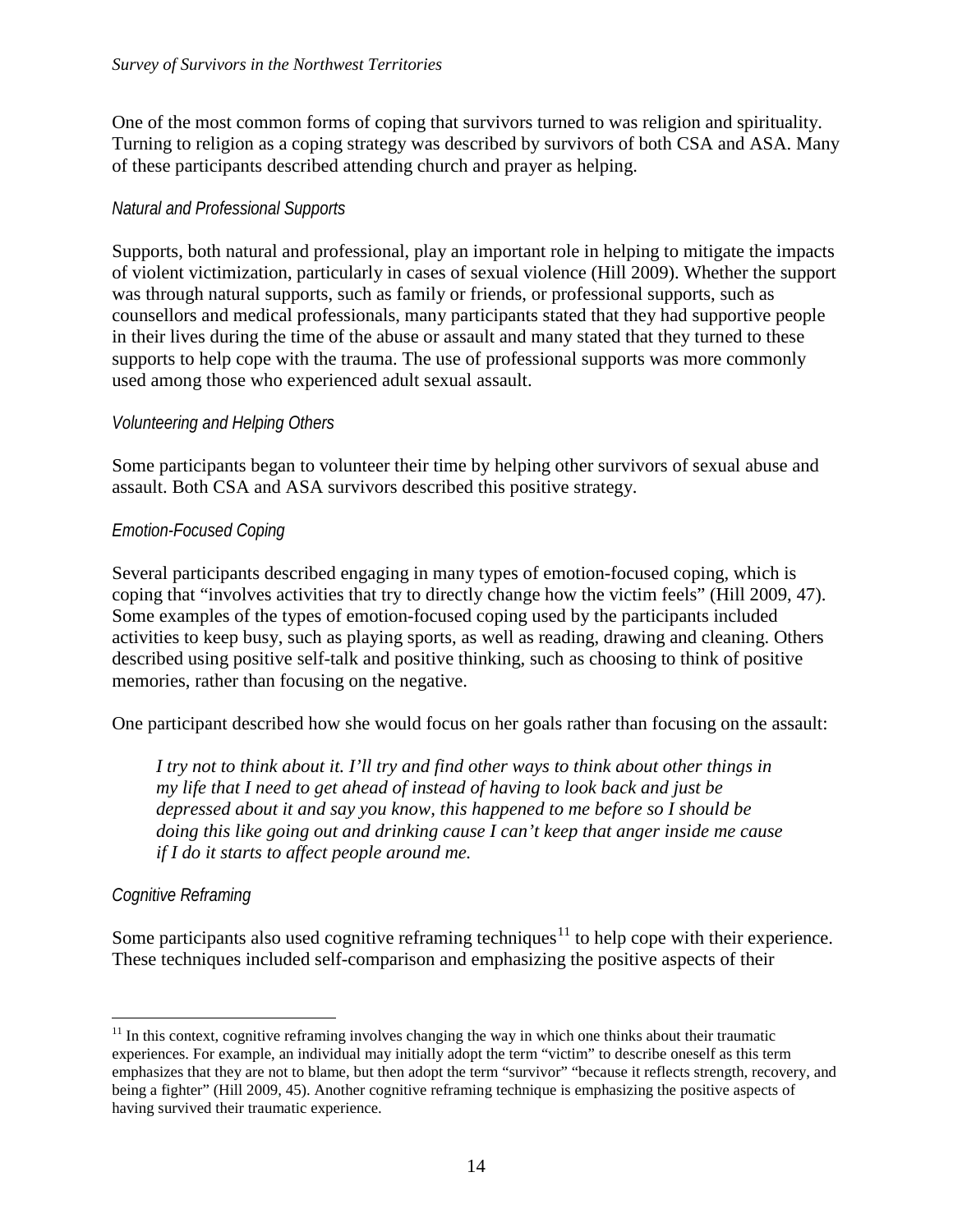experience. For example, one participant described how her experience made her a stronger individual:

*…accepting what happened to me and helping it to help me be stronger cause it is part of who I am.*

#### **3.5.2 Negative Coping Strategies**

Although many participants used positive approaches to help cope with the abuse and/or assault, negative approaches were also used. Among survivors of CSA, many  $(n = 13)$  turned to both positive and negative coping strategies, while nine participants described using positive coping strategies only, and three described only using negative coping strategies. The majority of ASA survivors  $(n = 15)$  described using both positive and negative coping strategies, while only three participants described using only positive strategies or negative strategies.

The negative coping strategies adopted by the participants included addictive behaviours, selfharm, suicide attempts, avoidance and aggression.

#### *Addictive Behaviours*

The most common negative coping strategy described by survivors of both child sexual abuse and adult sexual assault was addictive behaviour, including alcohol, drugs, smoking, abusing over-the-counter drugs<sup>[12](#page-15-0)</sup> and gambling. Alcohol abuse was particularly prominent as a coping mechanism, especially among those who experienced adult sexual assault. Many participants described turning to drugs and alcohol because they did not know how to cope with their experience. All but one of the participants who turned to drugs and alcohol to cope with child sexual abuse continued to use these same outlets to cope with adult sexual assault.

#### *Self-Harm*

In addition to substance misuse, participants also described other forms of non-suicidal selfharm. Examples of self-harm included overeating, promiscuity, inappropriate sexual behaviour at an early age and harming oneself through burning. The use of self-harm as a coping mechanism was more common among survivors of childhood sexual abuse, especially inappropriate sexual behaviour. One participant described her behaviour as such:

*Okay […] well I use to burn, […] burn myself…and like on my face […] …so […] what else did I do […] growing up like […] I don't know […] I really like craved attention from guys, like growing up…So I was like promiscuous and… I felt like really […] unemotional like it's just like I was just […] overly sexual and it […] made me feel good about myself but then afterwards like I'd want it but then afterwards I'd feel sad about it.*

<span id="page-15-0"></span> $12$  Note that not all participants who used prescription medication abused these drugs.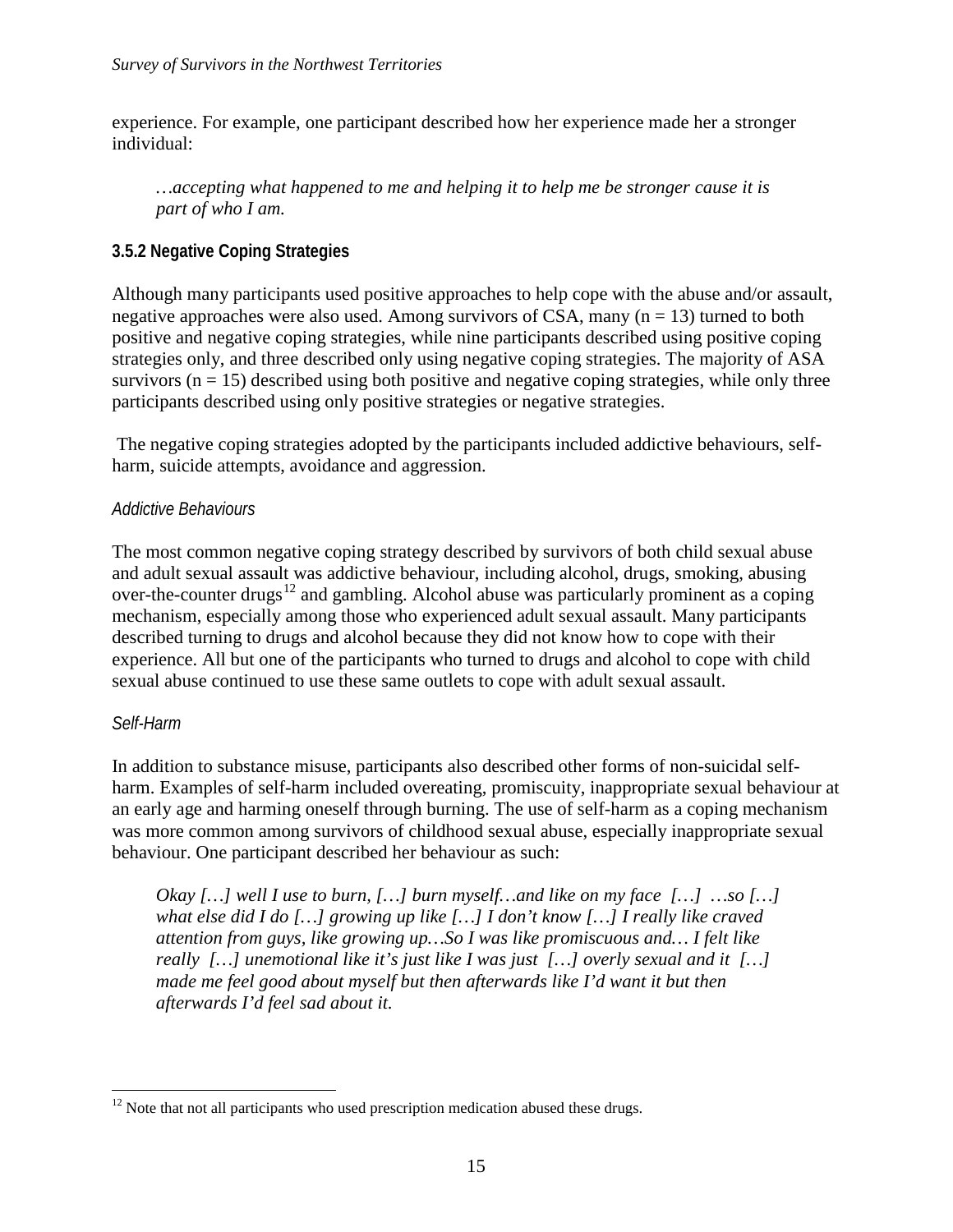#### *Suicide Attempts*

Many participants also described attempting suicide to cope with their experience. One participant described how she coped with CSA:

*I attempted suicide many, many, many times …… to get away from him and to get away from everybody.*

#### *Avoidance/Blocking Out the Experience*

Another form of escaping the pain associated with abuse and/or assault is through avoiding thinking about one's victimization and blocking out the memories of victimization. This approach to coping was more commonly described as a coping mechanism for survivors of CSA than ASA. One participant described how she would:

*…just go somewhere else in your head. Like walking out, like just going somewhere.*

#### *Aggression*

Some participants described acting aggressively towards others as a form of coping. This approach was described by both survivors of CSA and ASA. In one case in which the survivor of ASA still knew her offender, this aggressive behaviour was directed at the offender.

#### **3.6 The Criminal Justice System**

Participants were also asked about the criminal justice system. First, they were asked how they learned about the criminal justice system and their confidence in it. In addition, there were questions about their own experiences with the criminal justice system including, for those who reported their abuse, how they were kept informed throughout the criminal justice process and, for those whose cases went to trial, the specifics of their trial.

#### **3.6.1 Learning about the Criminal Justice System**

As can be seen in the table below, the participants learned about the criminal justice system through a number of different sources and formats. Among those who responded, the most common sources of information about the criminal justice system included the media and the police.

| Source of Information about CJS   | <b>Number of Participants</b> |
|-----------------------------------|-------------------------------|
| Media                             |                               |
| Other <sup>13</sup>               |                               |
| Police                            |                               |
| Counsellor from victims' services |                               |
| Family                            |                               |

#### <span id="page-16-0"></span>**TABLE 3. SOURCES OF INFORMATION ABOUT THE CRIMINAL JUSTICE SYSTEM**

<span id="page-16-1"></span><sup>&</sup>lt;sup>13</sup> "Other" includes court, word of mouth and colleagues at work.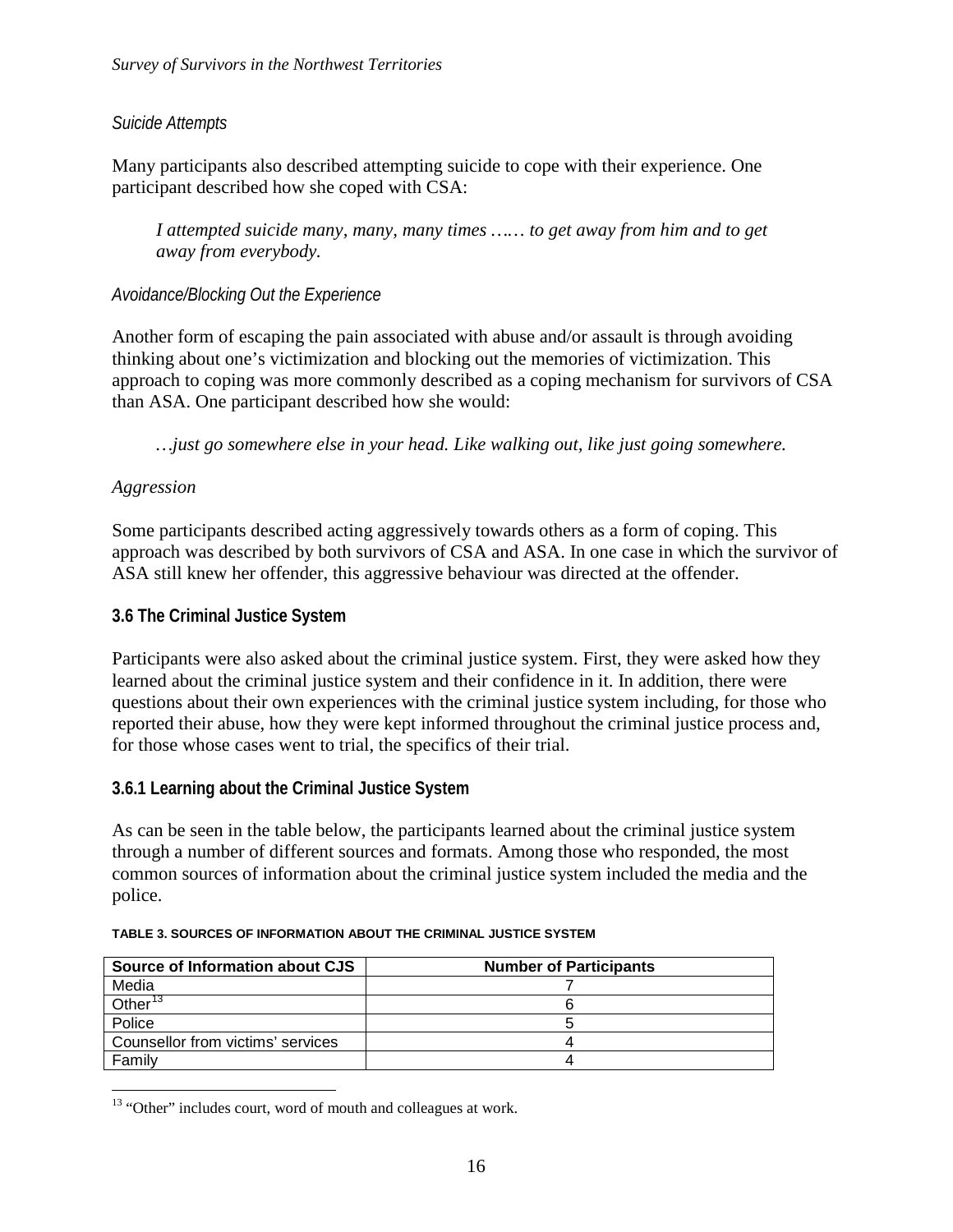Friend 4

Source: Survey of Survivors of Sexual Violence, 2009 Ns range from 18 to 19

#### **3.6.2 Confidence in the Criminal Justice System**

The participants were asked to rate their confidence in the police, the court process and the criminal justice system in general. As can be seen from Table 4 below, the majority of participants were not confident about these factors.

#### <span id="page-17-0"></span>**TABLE 4. PARTICIPANTS' LEVEL OF CONFIDENCE IN THE CRIMINAL JUSTICE SYSTEM[14](#page-17-1)**

|                                                 | <b>Very Confident</b> | <b>Fairly</b><br><b>Confident</b> | <b>Not Very</b><br><b>Confident</b> | <b>Not</b><br><b>Confident At</b><br>All | Don't Know |
|-------------------------------------------------|-----------------------|-----------------------------------|-------------------------------------|------------------------------------------|------------|
| Police                                          | 2 (7%)                | 5(16%)                            | 15 (48%)                            | 6(19%)                                   | 3(10%)     |
| <b>Court Process</b>                            | 3(9%)                 | 3(9%)                             | 12 (36%)                            | 10 (30%)                                 | 5(15%)     |
| <b>Criminal Justice</b><br>System in<br>General | 1(3%)                 | 5(17%)                            | 6(20%)                              | 13 (43%)                                 | 5(17%)     |

Source: Survey of Survivors of Sexual Violence, 2009 Ns range from 30 to 34

## **3.6.3 Staying Informed throughout the Criminal Justice Process**

Overall, 15 participants reported either their child sexual abuse or adult sexual assault to police either themselves or through another individual. Of these 15 individuals, most ( $n = 11$ ) were kept informed throughout the criminal justice process. Some participants reported receiving information from multiple sources. The most common mechanism through which participants were kept informed was through the police  $(n = 9)$ , either through face-to-face contact, telephone or multiple avenues. Other sources of information included Crown Prosecutors, Victim Services, counsellors, court workers and doctors and nurses.

#### **3.6.4 Trial Information and Disclosure of Third Party Records**

Nine of the cases went to criminal trial. The accused was convicted in four of these trials, the accused was found not guilty or the case was dismissed in four of the cases, and in the remaining cases, the participant did not know the outcome of the trial. In four cases, the defence sought third party records for disclosure. In all of these cases, the records sought were doctor's records. In one case, the proceedings finished before the records were released. In the remaining three cases, it is unknown if the records were released as the participants did not know, or the participant did not complete the question.

## **3.7 Suggestions**

The participants were asked to provide suggestions for survivors of CSA and ASA, as well as for the criminal justice system, through three open-ended questions. They were asked what those

<span id="page-17-1"></span> $14$  Note that percentages may not add up to 100% due to rounding.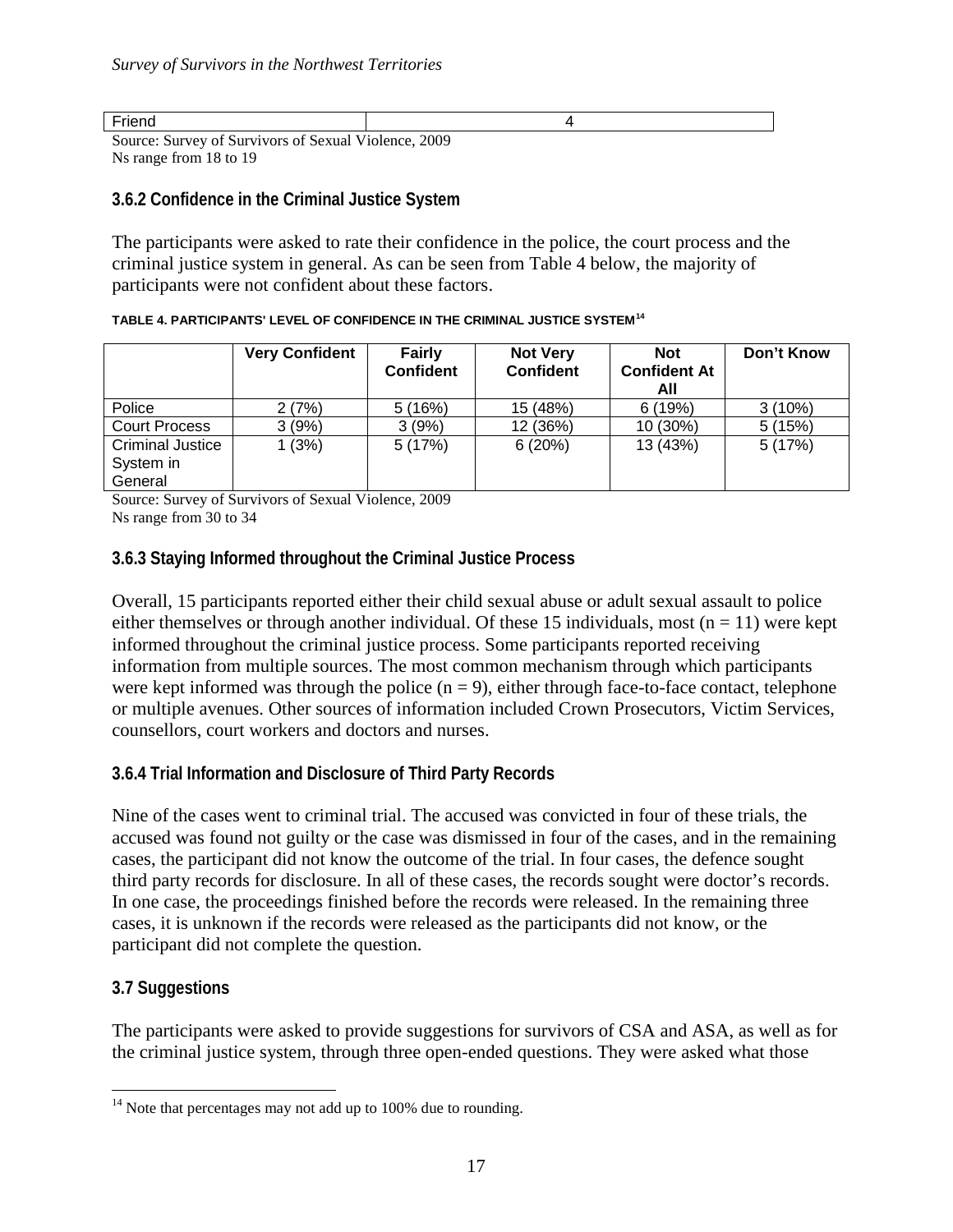who have experienced sexual assault need to know about the criminal justice system, what they believe is the best way to share this information and how the criminal justice system can better meet the needs of survivors of sexual violence.

## **3.7.1 What Survivors Need to Know about the Criminal Justice System**

The advice provided by participants in regard to what survivors of sexual assault need to know about the criminal justice system reflect the inherent challenges for victims/witnesses in the justice system. The participants indicated that survivors should be aware of the following aspects of the criminal justice system:

- It is a lengthy process;
- It is a difficult process for a number of reasons: the survivor must face the accused and the defence may try to turn the blame on the survivor;
- It is an open court; and
- There is no statute of limitations in reporting sexual abuse/assault.

In addition, some participants stressed that survivors should know that the criminal justice system is there to help, to stay strong, and to report their abuse. One participant noted:

*Report it. As soon as it happens report it and if nobody listens just keep on reporting. Stand your ground and don't be afraid.*

## **3.7.2 Informing Survivors**

The participants were also asked what they think is the best way to share the above information with survivors of sexual assault. The most commonly suggested mechanism for sharing information with survivors of sexual assault was through school programs and school counsellors. The participants recommended a number of other mechanisms, including:

- Sexual assault centres;
- Support groups;
- Pamphlets and posters;
- One-on-one discussions:
- Information sessions;
- Community establishments (e.g., drop-in centres, libraries, and recreation centres);
- The Internet: and
- Professionals who work with victims.

## **3.7.3 How the Criminal Justice System can Better Meet the Needs of Survivors**

Finally, participants were asked to provide suggestions on how the criminal justice system can better meet the needs of survivors of sexual violence. The participants' suggestions can be organized into three main themes: support; help navigating the criminal justice system; and balancing the treatment of survivors and accused.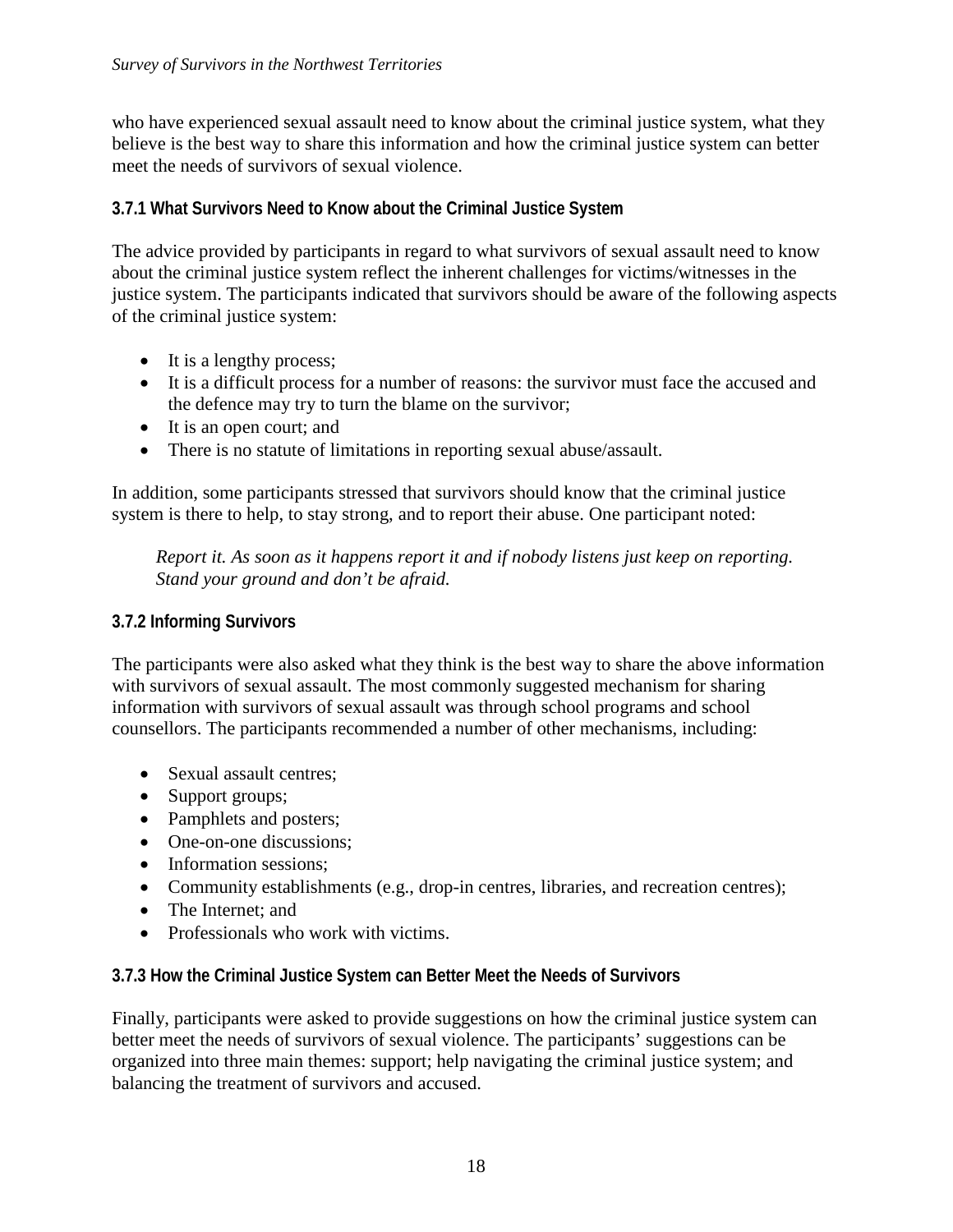## *3.7.3.1 Support*

It was clear through the participants' suggestions that more supports are needed for survivors of sexual violence. Suggestions included:

- Provide courses on preventing sexual violence in school;
- Establish community supports, such as cultural support workers and elders;
- Allow survivors to discuss their experiences and emotions;
- Have prosecutors and police spend more time with survivors;
- Provide more aftercare to survivors when the trial has ended; and
- Provide female counsellors to female survivors of sexual violence rather than male counsellors.

## *3.7.3.2 Help Navigating the Criminal Justice System*

The participants' suggestions also centered on ensuring that survivors have the help and information they need to navigate the criminal justice system. The suggestions included:

- Use basic language to explain legal terms;
- Provide translators for those who need it;
- Provide information through different mechanisms, such as posters or meetings;
- Tell survivors what to expect;
- Ensure confidentiality for the survivor and ensure the case is not open to the public; and
- Provide courses on the criminal justice system in school.

#### *3.7.3.3 Balancing the Treatment of Survivors and Accused*

Many participants expressed frustration with the perceived unfairness between how the survivor and the accused are treated by the criminal justice system. There was a perception among some that survivors are blamed, while the accused are not punished or when there is a punishment, it does not reflect the gravity of the crime.

## **4. Conclusion**

The purpose of this study was to examine the experiences of survivors of sexual violence in one of Canada's territories. The participants shared their abuse and/or assault experiences and many experienced both CSA and ASA. The participants also described the difficult emotional aftereffects of their experiences. The participants also described a number of mechanisms that they use to cope, both positive and negative. Many of the effects of the sexual violence and the coping mechanisms described by the survivors are consistent with the findings of previous research. This study found that, consistent with other research on exploring reporting of sexual violence, the majority of survivors of CSA and ASA did not report their abuse to the police. The participants offered a number of reasons for this, the most common being shame and embarrassment, a fear of not being believed, a fear of the offender, and the fact that they did not know they could report it. One example of how these concerns could be addressed is by providing more education on sexual violence to individuals of all ages with the message that they are not to blame and that the criminal justice system is there to help. It is also important to focus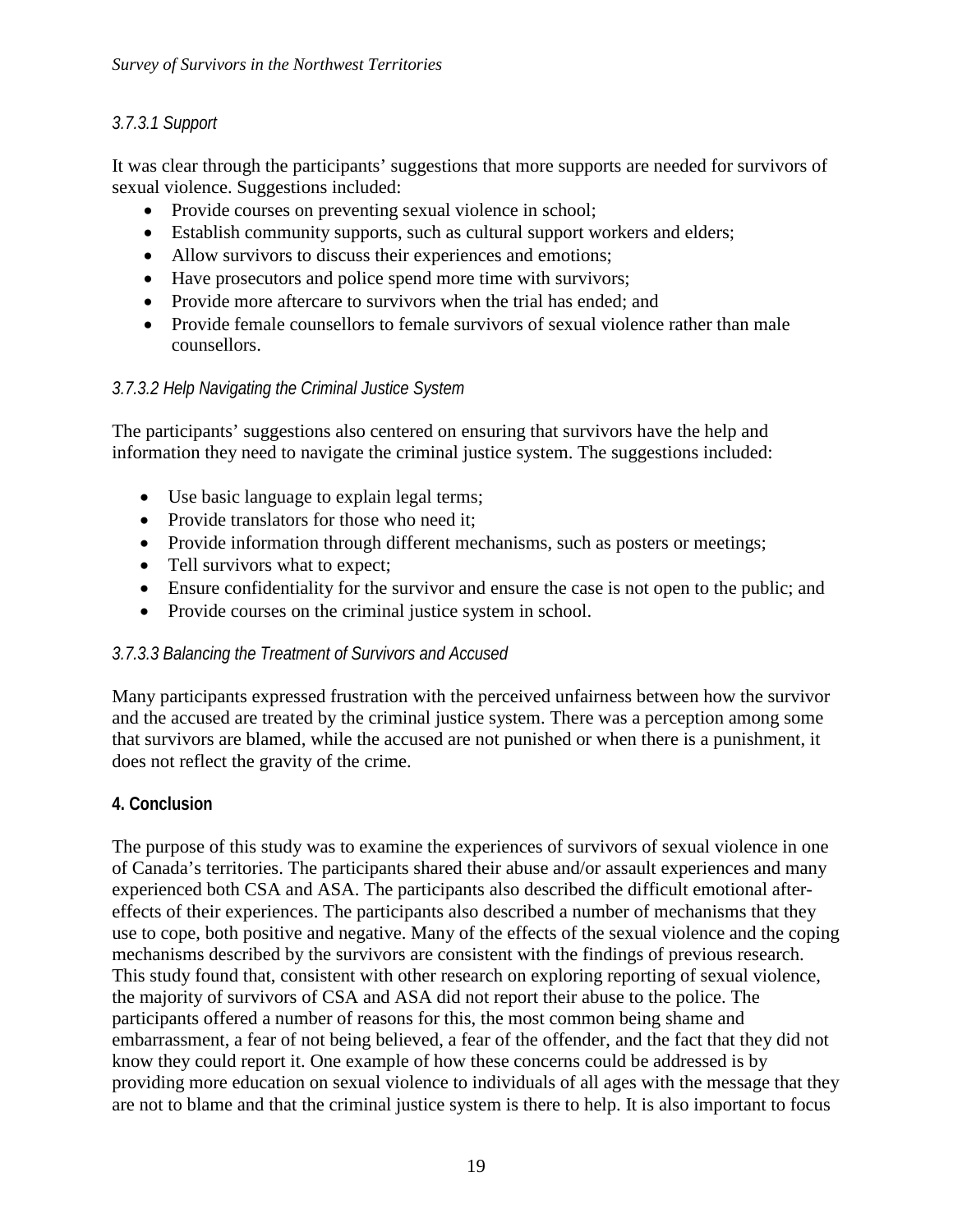on the reasons why the participants chose to report their abuse and/or assault. For example, many participants indicated that they reported to address negative feelings and to take action. First responders could tell survivors about the positive effects of reporting, which may lead survivors to feel more comfortable about reporting the incident.

The participants also shared their experiences with, and views of, the criminal justice system. The results indicated that the participants learned about the criminal justice system through a number of mechanisms, most commonly through the media and the police. Through the interviews with the participants, however, it was clear that many did not understand the criminal justice system, how it functions and who is involved. This highlights the importance of providing culturally relevant legal education in order to improve understanding of the mechanics of the justice system, which may in turn increase survivors' likelihood of reporting.

While understanding the criminal justice system is very important for victims and witnesses, research has shown that trauma, such as sexual assault, impacts learning (see McDonald 2000, 2002; Horsman 1999). Trauma can result in many negative cognitive outcomes, including memory problems, decision-making deficits, increased susceptibility to social influence, disorientation, concentration problems, all of which impact learning (Horsman 1999; Rundle and Ysabet- Scott 1995). Because of the impact of trauma on learning, there will be individuals who will not understand or retain information that is given to them by victim services providers. Training on the impacts of trauma on learning should be provided to victim services and other criminal justice professionals so that they are better equipped to deliver information in a way that ensures that survivors are able to understand, retain and apply the information they need to make informed choices about their role in the criminal justice system.

Very few participants reported their abuse and/or assault to police and even fewer became involved with the justice system as a result. Those who became involved with the justice system experienced a range of outcomes and most of those who were involved were kept informed throughout the process, mainly through the police. Overall, however, the majority of participants were not confident in the justice system, including the police or the court process.

The participants also provided suggestions on what they believe survivors of sexual violence should know about the criminal justice system. The advice given to survivors reflected the inherent challenges for victims and witnesses in the criminal justice system. For example, some participants stated that it is a long process, while others stressed the fact that the justice system exists to help victims. A number of suggestions were also provided in terms of how to best share this information with survivors. The importance of providing education on sexual abuse through school programs was stressed by a number of participants. Participants also stressed that all individuals should be provided education about sexual violence.

Finally, the participants were asked how the criminal justice system could better meet the needs of survivors of sexual violence. A number of suggestions were provided which reflected three themes: increased support, increased assistance with navigating the criminal justice system, and balancing the treatment of survivors and accused. The latter point highlights the fact that some victims need to be provided with information on how charging and sentencing decisions are made and why a particular sentence was imposed. With additional information on how the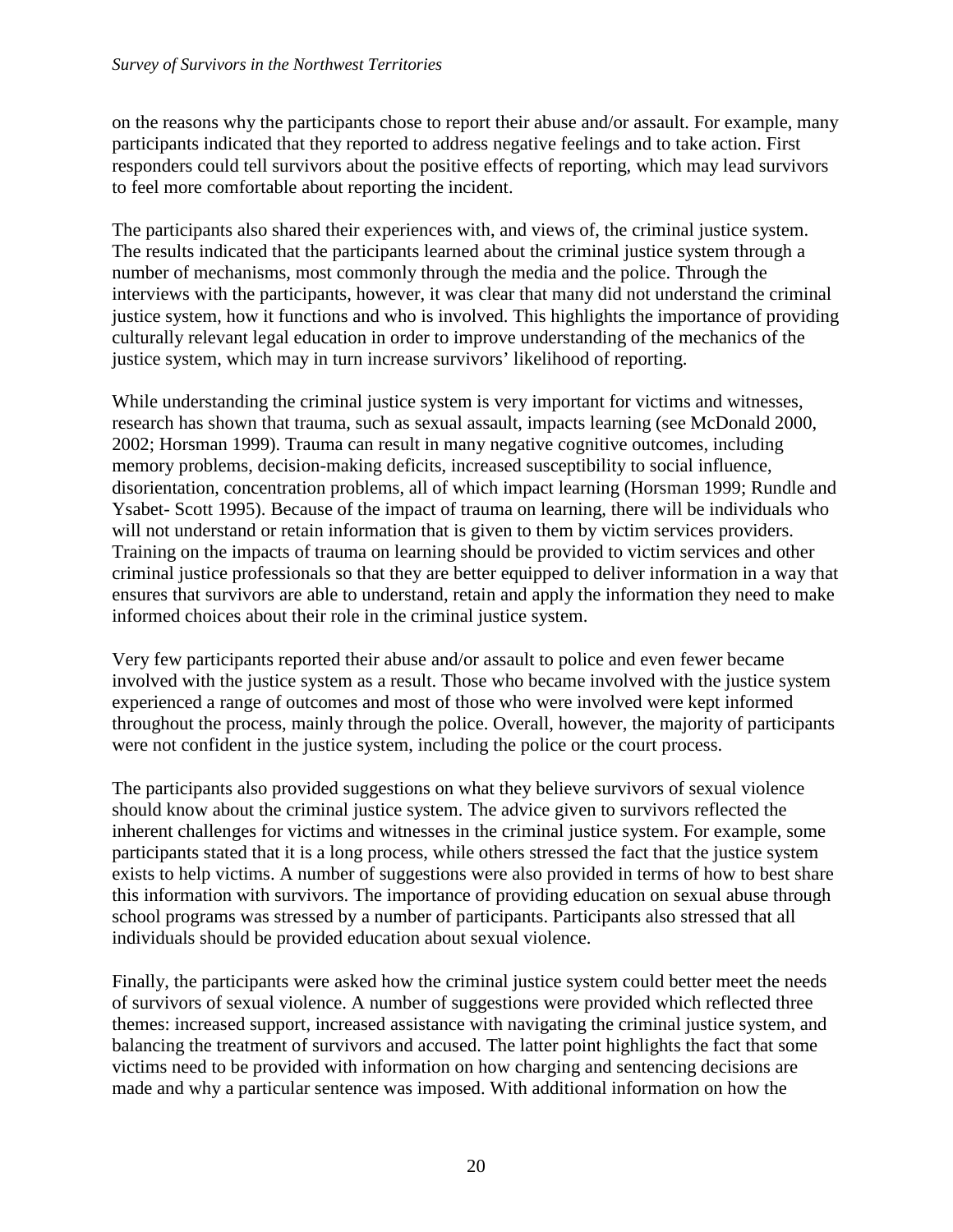#### *Survey of Survivors in the Northwest Territories*

criminal justice system operates, the factors that prosecutors consider when determining whether to press charges, and the factors that judges consider when determining whether to convict an offender and which sentence to impose, the survivor may be less inclined to perceive the system as unfair. Because of the role that Crown Witness Coordinators and victim services workers play in helping victims in the North, they can initiate more fulsome discussions around how these decisions are made.

This study also underscored the importance of cultural considerations. For example, some participants described cultural beliefs and norms when considering whether to report their abuse. Also, there was evidence of language barriers in the interviews. These language barriers may also be related to the lack of understanding of the justice system that was clear in the interviews, both because of the fact that for some, English is not their first language, but also because of the "legalese" used in the justice system. Cultural and language factors are important to consider when providing help to survivors and they highlight the importance of providing culturally appropriate help and information in a language that individuals understand.

It is important to note that because this study involved a small sample, the results cannot be generalized to all survivors of sexual violence in Canada's northern territories. The experiences described in this survey do not necessarily reflect those of all survivors of sexual violence in the North, or of survivors of sexual violence in general. In order to gain a more fulsome insight into the experiences of survivors of sexual violence in Canada's north, future research should include survivors from across all three territories.

The findings of this study provide some important insights into the experiences and needs of survivors of sexual violence in Canada's North. As we better understand the needs of survivors of sexual violence, all stakeholders can work to better respond to those needs.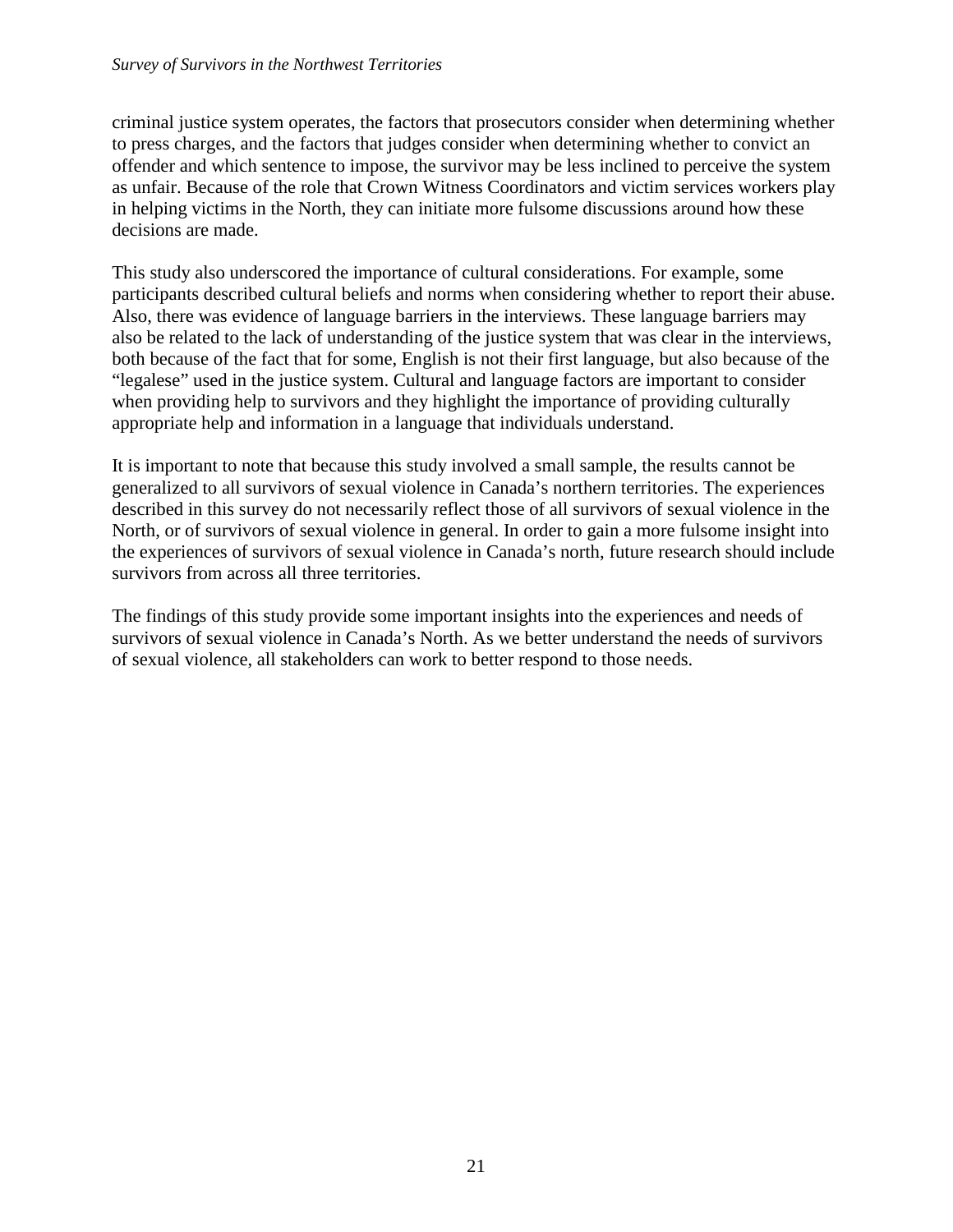#### **References**

Brennan, S. 2011. Violent victimization of Aboriginal women in the Canadian provinces, 2009. *Juristat catalogue no. 85-002-X*. Ottawa, ON: Statistics Canada. Last accessed December 4, 2013 from [http://ywcacanada.ca/data/research\\_docs/00000181.pdf](http://ywcacanada.ca/data/research_docs/00000181.pdf)

Classen, C.C., Palesh, O.G., and Aggarwal, R. 2005. Sexual revictimization: A review of the empirical literature. *Trauma, Violence and Abuse* 6: 103.

Desai, S., I. Arias, M.P. Thompson, and K.C. Basile. 2002. Childhood victimization and subsequent adult revictimization assessed in a nationally representative sample of women and men. *Violence and Victims* 17: 639.

Elliott, D.M., D.S. Mok, and J. Briere. 2004. Adult sexual assault: Prevalence, symptomatology, and sex differences in the general population. *Journal of Traumatic Stress* 17: 203.

Hattem, T. 2000. *Survey of sexual assault survivors*. Ottawa, ON: Department of Justice Canada. Last accessed December 4, 2013 from [http://www.justice.gc.ca/eng/rp-pr/cj](http://www.justice.gc.ca/eng/rp-pr/cj-jp/victim/rr00_4/rr00_4.pdf)[jp/victim/rr00\\_4/rr00\\_4.pdf](http://www.justice.gc.ca/eng/rp-pr/cj-jp/victim/rr00_4/rr00_4.pdf)

Hill, J.K. 2009. *Working with victims of crime: A manual applying research to clinical practice, second edition*. Ottawa, ON: Department of Justice Canada. Last accessed December 4, 2013 from<http://www.justice.gc.ca/eng/rp-pr/cj-jp/victim/res-rech/toc-tdm.html>

Horsman, J. 1999. *Too Scared to Learn: Women, Violence and Education.* Toronto: McGilligan Books.

McDonald, S. 2000. *The Right to Know: Women, Ethnicity, Violence and Learning about the Law*. Ph.D. Thesis, Ontario Institute for Studies in Education of the University of Toronto.

McDonald, S. 2002. Learning about the Law: Immigrant Women, Violence and Rights. *The Canadian Journal for the Study of Adult Education* 16:73.

McDonald, S., A. Wobick, and J. Graham. 2004. *Bill C-46: Records application post-Mills, a caselaw review*. Ottawa, ON: Department of Justice Canada. Last accessed December 4, 2013 from [http://www.justice.gc.ca/eng/rp-pr/csj-sjc/ccs-ajc/rr06\\_vic2/rr06\\_vic2.pdf](http://www.justice.gc.ca/eng/rp-pr/csj-sjc/ccs-ajc/rr06_vic2/rr06_vic2.pdf)

Mullers, E.S., and M. Dowling. 2008. Mental health consequences of child sexual abuse. *British Journal of Nursing* 17: 1428.

Ogloff, J.R.P., M.C. Cutajar, E. Mann, and P. Mullen. 2012. Child sexual abuse and subsequent offending and victimization: A 45 year follow-up study. *Trends and Issues in Crime and Criminal Justice, No. 440*. Canberra, Australia: Australian Institute of Criminology. Last accessed December 4, 2013 from

[http://www.aic.gov.au/media\\_library/publications/tandi\\_pdf/tandi440.pdf](http://www.aic.gov.au/media_library/publications/tandi_pdf/tandi440.pdf)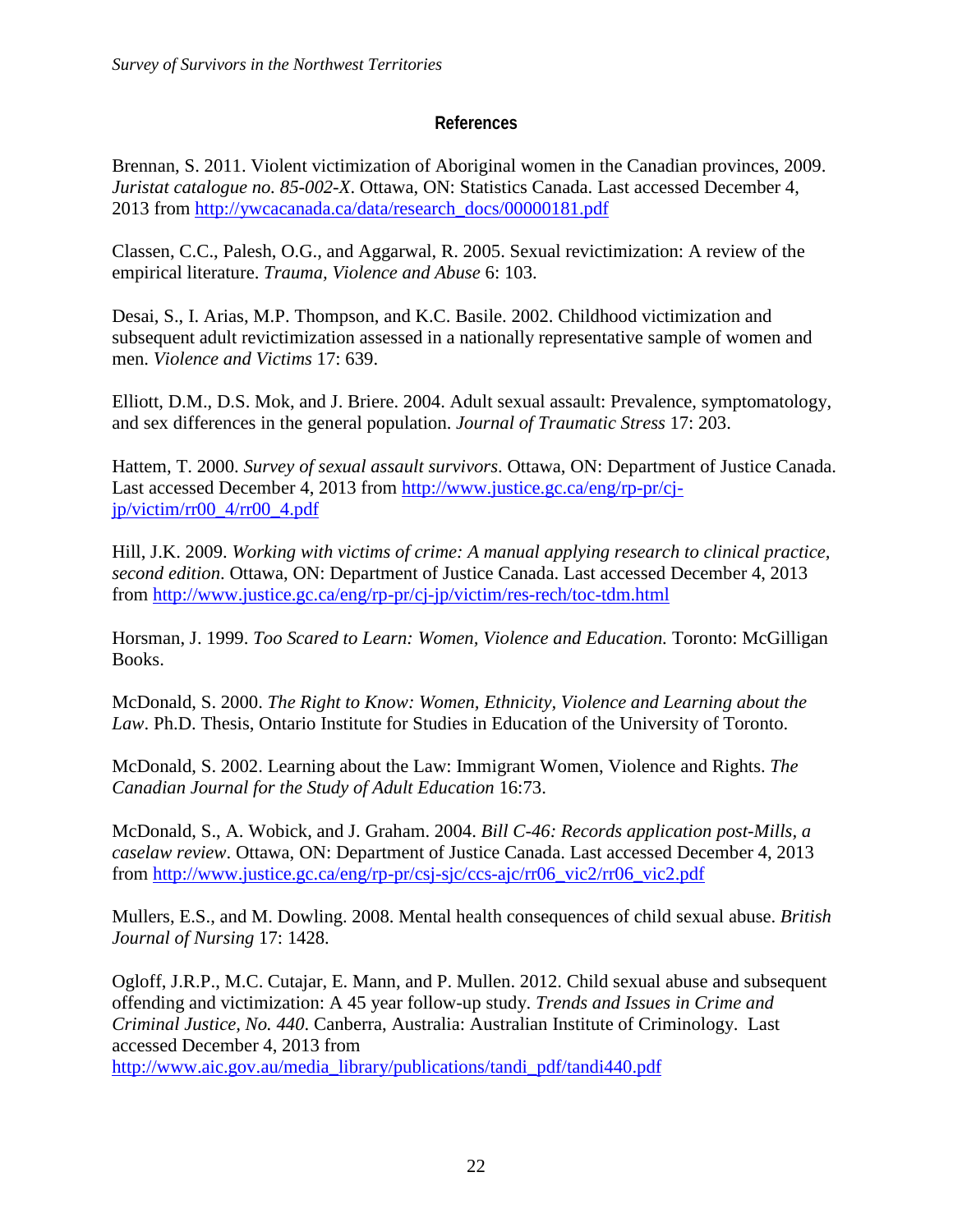Perreault, S. 2011. Violent victimization of Aboriginal people in the Canadian provinces. 2009. *Juristat, catalogue no. 85-002-X*. Ottawa, ON: Statistics Canada. Last accessed December 4, 2013 from<http://www.statcan.gc.ca/pub/85-002-x/2011001/article/11415-eng.pdf>

Perreault, S. and S. Brennan. 2010. Criminal victimization in Canada, 2009. *Juristat, catalogue no. 85-002-X*. Ottawa, ON: Statistics Canada. Last accessed December 4, 2013 from <http://www.statcan.gc.ca/pub/85-002-x/2010002/article/11340-eng.pdf>

Perreault, S., and T. Hotton Mahony. 2012. *Criminal victimization in the territories, 2009. Juristat, catalogue no. 85-002-X*. Ottawa, ON: Statistics Canada. Last accessed December 4, 2013 from <http://www.statcan.gc.ca/pub/85-002-x/2012001/article/11614-eng.pdf>

Rundle, L. B. and N. Ysabet-Scott. 1995. Violence: A Barrier to Our Education. *Women's Education* 11:5.

Wathen, N. 2012. *Health impacts of violent victimization on women and their children: Final report.* Ottawa, ON: Department of Justice Canada. Last accessed December 4, 2013 from [http://www.justice.gc.ca/eng/rp-pr/cj-jp/fv-vf/rr12\\_12/rr12\\_12.pdf](http://www.justice.gc.ca/eng/rp-pr/cj-jp/fv-vf/rr12_12/rr12_12.pdf)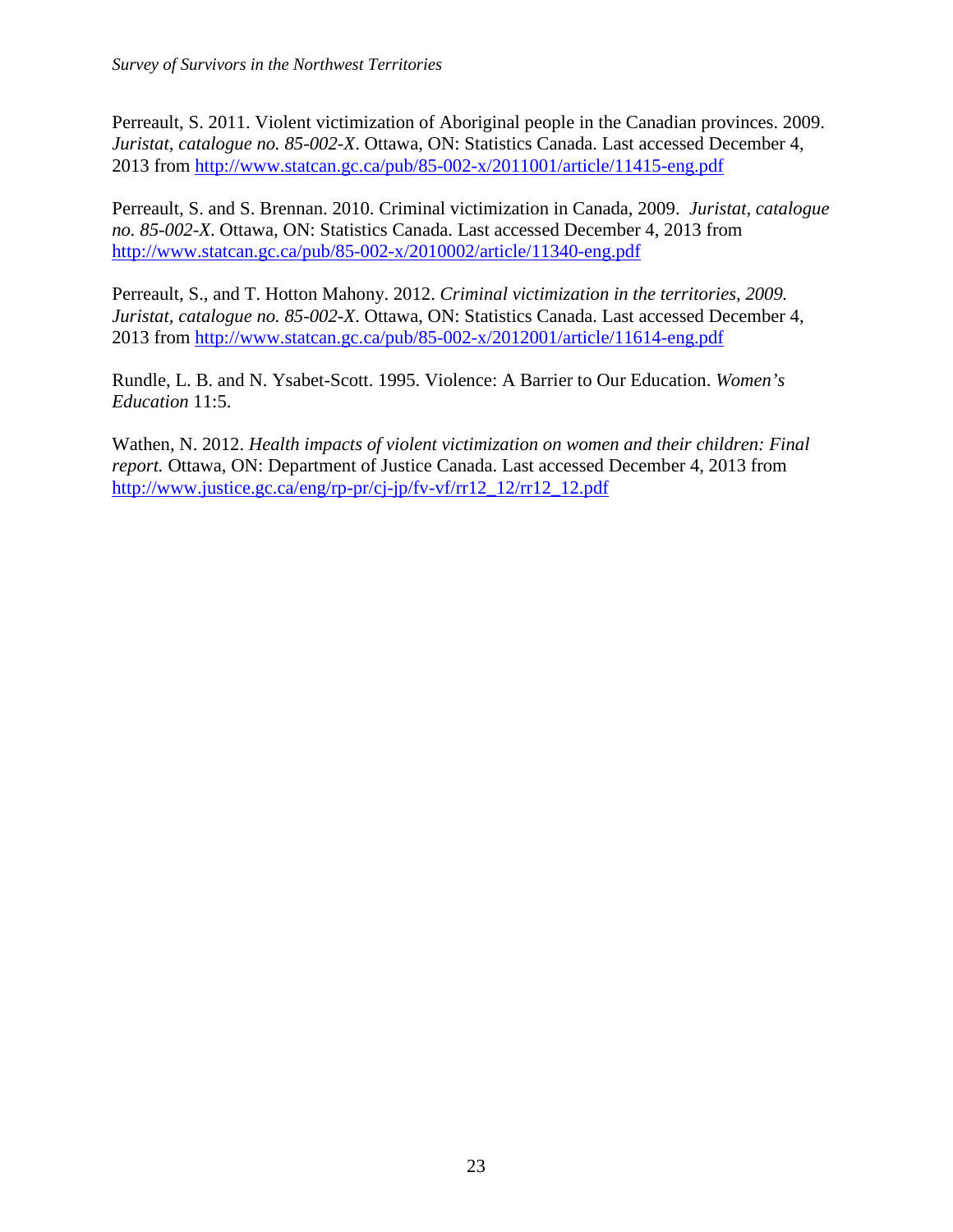#### **Appendix A**

# **Sexual Abuse and Assault Interview Guide**

Try to make the participant feel at easy try to build a rapport with the participant. How are you doing today, what is the weather like, and so on. Next offer a sincere thank you for taking the time to participate in this study, especially given the sensitivity of the crime the survivor has experienced.

Please remind the participant about the information that has been provided to date. Do you recall the information provided by the counselors and outlined in the information sheet? To briefly recap, the main purpose of this study is to understand your experience as a survivor of sexual abuse and assault, to understand its impact, reporting practices and your overall confidence in the criminal justice system. Also, the information you provide will remain confidential and anonymous to the extent outlined in the consent form. Also, should you feel distressed or uncomfortable during the interview, please rest assured that you can skip a question or to stop the interview at any point in time. In this case, an agreed upon word that indicates the participant needs to stop will be discussed prior to conducting the interview.

I would like to remind you that you can seek counseling from your centre after the interview should you need to do so. Do you have any questions prior to commencing the interview? Are you comfortable beginning the interview? It would be great if we could start by asking you some basic information, such as age, marital status, etc.

#### **Demographic Information**

- 1. What is your age?
- 2. What is your relationship status?
	- |  $|1.$  Single
	- 2. Dating
	- 3. Common-law spouse
	- 4. Legally married
	- 5. Separated but still legally married
	- 6. Divorced
	- 7. Widow
- 3. Were you born outside of Canada? 0. No *(Skip to Q 5.)*  $\Box$ 1. Yes
- 4. Where were you born?
- 5. What is your ethnicity?
	- $\Box$ 1. Aboriginal
	- 2. White/Caucasian
	- 3. Chinese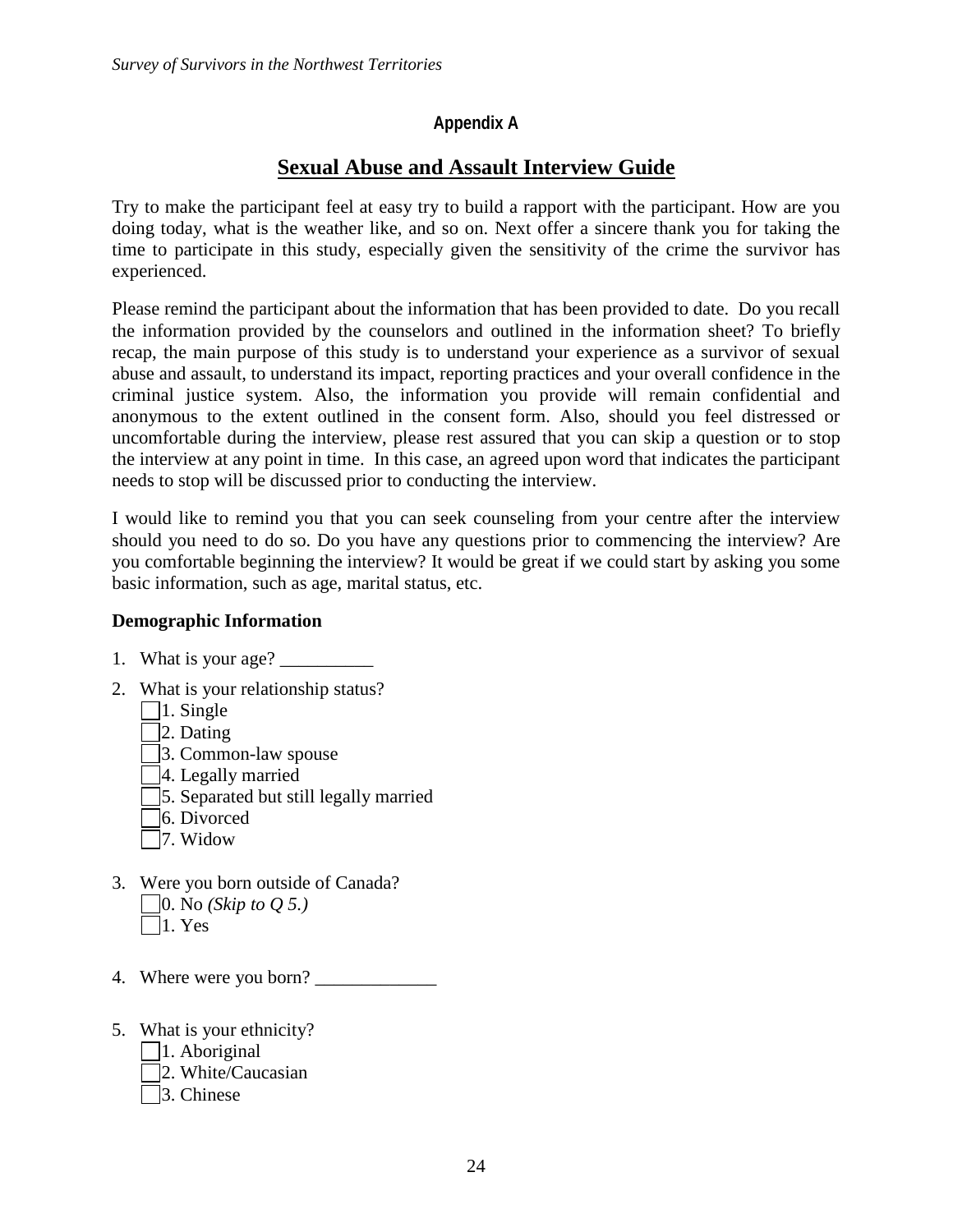- 4. South Asian (East India, Pakistani, Sri Lanka, etc.)
- 5. Black
- 6. Filipino
- 7. Latin American
- 8. South East Asian (Vietnamese, Cambodian, Malaysian, Laotian, etc.)

9. Arab

- 10. West Asian (Iranian, Afghanistan, etc.)
- 11. Korean
- 12. Japanese
- $\Box$ 98. Other
- 6. How long have you lived in Canada?
- 7. What is your sexual orientation?
	- 1. Heterosexual
	- 2. Gay/lesbian
	- 3. Bisexual
	- $\Box$ 98. Other
- 8. Do you have a physical disability?
	- $\Box$ 0. No
	- $\Box$ 1. Yes
- 9. Please tell me the highest level of education you have completed:
	- 0. None
	- 1. Elementary/Primary
	- 2. High School
	- 3. Some university/college
	- 4. Completed diploma/certificate/apprentice
	- 5. Completed university degree
	- 6. Completed Masters
	- 7. Completed Ph.D.
- 10. Last week, how many hours did you spend doing unpaid housework? Such as caring for children or elderly family.
	- $\Box$ 0. None
	- 1. Less than 5 hours
	- $\Box$ 2. Five to 9 hours
	- 3. Ten to 19 hours
	- $\Box$ 4. 20 hours or more
- 11. Last week, how many hours did you spend working for pay?
	- 0. None *(Skip to Q. 13)*
	- 1. Less than 5 hours
	- 2. Five to 9 hours
	- $\Box$ 3. Ten to 19 hours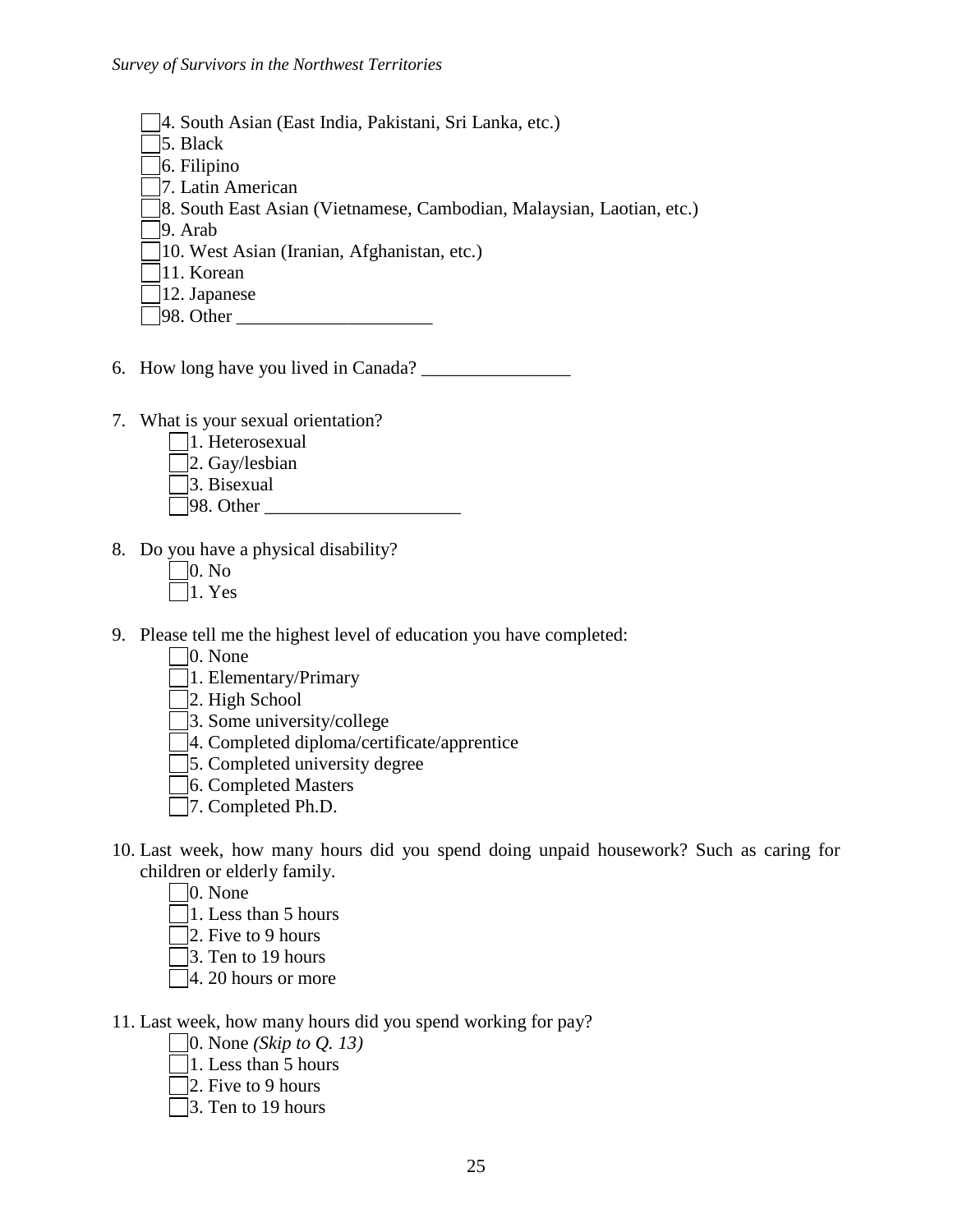□4. 20 hours or more

- 12. During the past year, during most weeks, did you work
	- $\Box$ 1. Part-time 2. Full-time  $\overline{\Box}$ 97. N/A

13. Last year, what was your total personal annual income last year?

 $\overline{\phantom{a}}$ Less than \$15,000  $\sqrt{\$15,000\}$$  to \$25,000  $\overline{3}$ \$25,000 to \$35,000  $\sqrt{\$35,000\}$$  to \$45,000  $\overline{3}$ \$45,000 to \$55,000 More than \$55,000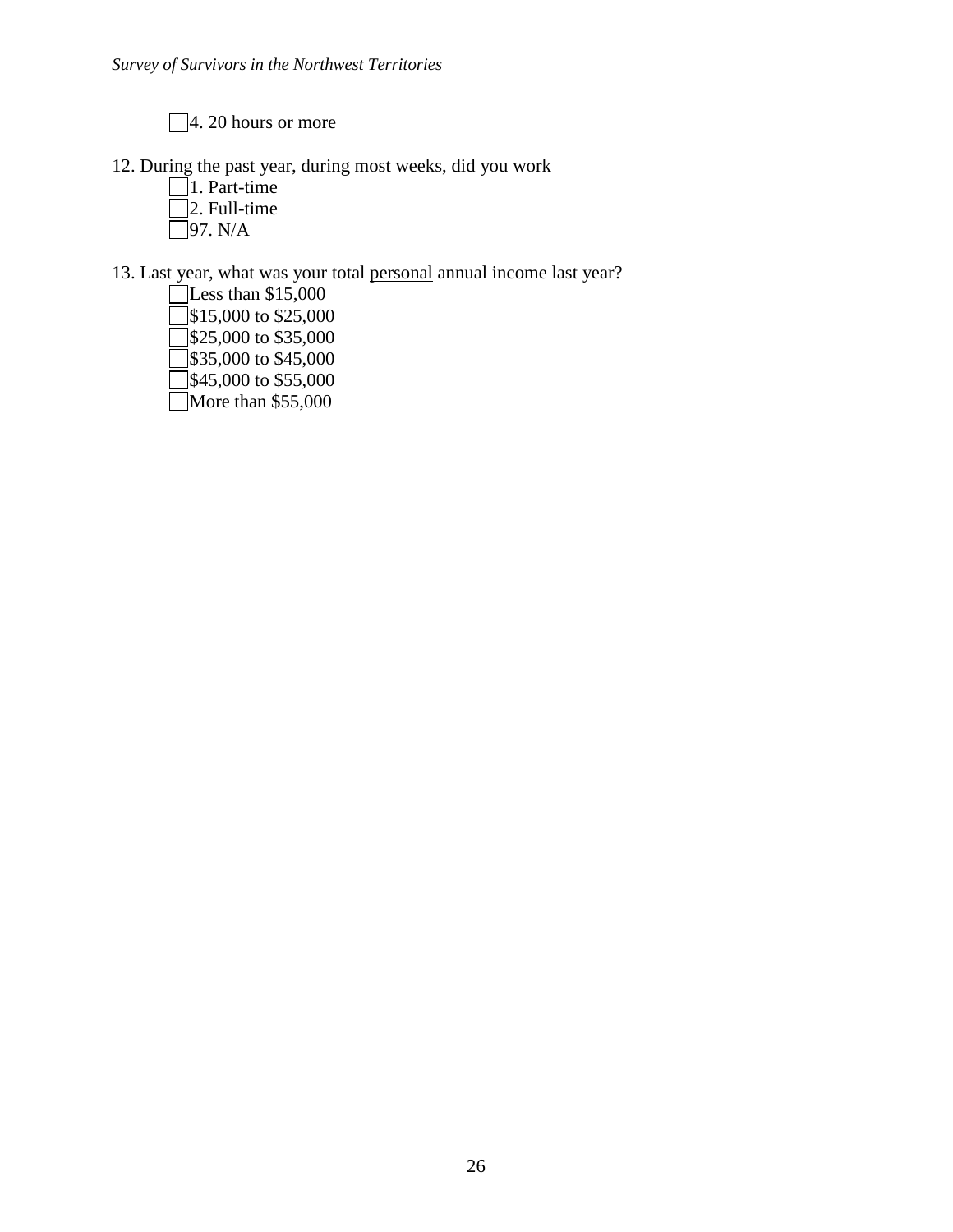# **CHILD SEXUAL ABUSE**

**The next set of questions is about childhood sexual abuse. I understand this involves recalling difficult memories associated with abuse. Please pause or stop at any point in time if you need to.**

#### **Child Sexual Abuse History**

14. Did you experience sexual abuse as a child? 0. No (*skip to Q. 38*)  $\Box$ 1. Yes

15. Was the child sexual abuse:

0. One single incident

 $\Box$ 1. Multiple incidents

# **Description of the Sexual Abuse Incident**

\_\_\_\_\_\_\_\_\_\_\_\_\_\_\_\_\_\_\_\_\_\_\_\_\_\_\_\_

\_\_\_\_\_\_\_\_\_\_\_\_\_\_\_\_\_\_\_\_\_\_\_\_\_\_\_\_

**If multiple incidents, please ask the participants to discuss one incident they would like to discuss in order to answer the next set of questions.**

16. How old were you when the sexual abuse began? \_\_\_\_\_\_\_\_\_\_\_\_\_\_\_\_\_\_\_\_\_\_\_\_\_\_\_\_\_\_\_

17. Was the offender known to you?

 $\Box$ 0. No

1. Yes, *(if yes, please describe the nature of the relationship to the offender? i.e.: family, friend, acquaintance, etc).*

2. Did some family/community members thought or commented that you had a relationship with the accused?

\_\_\_\_\_\_\_\_\_\_\_\_\_\_\_\_\_\_\_\_\_\_\_\_\_\_\_\_\_\_\_\_\_\_\_\_\_\_\_\_\_\_\_\_\_\_\_\_\_\_\_\_\_\_\_\_\_\_\_\_\_\_\_\_\_\_\_\_\_\_\_\_ \_\_\_\_\_\_\_\_\_\_\_\_\_\_\_\_\_\_\_\_\_\_\_\_\_\_\_\_\_\_\_\_\_\_\_\_\_\_\_\_\_\_\_\_\_\_\_\_\_\_\_\_\_\_\_\_\_\_\_\_\_\_\_\_\_\_\_\_\_\_\_\_

*18.* If you are comfortable, could you please describe the sexual abuse you experienced as a child?

\_\_\_\_\_\_\_\_\_\_\_\_\_\_\_\_\_\_\_\_\_\_\_\_\_\_\_\_\_\_\_\_\_\_\_\_\_\_\_\_\_\_\_\_\_\_\_\_\_\_\_\_\_\_\_\_\_\_\_\_\_\_\_\_\_\_\_\_\_\_\_\_ \_\_\_\_\_\_\_\_\_\_\_\_\_\_\_\_\_\_\_\_\_\_\_\_\_\_\_\_\_\_\_\_\_\_\_\_\_\_\_\_\_\_\_\_\_\_\_\_\_\_\_\_\_\_\_\_\_\_\_\_\_\_\_\_\_\_\_\_\_\_\_\_ \_\_\_\_\_\_\_\_\_\_\_\_\_\_\_\_\_\_\_\_\_\_\_\_\_\_\_\_\_\_\_\_\_\_\_\_\_\_\_\_\_\_\_\_\_\_\_\_\_\_\_\_\_\_\_\_\_\_\_\_\_\_\_\_\_\_\_\_\_\_\_\_  $\mathcal{L}_\mathcal{L} = \{ \mathcal{L}_\mathcal{L} = \{ \mathcal{L}_\mathcal{L} = \{ \mathcal{L}_\mathcal{L} = \{ \mathcal{L}_\mathcal{L} = \{ \mathcal{L}_\mathcal{L} = \{ \mathcal{L}_\mathcal{L} = \{ \mathcal{L}_\mathcal{L} = \{ \mathcal{L}_\mathcal{L} = \{ \mathcal{L}_\mathcal{L} = \{ \mathcal{L}_\mathcal{L} = \{ \mathcal{L}_\mathcal{L} = \{ \mathcal{L}_\mathcal{L} = \{ \mathcal{L}_\mathcal{L} = \{ \mathcal{L}_\mathcal{$ 

19. Do you recall if there were any explicit verbal threats to your safety during this time(s)? 0. No  $\Box$ 1. Yes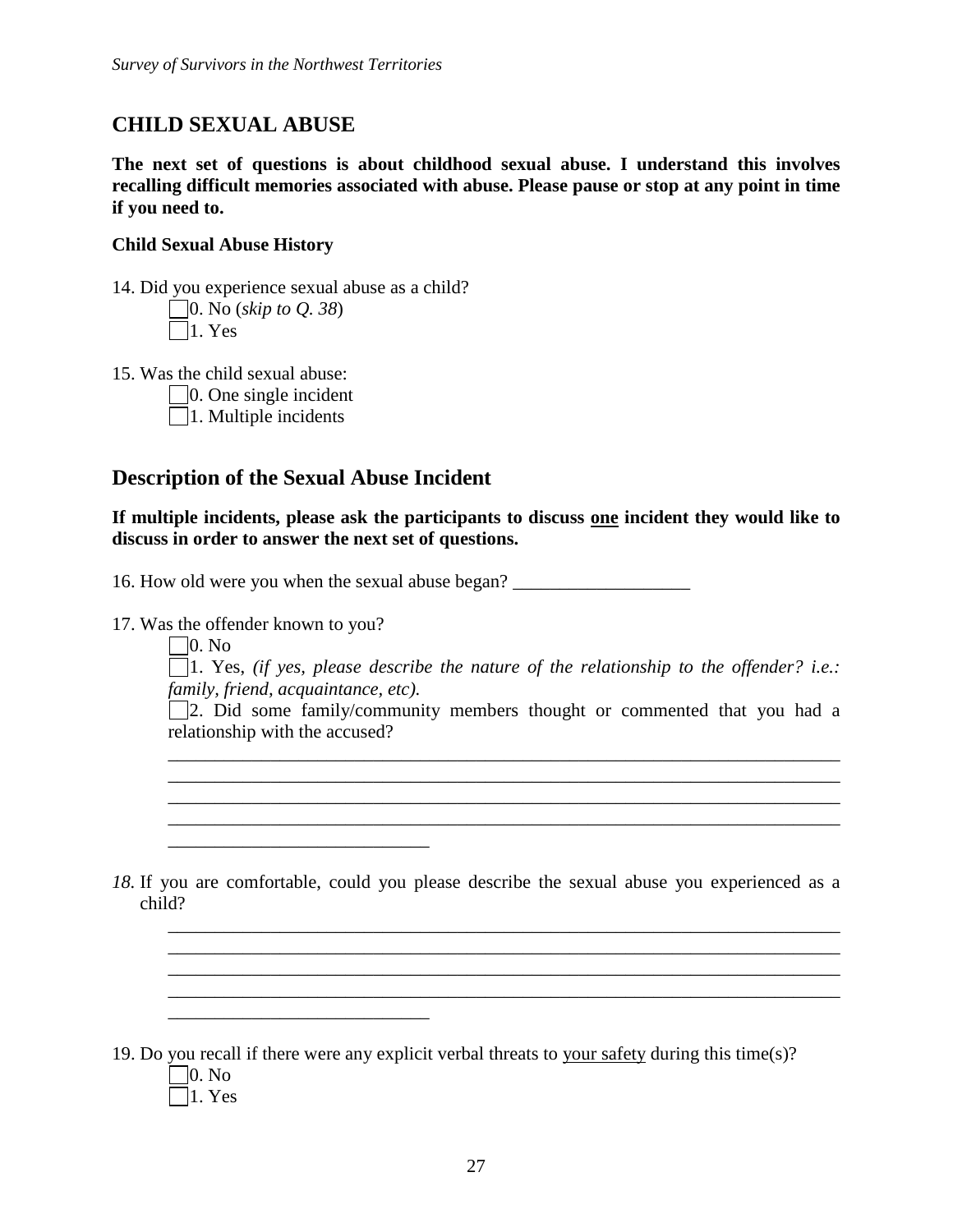20. Do you recall if there were any explicit verbal threats to the safety of others during this  $time(s)?$ 

\_\_\_\_\_\_\_\_\_\_\_\_\_\_\_\_\_\_\_\_\_\_\_\_\_\_\_\_\_\_\_\_\_\_\_\_\_\_\_\_\_\_\_\_\_\_\_\_\_\_\_\_\_\_\_\_\_\_\_\_\_\_\_\_\_\_\_\_\_\_\_\_ \_\_\_\_\_\_\_\_\_\_\_\_\_\_\_\_\_\_\_\_\_\_\_\_\_\_\_\_\_\_\_\_\_\_\_\_\_\_\_\_\_\_\_\_\_\_\_\_\_\_\_\_\_\_\_\_\_\_\_\_\_\_\_\_\_\_\_\_\_\_\_\_

 $\Box$ 0. No  $\Box$ 1. Yes

21. Was there any physical force used when the sexual abuse was happening?

0. No  $\overline{\Box}$ 1. Yes

22. Did you suffer any physical injuries as a result of the sexual abuse?

 $\frac{1}{2}$  , and the set of the set of the set of the set of the set of the set of the set of the set of the set of the set of the set of the set of the set of the set of the set of the set of the set of the set of the set

\_\_\_\_\_\_\_\_\_\_\_\_\_\_\_\_\_\_\_\_\_\_\_\_\_\_\_\_

| $\Box$ 0. No ( <i>Skip to Q. 25</i> )                                                                                                                        |
|--------------------------------------------------------------------------------------------------------------------------------------------------------------|
| $\overline{1}$ 1. Yes, Type                                                                                                                                  |
| 23. If you are comfortable, could please describe the nature of the physical injury?                                                                         |
|                                                                                                                                                              |
| 24. Did you receive medical attention for issues related to the sexual abuse?                                                                                |
| 0. N <sub>0</sub>  <br>$\Box$ 1. Yes, Type                                                                                                                   |
| 25. Was any type of weapon used during the sexual abuse, such as a knife or gun?<br> 0. N <sub>0</sub>                                                       |
| 26. Do you suspect that you were given a drug, without your knowledge prior to the sexual<br>abuse?<br>  0. No ( <i>Skip to Q. 30</i> )<br>$ 1. \text{Yes} $ |
| 27. What made you suspect that you were drugged?                                                                                                             |

\_\_\_\_\_\_\_\_\_\_\_\_\_\_\_\_\_\_\_\_\_\_\_\_\_\_\_\_\_\_\_\_\_\_\_\_\_\_\_\_\_\_\_\_\_\_\_\_\_\_\_\_\_\_\_\_\_\_\_\_\_\_\_\_\_\_\_\_\_\_\_\_ \_\_\_\_\_\_\_\_\_\_\_\_\_\_\_\_\_\_\_\_\_\_\_\_\_\_\_\_\_\_\_\_\_\_\_\_\_\_\_\_\_\_\_\_\_\_\_\_\_\_\_\_\_\_\_\_\_\_\_\_\_\_\_\_\_\_\_\_\_\_\_\_ \_\_\_\_\_\_\_\_\_\_\_\_\_\_\_\_\_\_\_\_\_\_\_\_\_\_\_\_\_\_\_\_\_\_\_\_\_\_\_\_\_\_\_\_\_\_\_\_\_\_\_\_\_\_\_\_\_\_\_\_\_\_\_\_\_\_\_\_\_\_\_\_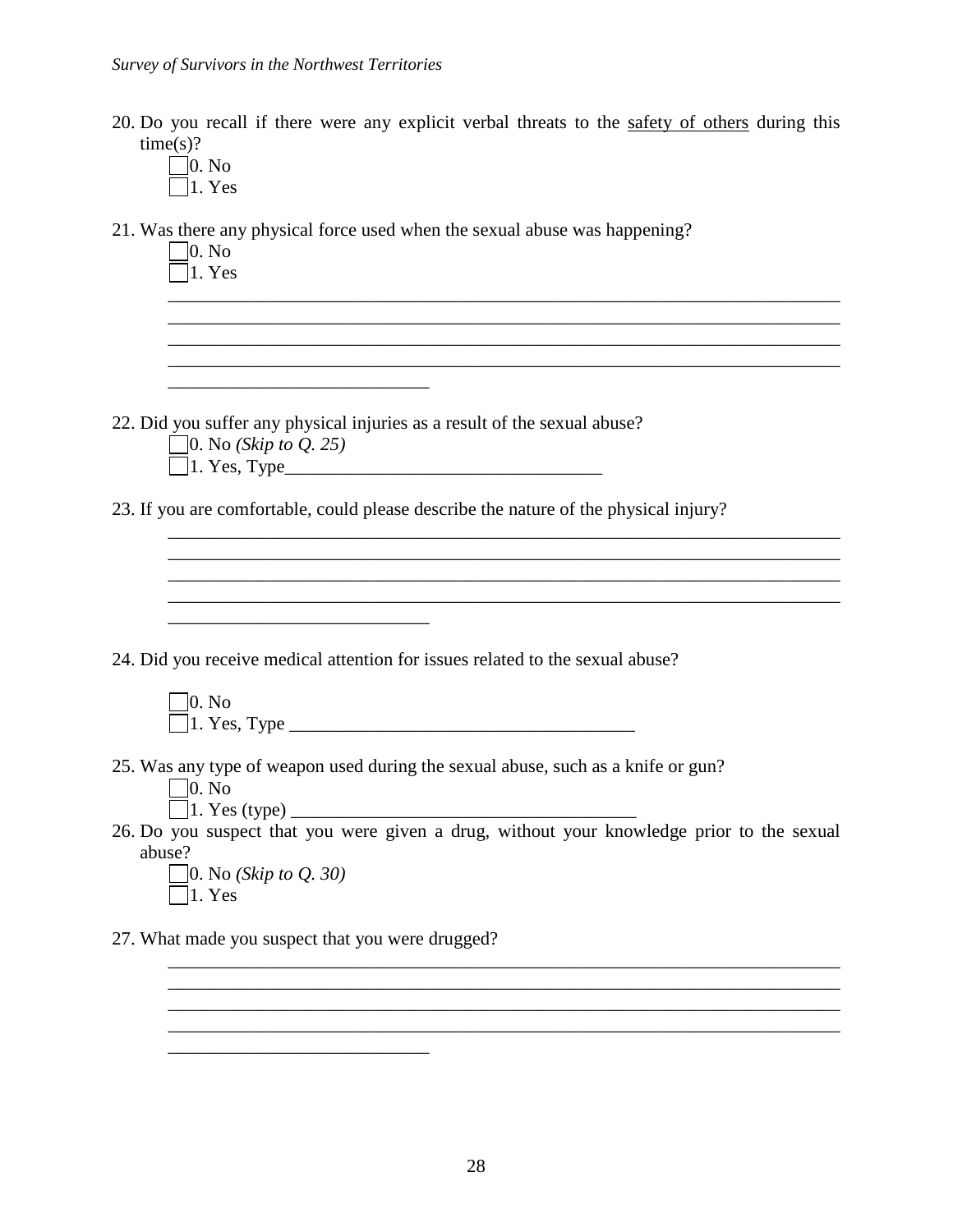\_\_\_\_\_\_\_\_\_\_\_\_\_\_\_\_\_\_\_\_\_\_\_\_\_\_\_\_

\_\_\_\_\_\_\_\_\_\_\_\_\_\_\_\_\_\_\_\_\_\_\_\_\_\_\_\_

| explain.                                                       | 29. Did you undergo medical tests to determine what kind of drug was employed? Please                                                                   |
|----------------------------------------------------------------|---------------------------------------------------------------------------------------------------------------------------------------------------------|
|                                                                |                                                                                                                                                         |
|                                                                | <b>Psychological/Emotional Harm and Coping Mechanisms</b><br>The next set of questions involves asking you about the impact the sexual assault had upon |
| you.<br>$\vert$ 0. No ( <i>Skip to Q.34</i> )<br>$\Box$ 1. Yes | 30. Did you experience any emotional and/or psychological harm because of the child sexual<br>abuse, such as depression and/ or anxiety?                |

32. Please describe the ways you used to cope with the trauma? Please probe for both negative and positive coping strategies, such as volunteering or religious activities.

 $\mathcal{L}_\text{max}$  , and the set of the set of the set of the set of the set of the set of the set of the set of the set of the set of the set of the set of the set of the set of the set of the set of the set of the set of the

 $\_$  . The contribution of the contribution of  $\mathcal{L}_1$  ,  $\mathcal{L}_2$  ,  $\mathcal{L}_3$  ,  $\mathcal{L}_4$  ,  $\mathcal{L}_5$  ,  $\mathcal{L}_6$  ,  $\mathcal{L}_7$  ,  $\mathcal{L}_8$  ,  $\mathcal{L}_9$  ,  $\mathcal{L}_9$  ,  $\mathcal{L}_1$  ,  $\mathcal{L}_2$  ,  $\mathcal{L}_3$  ,  $\mathcal{L}_5$  ,  $\mathcal{L}_$  $\_$  ,  $\_$  ,  $\_$  ,  $\_$  ,  $\_$  ,  $\_$  ,  $\_$  ,  $\_$  ,  $\_$  ,  $\_$  ,  $\_$  ,  $\_$  ,  $\_$  ,  $\_$  ,  $\_$  ,  $\_$  ,  $\_$  ,  $\_$  ,  $\_$  ,  $\_$  ,  $\_$  ,  $\_$  ,  $\_$  ,  $\_$  ,  $\_$  ,  $\_$  ,  $\_$  ,  $\_$  ,  $\_$  ,  $\_$  ,  $\_$  ,  $\_$  ,  $\_$  ,  $\_$  ,  $\_$  ,  $\_$  ,  $\_$  , \_\_\_\_\_\_\_\_\_\_\_\_\_\_\_\_\_\_\_\_\_\_\_\_\_\_\_\_\_\_\_\_\_\_\_\_\_\_\_\_\_\_\_\_\_\_\_\_\_\_\_\_\_\_\_\_\_\_\_\_\_\_\_\_\_\_\_\_\_\_\_\_

\_\_\_\_\_\_\_\_\_\_\_\_\_\_\_\_\_\_\_\_\_\_\_\_\_\_\_\_\_\_\_\_\_\_\_\_\_\_\_\_\_\_\_\_\_\_\_\_\_\_\_\_\_\_\_\_\_\_\_\_\_\_\_\_\_\_\_\_\_\_\_\_  $\mathcal{L}_\text{max}$  , and the set of the set of the set of the set of the set of the set of the set of the set of the set of the set of the set of the set of the set of the set of the set of the set of the set of the set of the \_\_\_\_\_\_\_\_\_\_\_\_\_\_\_\_\_\_\_\_\_\_\_\_\_\_\_\_\_\_\_\_\_\_\_\_\_\_\_\_\_\_\_\_\_\_\_\_\_\_\_\_\_\_\_\_\_\_\_\_\_\_\_\_\_\_\_\_\_\_\_\_

33. Did you have supportive people, such as friends, family in your life during that time? If so, could you please explain?

\_\_\_\_\_\_\_\_\_\_\_\_\_\_\_\_\_\_\_\_\_\_\_\_\_\_\_\_\_\_\_\_\_\_\_\_\_\_\_\_\_\_\_\_\_\_\_\_\_\_\_\_\_\_\_\_\_\_\_\_\_\_\_\_\_\_\_\_\_\_\_\_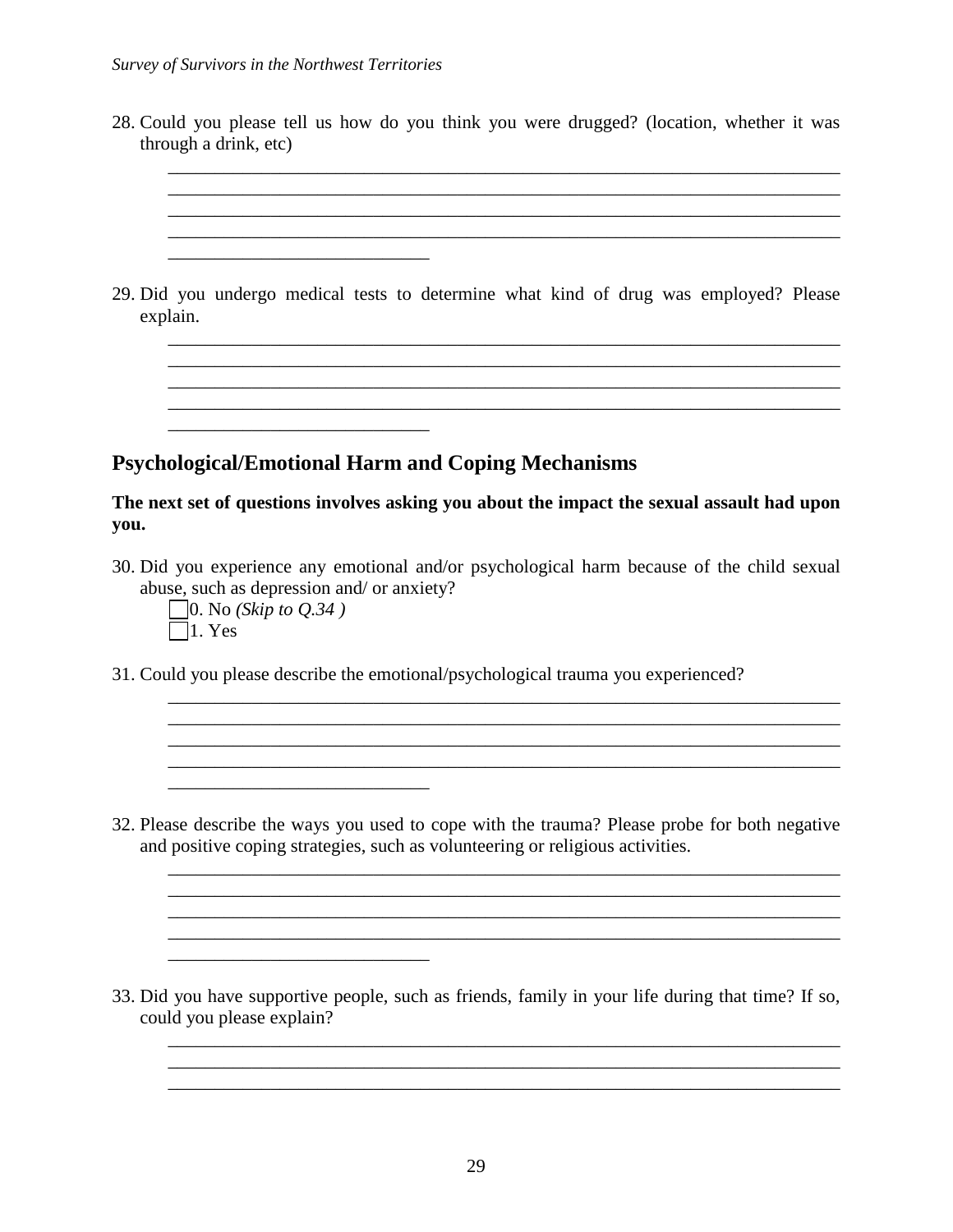\_\_\_\_\_\_\_\_\_\_\_\_\_\_\_\_\_\_\_\_\_\_\_\_\_\_\_\_

**Reporting Practices**

**It appears that a large number of victims of child sexual abuse do not report the crime to the police. As such, it is important to ask you questions about your own reporting practices.** 

\_\_\_\_\_\_\_\_\_\_\_\_\_\_\_\_\_\_\_\_\_\_\_\_\_\_\_\_\_\_\_\_\_\_\_\_\_\_\_\_\_\_\_\_\_\_\_\_\_\_\_\_\_\_\_\_\_\_\_\_\_\_\_\_\_\_\_\_\_\_\_\_

#### **Factors Influencing Reporting Practices**

34. Did you report the child sexual abuse to the police?

\_\_\_\_\_\_\_\_\_\_\_\_\_\_\_\_\_\_\_\_\_\_\_\_\_\_\_\_

\_\_\_\_\_\_\_\_\_\_\_\_\_\_\_\_\_\_\_\_\_\_\_\_\_\_\_\_

| $\Box$ 0. No                                        |  |
|-----------------------------------------------------|--|
| 1. Yes (Skip to Q. 36)                              |  |
| $\Box$ 2. In the process of considering this option |  |

35. What factors influenced your decision to NOT report the child sexual abuse to the police? **Please probe for cultural intimidation, such as bad medicine and other types of intimidation.**

\_\_\_\_\_\_\_\_\_\_\_\_\_\_\_\_\_\_\_\_\_\_\_\_\_\_\_\_\_\_\_\_\_\_\_\_\_\_\_\_\_\_\_\_\_\_\_\_\_\_\_\_\_\_\_\_\_\_\_\_\_\_\_\_\_\_\_\_\_\_\_\_ \_\_\_\_\_\_\_\_\_\_\_\_\_\_\_\_\_\_\_\_\_\_\_\_\_\_\_\_\_\_\_\_\_\_\_\_\_\_\_\_\_\_\_\_\_\_\_\_\_\_\_\_\_\_\_\_\_\_\_\_\_\_\_\_\_\_\_\_\_\_\_\_  $\mathcal{L}_\mathcal{L} = \{ \mathcal{L}_\mathcal{L} = \{ \mathcal{L}_\mathcal{L} = \{ \mathcal{L}_\mathcal{L} = \{ \mathcal{L}_\mathcal{L} = \{ \mathcal{L}_\mathcal{L} = \{ \mathcal{L}_\mathcal{L} = \{ \mathcal{L}_\mathcal{L} = \{ \mathcal{L}_\mathcal{L} = \{ \mathcal{L}_\mathcal{L} = \{ \mathcal{L}_\mathcal{L} = \{ \mathcal{L}_\mathcal{L} = \{ \mathcal{L}_\mathcal{L} = \{ \mathcal{L}_\mathcal{L} = \{ \mathcal{L}_\mathcal{$ 

*Skip to Q. 38*

36. What factors influenced your decision to report it to the police?

\_\_\_\_\_\_\_\_\_\_\_\_\_\_\_\_\_\_\_\_\_\_\_\_\_\_\_\_\_\_\_\_\_\_\_\_\_\_\_\_\_\_\_\_\_\_\_\_\_\_\_\_\_\_\_\_\_\_\_\_\_\_\_\_\_\_\_\_\_\_\_\_ \_\_\_\_\_\_\_\_\_\_\_\_\_\_\_\_\_\_\_\_\_\_\_\_\_\_\_\_\_\_\_\_\_\_\_\_\_\_\_\_\_\_\_\_\_\_\_\_\_\_\_\_\_\_\_\_\_\_\_\_\_\_\_\_\_\_\_\_\_\_\_\_ \_\_\_\_\_\_\_\_\_\_\_\_\_\_\_\_\_\_\_\_\_\_\_\_\_\_\_\_\_\_\_\_\_\_\_\_\_\_\_\_\_\_\_\_\_\_\_\_\_\_\_\_\_\_\_\_\_\_\_\_\_\_\_\_\_\_\_\_\_\_\_\_ \_\_\_\_\_\_\_\_\_\_\_\_\_\_\_\_\_\_\_\_\_\_\_\_\_\_\_\_\_\_\_\_\_\_\_\_\_\_\_\_\_\_\_\_\_\_\_\_\_\_\_\_\_\_\_\_\_\_\_\_\_\_\_\_\_\_\_\_\_\_\_\_

\_\_\_\_\_\_\_\_\_\_\_\_\_\_\_\_\_\_\_\_\_\_\_\_\_\_\_\_\_\_\_\_\_\_\_\_\_\_\_\_\_\_\_\_\_\_\_\_\_\_\_\_\_\_\_\_\_\_\_\_\_\_\_\_\_\_\_\_\_\_\_\_

\_\_\_\_\_\_\_\_\_\_\_\_\_\_\_\_\_\_\_\_\_\_\_\_\_\_\_\_\_\_\_\_\_\_\_\_\_\_\_\_\_\_\_\_\_\_\_\_\_\_\_\_\_\_\_\_\_\_\_\_\_\_\_\_\_\_\_\_\_\_\_\_ \_\_\_\_\_\_\_\_\_\_\_\_\_\_\_\_\_\_\_\_\_\_\_\_\_\_\_\_\_\_\_\_\_\_\_\_\_\_\_\_\_\_\_\_\_\_\_\_\_\_\_\_\_\_\_\_\_\_\_\_\_\_\_\_\_\_\_\_\_\_\_\_

37. How much time elapsed between the incident and when you reported it?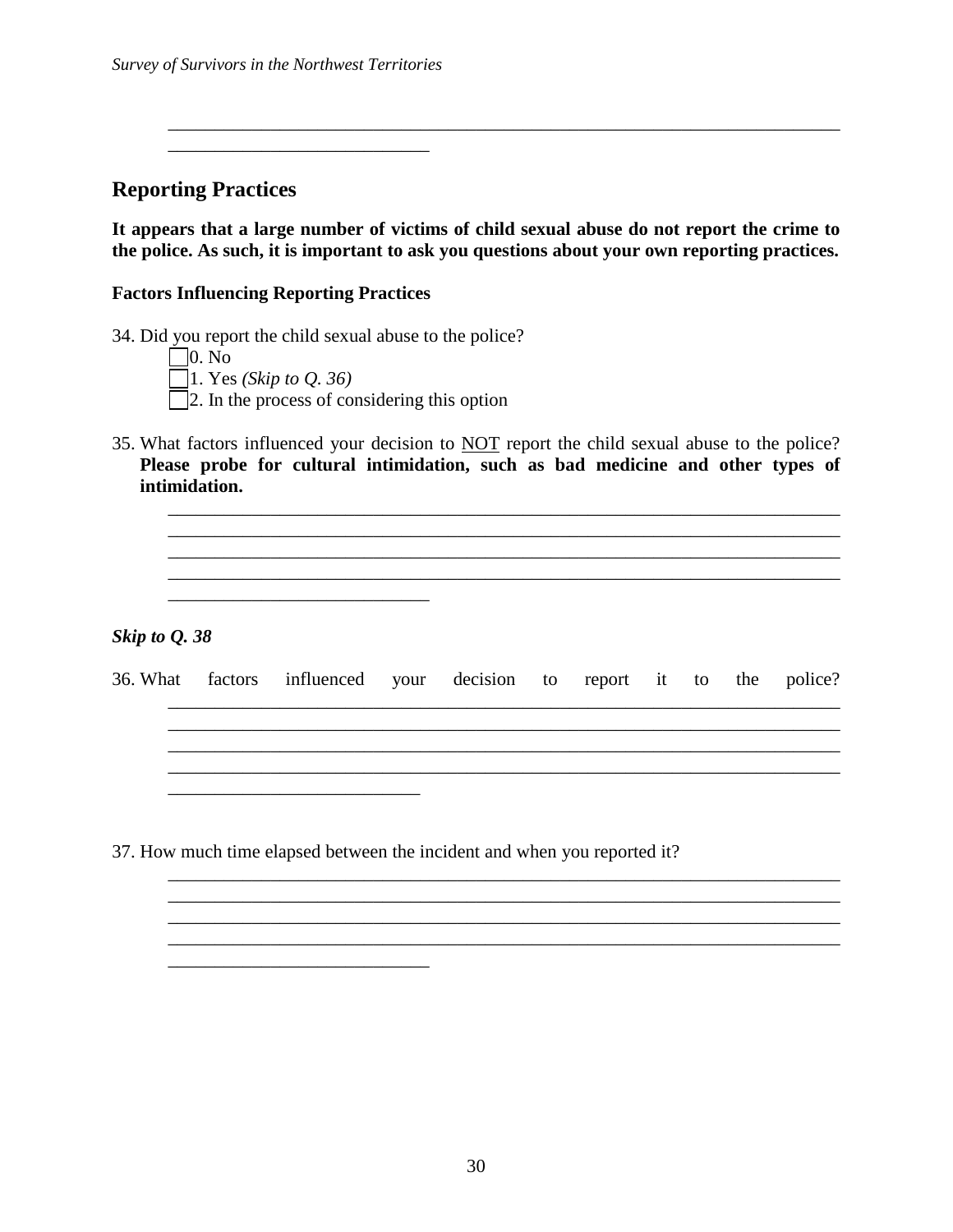# **ADULT SEXUAL ASSAULT**

**Thank you again, for discussing this very personal issue with me. The following questions are about your experiences as an adult – Do you have any questions before we continue with the interview?**

**Sexual Assault History as an Adult (Reported, if not reported, discuss the most serious incident or event for which your attending the centre)**

38. Did you experience a sexual assault as an adult?

0. No *(Skip to Q.62)*  $\Box$ 1. Yes

39. Was the child sexual assault:

 $\Box$ 0. One single incident

 $\Box$ 1. Multiple incidents

#### **If multiple incidents, please ask the participants to discuss one incident they would like to discuss in order to answer the next set of questions**

40. How old were you when the sexual assault happened? \_\_\_\_\_\_\_\_\_\_\_\_\_\_\_\_\_\_\_\_\_\_\_\_\_

41. Was the offender known to you?

\_\_\_\_\_\_\_\_\_\_\_\_\_\_\_\_\_\_\_\_\_\_\_\_\_\_\_\_

\_\_\_\_\_\_\_\_\_\_\_\_\_\_\_\_\_\_\_\_\_\_\_\_\_\_\_\_

 $\Box$ 0. No

1. Yes, *(if yes, please describe the nature of the relationship to the offender? i.e.: spouse, boyfriend, friend, acquaintance, family member, etc).*

2. Did some family/community members thought or commented you had a relationship with the accused?

\_\_\_\_\_\_\_\_\_\_\_\_\_\_\_\_\_\_\_\_\_\_\_\_\_\_\_\_\_\_\_\_\_\_\_\_\_\_\_\_\_\_\_\_\_\_\_\_\_\_\_\_\_\_\_\_\_\_\_\_\_\_\_\_\_\_\_\_\_\_\_\_ \_\_\_\_\_\_\_\_\_\_\_\_\_\_\_\_\_\_\_\_\_\_\_\_\_\_\_\_\_\_\_\_\_\_\_\_\_\_\_\_\_\_\_\_\_\_\_\_\_\_\_\_\_\_\_\_\_\_\_\_\_\_\_\_\_\_\_\_\_\_\_\_

\_\_\_\_\_\_\_\_\_\_\_\_\_\_\_\_\_\_\_\_\_\_\_\_\_\_\_\_\_\_\_\_\_\_\_\_\_\_\_\_\_\_\_\_\_\_\_\_\_\_\_\_\_\_\_\_\_\_\_\_\_\_\_\_\_\_\_\_\_\_\_\_

\_\_\_\_\_\_\_\_\_\_\_\_\_\_\_\_\_\_\_\_\_\_\_\_\_\_\_\_\_\_\_\_\_\_\_\_\_\_\_\_\_\_\_\_\_\_\_\_\_\_\_\_\_\_\_\_\_\_\_\_\_\_\_\_\_\_\_\_\_\_\_\_ \_\_\_\_\_\_\_\_\_\_\_\_\_\_\_\_\_\_\_\_\_\_\_\_\_\_\_\_\_\_\_\_\_\_\_\_\_\_\_\_\_\_\_\_\_\_\_\_\_\_\_\_\_\_\_\_\_\_\_\_\_\_\_\_\_\_\_\_\_\_\_\_ \_\_\_\_\_\_\_\_\_\_\_\_\_\_\_\_\_\_\_\_\_\_\_\_\_\_\_\_\_\_\_\_\_\_\_\_\_\_\_\_\_\_\_\_\_\_\_\_\_\_\_\_\_\_\_\_\_\_\_\_\_\_\_\_\_\_\_\_\_\_\_\_ \_\_\_\_\_\_\_\_\_\_\_\_\_\_\_\_\_\_\_\_\_\_\_\_\_\_\_\_\_\_\_\_\_\_\_\_\_\_\_\_\_\_\_\_\_\_\_\_\_\_\_\_\_\_\_\_\_\_\_\_\_\_\_\_\_\_\_\_\_\_\_\_

 $\mathcal{L}_\mathcal{L} = \{ \mathcal{L}_\mathcal{L} = \{ \mathcal{L}_\mathcal{L} = \{ \mathcal{L}_\mathcal{L} = \{ \mathcal{L}_\mathcal{L} = \{ \mathcal{L}_\mathcal{L} = \{ \mathcal{L}_\mathcal{L} = \{ \mathcal{L}_\mathcal{L} = \{ \mathcal{L}_\mathcal{L} = \{ \mathcal{L}_\mathcal{L} = \{ \mathcal{L}_\mathcal{L} = \{ \mathcal{L}_\mathcal{L} = \{ \mathcal{L}_\mathcal{L} = \{ \mathcal{L}_\mathcal{L} = \{ \mathcal{L}_\mathcal{$ 

42. If you are comfortable, could you please describe the sexual assault you experienced as an adult?

43. Do you recall if there were any explicit verbal threats to your safety during this time(s)?  $\square$ 0. No

 $\Box$ 1. Yes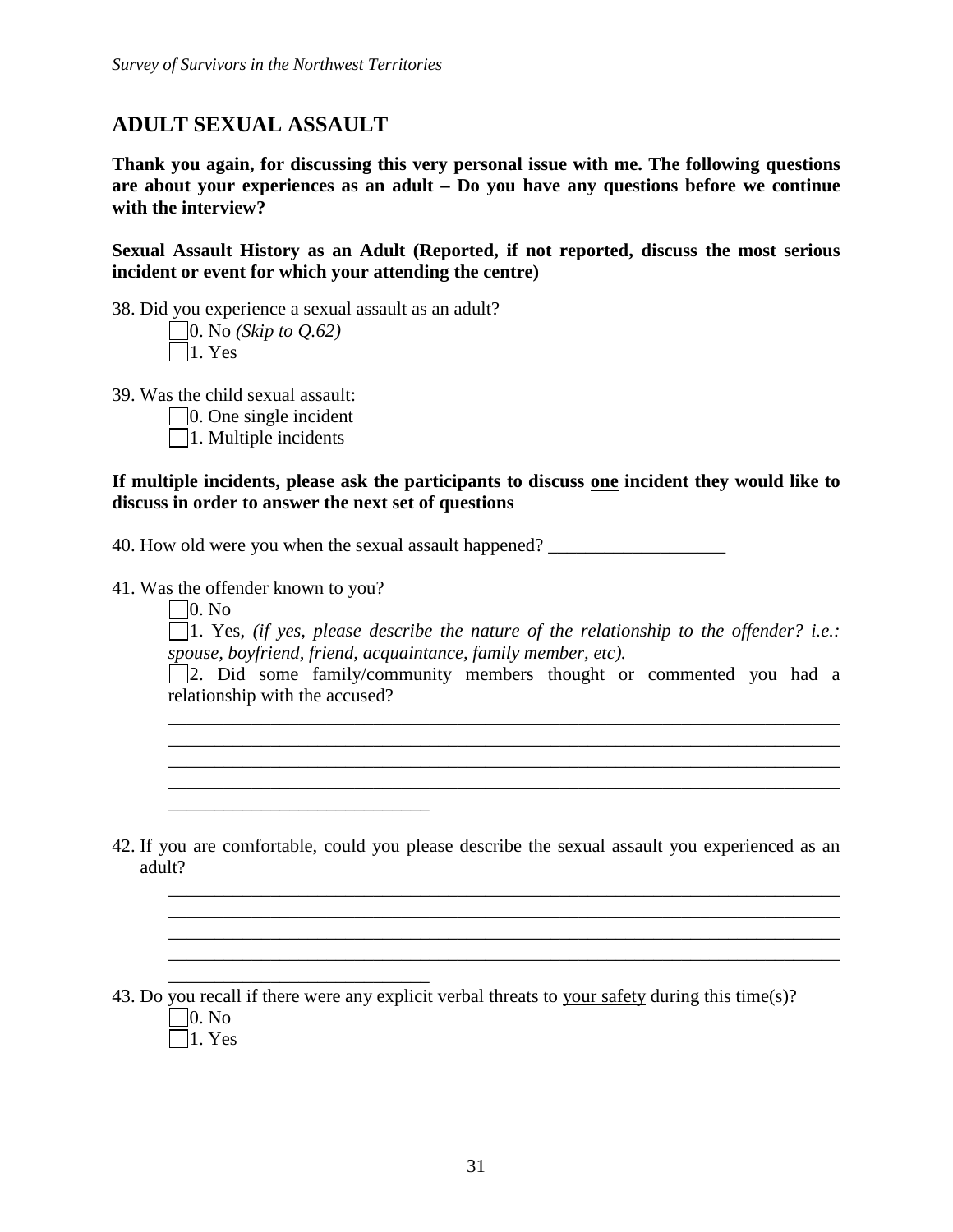| 44. Do you recall if there were any explicit verbal threats to the safety of others during this |  |  |  |  |  |  |  |  |
|-------------------------------------------------------------------------------------------------|--|--|--|--|--|--|--|--|
| time(s)?                                                                                        |  |  |  |  |  |  |  |  |

0. No 1. Yes

45. Was there any physical force used when the sexual assault was happening?

| 46. Did you suffer any physical injuries as a result of the sexual assault?<br>$\Box$ 0. No (Skip to Q. 49)<br>47. If you are comfortable, could please describe the nature of the physical injury?<br>48. Did you receive medical attention for issues related to the sexual assault?<br>$\Box$ 0. No<br>49. Was any type of weapon used during the sexual assault, such as a knife or gun?<br>$\neg$ 0. No<br>50. Do you suspect that you were given a drug, without your knowledge prior to the sexual<br>assault? | was there any physical force used when the sexual assault was happening.<br> 0. N <sub>0</sub><br>$\ln$ Yes |  |
|-----------------------------------------------------------------------------------------------------------------------------------------------------------------------------------------------------------------------------------------------------------------------------------------------------------------------------------------------------------------------------------------------------------------------------------------------------------------------------------------------------------------------|-------------------------------------------------------------------------------------------------------------|--|
|                                                                                                                                                                                                                                                                                                                                                                                                                                                                                                                       |                                                                                                             |  |
|                                                                                                                                                                                                                                                                                                                                                                                                                                                                                                                       |                                                                                                             |  |
|                                                                                                                                                                                                                                                                                                                                                                                                                                                                                                                       |                                                                                                             |  |
|                                                                                                                                                                                                                                                                                                                                                                                                                                                                                                                       |                                                                                                             |  |
|                                                                                                                                                                                                                                                                                                                                                                                                                                                                                                                       |                                                                                                             |  |
|                                                                                                                                                                                                                                                                                                                                                                                                                                                                                                                       |                                                                                                             |  |
|                                                                                                                                                                                                                                                                                                                                                                                                                                                                                                                       |                                                                                                             |  |
|                                                                                                                                                                                                                                                                                                                                                                                                                                                                                                                       |                                                                                                             |  |
|                                                                                                                                                                                                                                                                                                                                                                                                                                                                                                                       |                                                                                                             |  |
| $\Box$ 1. Yes                                                                                                                                                                                                                                                                                                                                                                                                                                                                                                         | $\Box$ 0. No (Skip to Q. 54)                                                                                |  |
| 51. What made you suspect that you were drugged?                                                                                                                                                                                                                                                                                                                                                                                                                                                                      |                                                                                                             |  |
|                                                                                                                                                                                                                                                                                                                                                                                                                                                                                                                       |                                                                                                             |  |

\_\_\_\_\_\_\_\_\_\_\_\_\_\_\_\_\_\_\_\_\_\_\_\_\_\_\_\_

\_\_\_\_\_\_\_\_\_\_\_\_\_\_\_\_\_\_\_\_\_\_\_\_\_\_\_\_\_\_\_\_\_\_\_\_\_\_\_\_\_\_\_\_\_\_\_\_\_\_\_\_\_\_\_\_\_\_\_\_\_\_\_\_\_\_\_\_\_\_\_\_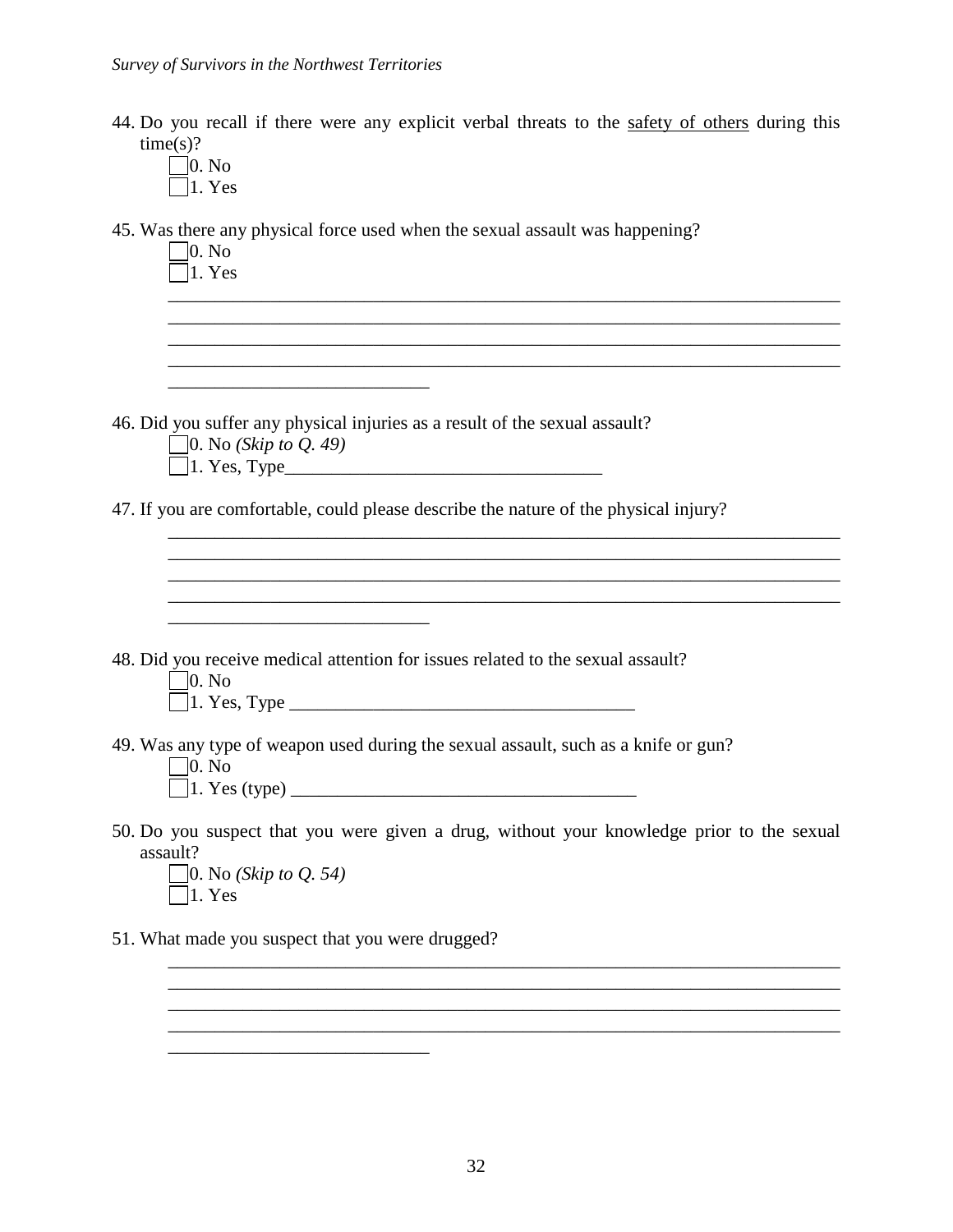| 52. Could you please tell us how do you think you were drugged? (location, whether it was<br>through a drink, etc)                                                                            |
|-----------------------------------------------------------------------------------------------------------------------------------------------------------------------------------------------|
|                                                                                                                                                                                               |
| 53. Did you undergo medical tests to determine what kind of drug was employed? Please                                                                                                         |
| explain.                                                                                                                                                                                      |
|                                                                                                                                                                                               |
| <b>Psychological / Emotional Harm and Coping Mechanisms</b>                                                                                                                                   |
| The next set of questions involves asking you about the impact the sexual assault had upon<br>you.                                                                                            |
| 54. Did you experience any emotional and/or psychological harm because of the sexual assault,<br>such as depression and/ or anxiety?<br>  0. No ( <i>Skip to Q. 58</i> )<br>$ 1. \text{Yes} $ |

55. Could you please describe the emotional/psychological trauma you experienced?

\_\_\_\_\_\_\_\_\_\_\_\_\_\_\_\_\_\_\_\_\_\_\_\_\_\_\_\_

 $\mathcal{L}_\text{max}$  and  $\mathcal{L}_\text{max}$  and  $\mathcal{L}_\text{max}$  and  $\mathcal{L}_\text{max}$ 

56. Please describe the ways you used to cope with the trauma? Please probe for both negative and positive coping strategies, such as volunteering or religious activities.

\_\_\_\_\_\_\_\_\_\_\_\_\_\_\_\_\_\_\_\_\_\_\_\_\_\_\_\_\_\_\_\_\_\_\_\_\_\_\_\_\_\_\_\_\_\_\_\_\_\_\_\_\_\_\_\_\_\_\_\_\_\_\_\_\_\_\_\_\_\_\_\_  $\overline{\phantom{a}}$  , and the set of the set of the set of the set of the set of the set of the set of the set of the set of the set of the set of the set of the set of the set of the set of the set of the set of the set of the s

\_\_\_\_\_\_\_\_\_\_\_\_\_\_\_\_\_\_\_\_\_\_\_\_\_\_\_\_\_\_\_\_\_\_\_\_\_\_\_\_\_\_\_\_\_\_\_\_\_\_\_\_\_\_\_\_\_\_\_\_\_\_\_\_\_\_\_\_\_\_\_\_

\_\_\_\_\_\_\_\_\_\_\_\_\_\_\_\_\_\_\_\_\_\_\_\_\_\_\_\_\_\_\_\_\_\_\_\_\_\_\_\_\_\_\_\_\_\_\_\_\_\_\_\_\_\_\_\_\_\_\_\_\_\_\_\_\_\_\_\_\_\_\_\_  $\mathcal{L}_\mathcal{L} = \mathcal{L}_\mathcal{L} = \mathcal{L}_\mathcal{L} = \mathcal{L}_\mathcal{L} = \mathcal{L}_\mathcal{L} = \mathcal{L}_\mathcal{L} = \mathcal{L}_\mathcal{L} = \mathcal{L}_\mathcal{L} = \mathcal{L}_\mathcal{L} = \mathcal{L}_\mathcal{L} = \mathcal{L}_\mathcal{L} = \mathcal{L}_\mathcal{L} = \mathcal{L}_\mathcal{L} = \mathcal{L}_\mathcal{L} = \mathcal{L}_\mathcal{L} = \mathcal{L}_\mathcal{L} = \mathcal{L}_\mathcal{L}$  $\mathcal{L}_\mathcal{L} = \{ \mathcal{L}_\mathcal{L} = \{ \mathcal{L}_\mathcal{L} = \{ \mathcal{L}_\mathcal{L} = \{ \mathcal{L}_\mathcal{L} = \{ \mathcal{L}_\mathcal{L} = \{ \mathcal{L}_\mathcal{L} = \{ \mathcal{L}_\mathcal{L} = \{ \mathcal{L}_\mathcal{L} = \{ \mathcal{L}_\mathcal{L} = \{ \mathcal{L}_\mathcal{L} = \{ \mathcal{L}_\mathcal{L} = \{ \mathcal{L}_\mathcal{L} = \{ \mathcal{L}_\mathcal{L} = \{ \mathcal{L}_\mathcal{$  $\_$  , and the set of the set of the set of the set of the set of the set of the set of the set of the set of the set of the set of the set of the set of the set of the set of the set of the set of the set of the set of th

57. Do you have supportive people, such as friends, family in your life? If so, could you please explain?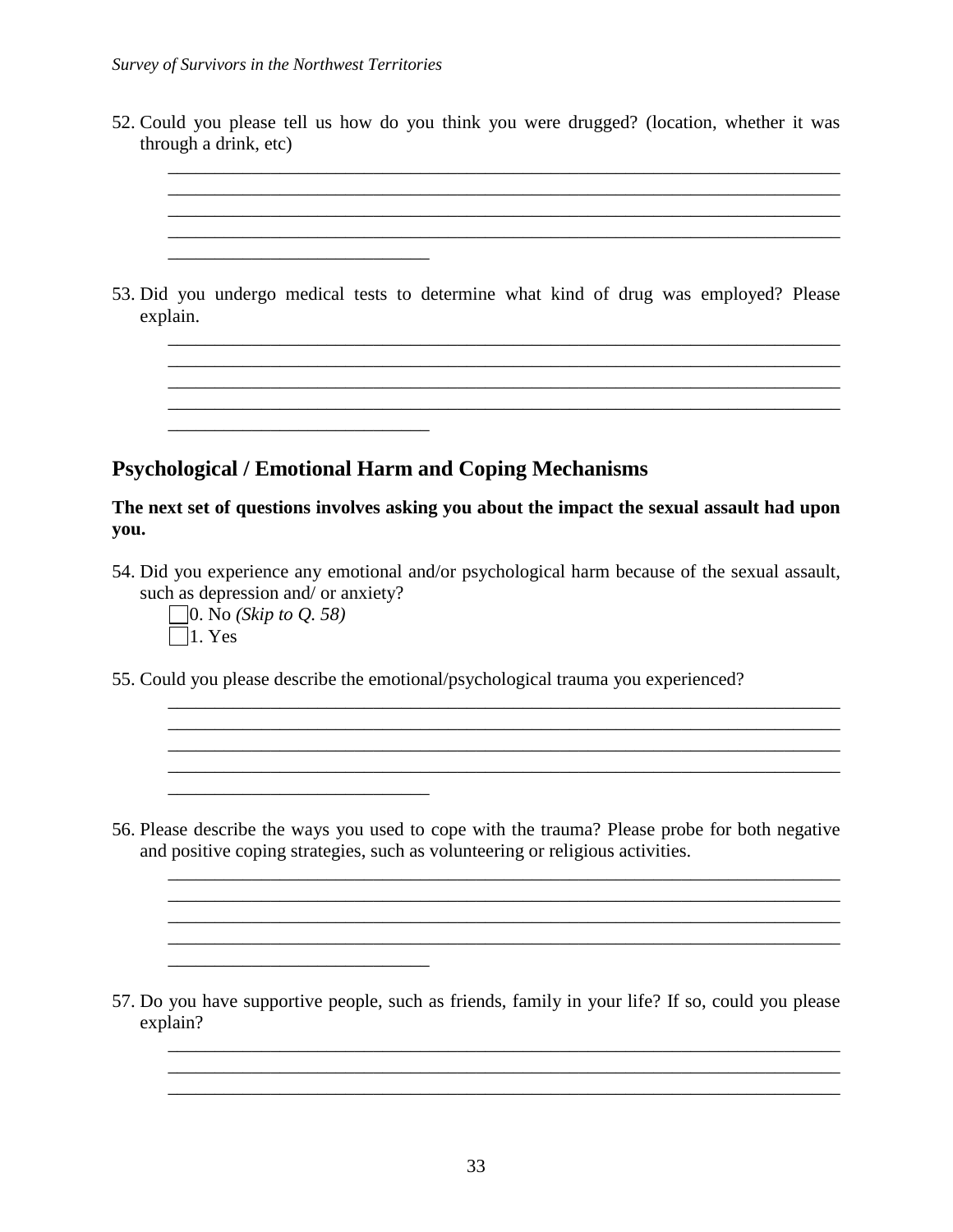\_\_\_\_\_\_\_\_\_\_\_\_\_\_\_\_\_\_\_\_\_\_\_\_\_\_\_\_

**Reporting Practices**

**It appears that a large number of victims of sexual assault, do not report the crime to the police. As such, it is important to ask you questions about your own reporting practices.** 

\_\_\_\_\_\_\_\_\_\_\_\_\_\_\_\_\_\_\_\_\_\_\_\_\_\_\_\_\_\_\_\_\_\_\_\_\_\_\_\_\_\_\_\_\_\_\_\_\_\_\_\_\_\_\_\_\_\_\_\_\_\_\_\_\_\_\_\_\_\_\_\_

#### **Factors Influencing Reporting Practices**

58. Did you report the adult sexual assault to the police?  $\Box$ 0. No 1. Yes *(Skip to Q. 60)*

\_\_\_\_\_\_\_\_\_\_\_\_\_\_\_\_\_\_\_\_\_\_\_\_\_\_\_\_

 $\frac{1}{2}$  , and the set of the set of the set of the set of the set of the set of the set of the set of the set of the set of the set of the set of the set of the set of the set of the set of the set of the set of the set

\_\_\_\_\_\_\_\_\_\_\_\_\_\_\_\_\_\_\_\_\_\_\_\_\_\_\_\_

- $\Box$  2. In the process of considering this option
- 59. What factors influenced your decision to NOT report it to the police? **Please probe for cultural intimidation, such as bad medicine and other types of intimidation.**

\_\_\_\_\_\_\_\_\_\_\_\_\_\_\_\_\_\_\_\_\_\_\_\_\_\_\_\_\_\_\_\_\_\_\_\_\_\_\_\_\_\_\_\_\_\_\_\_\_\_\_\_\_\_\_\_\_\_\_\_\_\_\_\_\_\_\_\_\_\_\_\_ \_\_\_\_\_\_\_\_\_\_\_\_\_\_\_\_\_\_\_\_\_\_\_\_\_\_\_\_\_\_\_\_\_\_\_\_\_\_\_\_\_\_\_\_\_\_\_\_\_\_\_\_\_\_\_\_\_\_\_\_\_\_\_\_\_\_\_\_\_\_\_\_

\_\_\_\_\_\_\_\_\_\_\_\_\_\_\_\_\_\_\_\_\_\_\_\_\_\_\_\_\_\_\_\_\_\_\_\_\_\_\_\_\_\_\_\_\_\_\_\_\_\_\_\_\_\_\_\_\_\_\_\_\_\_\_\_\_\_\_\_\_\_\_\_

\_\_\_\_\_\_\_\_\_\_\_\_\_\_\_\_\_\_\_\_\_\_\_\_\_\_\_\_\_\_\_\_\_\_\_\_\_\_\_\_\_\_\_\_\_\_\_\_\_\_\_\_\_\_\_\_\_\_\_\_\_\_\_\_\_\_\_\_\_\_\_\_  $\mathcal{L}_\mathcal{L} = \{ \mathcal{L}_1, \mathcal{L}_2, \ldots, \mathcal{L}_N, \mathcal{L}_N, \mathcal{L}_N, \mathcal{L}_N, \mathcal{L}_N, \mathcal{L}_N, \mathcal{L}_N, \mathcal{L}_N, \mathcal{L}_N, \mathcal{L}_N, \mathcal{L}_N, \mathcal{L}_N, \mathcal{L}_N, \mathcal{L}_N, \mathcal{L}_N, \mathcal{L}_N, \mathcal{L}_N, \mathcal{L}_N, \mathcal{L}_N, \mathcal{L}_N, \mathcal{L}_N, \mathcal{L}_N, \mathcal{L}_N, \$ 

\_\_\_\_\_\_\_\_\_\_\_\_\_\_\_\_\_\_\_\_\_\_\_\_\_\_\_\_\_\_\_\_\_\_\_\_\_\_\_\_\_\_\_\_\_\_\_\_\_\_\_\_\_\_\_\_\_\_\_\_\_\_\_\_\_\_\_\_\_\_\_\_

\_\_\_\_\_\_\_\_\_\_\_\_\_\_\_\_\_\_\_\_\_\_\_\_\_\_\_\_\_\_\_\_\_\_\_\_\_\_\_\_\_\_\_\_\_\_\_\_\_\_\_\_\_\_\_\_\_\_\_\_\_\_\_\_\_\_\_\_\_\_\_\_

\_\_\_\_\_\_\_\_\_\_\_\_\_\_\_\_\_\_\_\_\_\_\_\_\_\_\_\_\_\_\_\_\_\_\_\_\_\_\_\_\_\_\_\_\_\_\_\_\_\_\_\_\_\_\_\_\_\_\_\_\_\_\_\_\_\_\_\_\_\_\_\_

*Skip to Q. 62*

60. What factors influenced your decision to report it to the police?

61. How much time elapsed between the incident and when you reported it?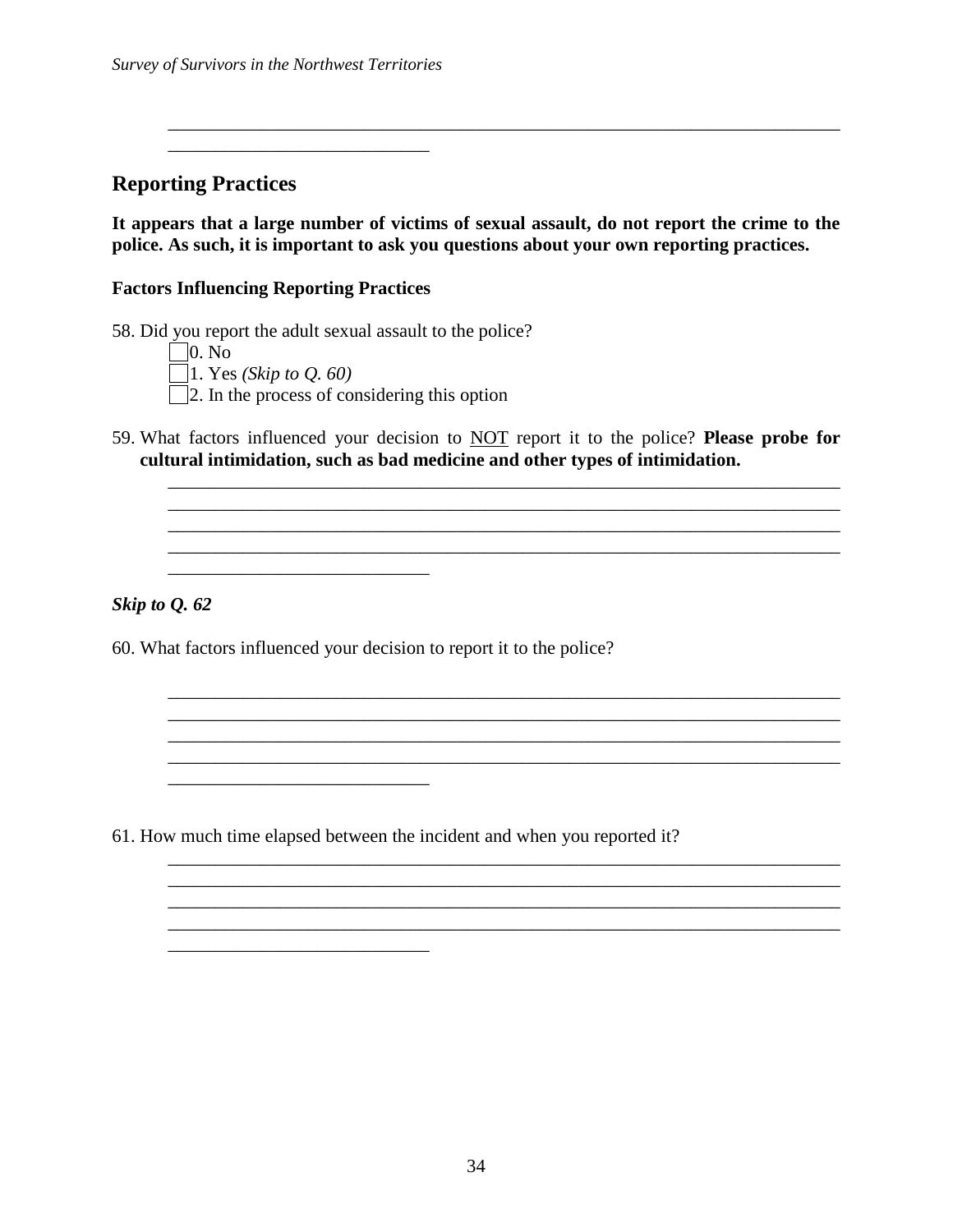# **Staying Informed Throughout CJS Proceedings**

**The criminal justice process can be confusing, and the next set of questions is about your perception as to whether you were kept informed throughout the entire process (In general, which is the average view that applies for either child sexual abuse or assault or both)**.

62. Who kept you informed and how were you kept informed? (check all that apply)

| 0. Nobody          |                  |           |        |        |
|--------------------|------------------|-----------|--------|--------|
| 1. Police          | Face-to-<br>face | Telephone | E-mail | Letter |
| 2. Crown           | Face-to-<br>face | Telephone | E-mail | Letter |
| 3. Victim Services | Face-to-<br>face | Telephone | E-mail | Letter |
| 98. Other,         | Face-to-         | Telephone | E-mail | Letter |
| type_              | face             |           |        |        |

- 63. Can you tell me the outcome of the court case?
	- $\Box$ 0. No
	- 1. Conviction secured

2. Accused found not guilty

3. Case dismissed

 $\Box$ 98. Other

64. Do you know whether there were/are any plea bargain negotiations?

0. No  $\lceil 1. \text{Yes} \rceil$ 

99. Unknown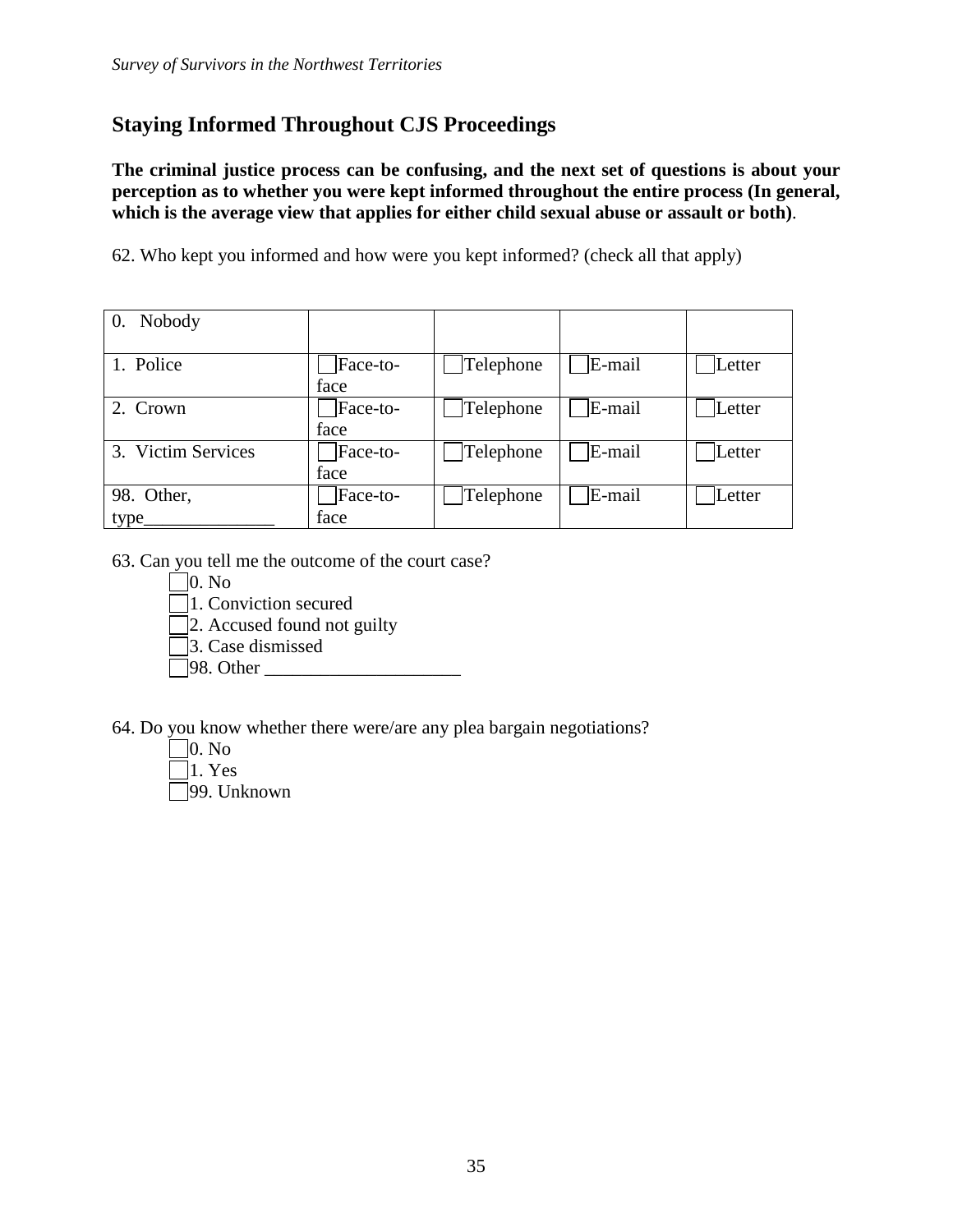## **Disclosure**

**Access to personal records appears to be a main issue of concern affecting reporting practices. We would like to know what factors encouraged or discouraged you from reporting the crime.**

#### **Access to personal records**

- 65. During the court case discussed, did the accused person try to have access to get any of your personal records, like your counseling, medical, employment or education records?
	- 0. No *(Skip to Q.70)*  $\Box$ 1. Yes 99. Unknown
- 66. What kinds of records were requested? (Please check all that apply)
	- 1. Doctor's records
	- 2. Mental health records
	- 3. Counseling records
	- 4. Social services records
	- 5. Victim services records
	- 6. Employment records
	- 7. Education records
	- $\Box$ 98. Other

67. Were the records (or parts of it) released to the accused/defence?

- 0. No *(Skip to Q. 70)*
- $\Box$ 1. Yes, partial record disclosure
- 2. Yes, complete record disclosure
- 99. Unknown
- 68. How were the records used?

69. How did you feel about the disclosure of records?

\_\_\_\_\_\_\_\_\_\_\_\_\_\_\_\_\_\_\_\_\_\_\_\_\_\_\_\_

 $\frac{1}{2}$  ,  $\frac{1}{2}$  ,  $\frac{1}{2}$  ,  $\frac{1}{2}$  ,  $\frac{1}{2}$  ,  $\frac{1}{2}$  ,  $\frac{1}{2}$  ,  $\frac{1}{2}$  ,  $\frac{1}{2}$  ,  $\frac{1}{2}$  ,  $\frac{1}{2}$  ,  $\frac{1}{2}$  ,  $\frac{1}{2}$  ,  $\frac{1}{2}$  ,  $\frac{1}{2}$  ,  $\frac{1}{2}$  ,  $\frac{1}{2}$  ,  $\frac{1}{2}$  ,  $\frac{1$ 

 $\mathcal{L}_\mathcal{L} = \{ \mathcal{L}_1, \mathcal{L}_2, \ldots, \mathcal{L}_N, \mathcal{L}_N, \mathcal{L}_N, \mathcal{L}_N, \mathcal{L}_N, \mathcal{L}_N, \mathcal{L}_N, \mathcal{L}_N, \mathcal{L}_N, \mathcal{L}_N, \mathcal{L}_N, \mathcal{L}_N, \mathcal{L}_N, \mathcal{L}_N, \mathcal{L}_N, \mathcal{L}_N, \mathcal{L}_N, \mathcal{L}_N, \mathcal{L}_N, \mathcal{L}_N, \mathcal{L}_N, \mathcal{L}_N, \mathcal{L}_N, \$ 

\_\_\_\_\_\_\_\_\_\_\_\_\_\_\_\_\_\_\_\_\_\_\_\_\_\_\_\_\_\_\_\_\_\_\_\_\_\_\_\_\_\_\_\_\_\_\_\_\_\_\_\_\_\_\_\_\_\_\_\_\_\_\_\_\_\_\_\_\_\_\_\_ \_\_\_\_\_\_\_\_\_\_\_\_\_\_\_\_\_\_\_\_\_\_\_\_\_\_\_\_\_\_\_\_\_\_\_\_\_\_\_\_\_\_\_\_\_\_\_\_\_\_\_\_\_\_\_\_\_\_\_\_\_\_\_\_\_\_\_\_\_\_\_\_

\_\_\_\_\_\_\_\_\_\_\_\_\_\_\_\_\_\_\_\_\_\_\_\_\_\_\_\_\_\_\_\_\_\_\_\_\_\_\_\_\_\_\_\_\_\_\_\_\_\_\_\_\_\_\_\_\_\_\_\_\_\_\_\_\_\_\_\_\_\_\_\_ \_\_\_\_\_\_\_\_\_\_\_\_\_\_\_\_\_\_\_\_\_\_\_\_\_\_\_\_\_\_\_\_\_\_\_\_\_\_\_\_\_\_\_\_\_\_\_\_\_\_\_\_\_\_\_\_\_\_\_\_\_\_\_\_\_\_\_\_\_\_\_\_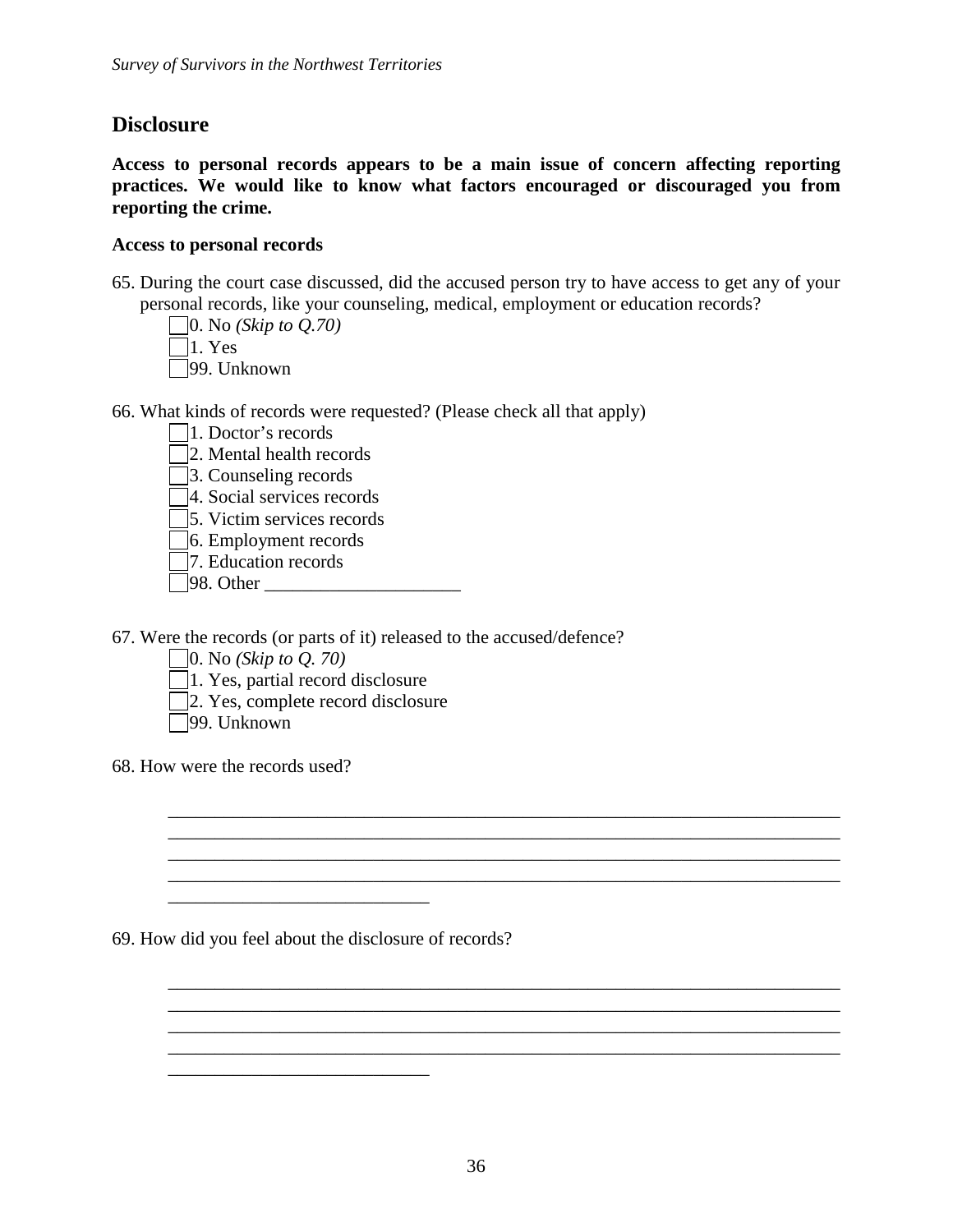# **CONFIDENCE IN CJS**

**We are almost finished with the interview. The last few questions are about your level of confidence and knowledge about the criminal justice system.**

#### **Confidence & Knowledge about the CJS**

70. On a scale of 1 to 4, where 1 is the highest score, how confident do you feel about the police?

- $\Box$ 1. Very confident 2. Fairly confident 3 Not very confident 4. Not confident at all 99. Don't know
- 71. On a scale of 1 to 4, where 1 is the highest score, how confident do you feel about the court process?
	- 1. Very confident 2. Fairly confident 3 Not very confident 4. Not confident at all 99. Don't know
- 72. On a scale of 1 to 4, where 1 is the highest score, how confident do you feel about the criminal justice system in general?
	- 1. Very confident
	- 2. Fairly confident
	- 3 Not very confident
	- 4. Not confident at all
	- 99. Don't know

73. How do you learn / hear about the criminal justice system? (Please check all that apply)

- 1. Counsellor from sexual assault centre
- 2. Counsellor from victims' services
- 3. Police
- 4. Crown
- 5. Psychologist
- 6. Psychiatrist
- 8. Therapist
- 9. Family
- 10. Friend
- 11. Doctor
- 12. Internet
- 13. Media
- 14. Pamphlets